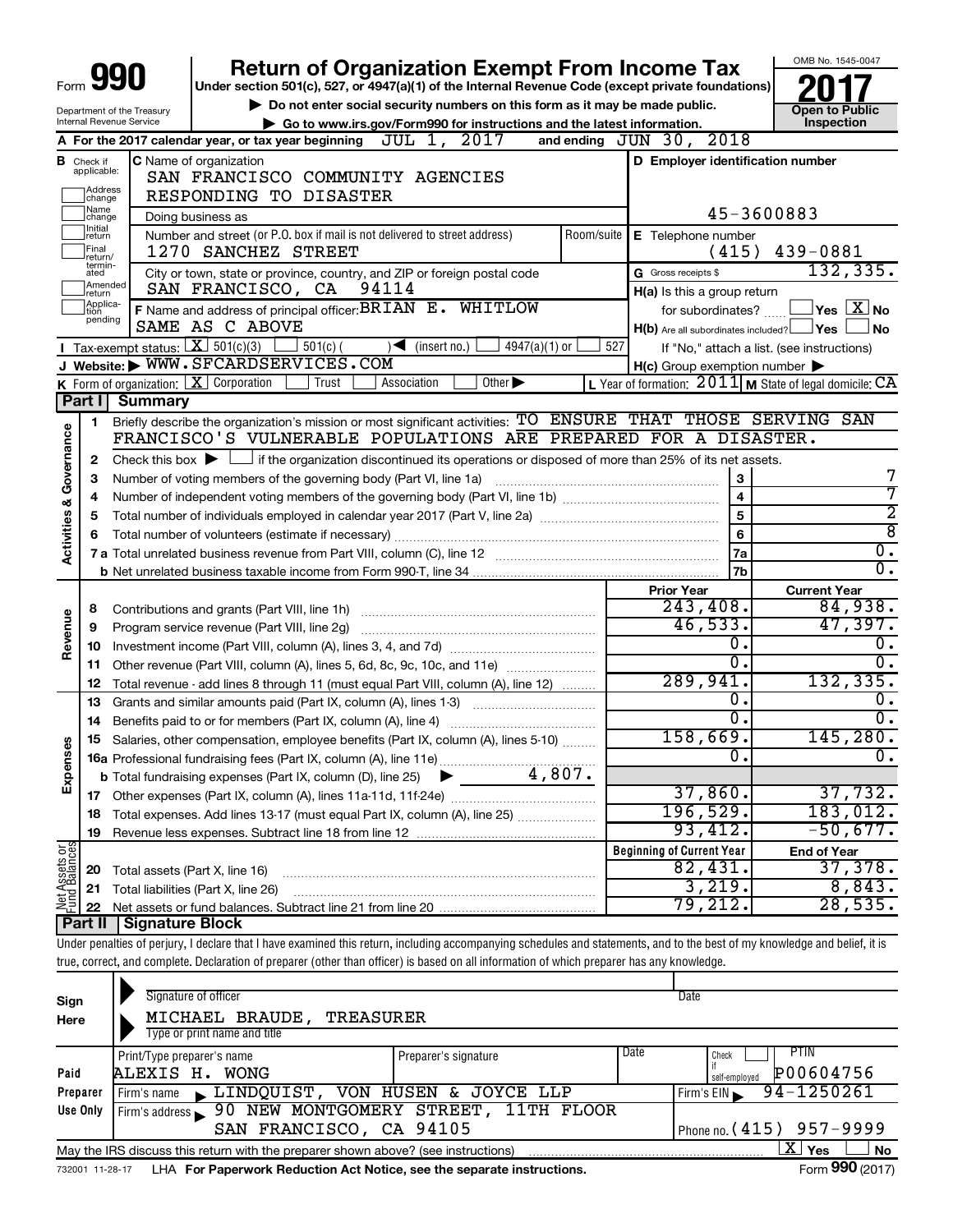|              | SAN FRANCISCO COMMUNITY AGENCIES                                                                                                             |                                         |
|--------------|----------------------------------------------------------------------------------------------------------------------------------------------|-----------------------------------------|
|              | RESPONDING TO DISASTER<br>Form 990 (2017)                                                                                                    | 45-3600883<br>Page 2                    |
|              | Part III   Statement of Program Service Accomplishments                                                                                      |                                         |
|              |                                                                                                                                              |                                         |
| $\mathbf{1}$ | Briefly describe the organization's mission:                                                                                                 |                                         |
|              | TO ENSURE THAT NONPROFIT AND FAITH-BASED ORGANIZATIONS SERVING SAN                                                                           |                                         |
|              | FRANCISCO'S VULNERABLE POPULATIONS ARE PREPARED FOR A DISASTER;                                                                              | TO                                      |
|              | PLAY A CENTRAL ROLE IN THE COORDINATION OF THESE ORGANIZATIONS IN                                                                            |                                         |
|              | THEIR DISASTER PREPAREDNESS, RESPONSE, AND RECOVERY EFFORTS.                                                                                 |                                         |
| $\mathbf{2}$ | Did the organization undertake any significant program services during the year which were not listed on the                                 |                                         |
|              | prior Form 990 or 990-EZ?                                                                                                                    | $\Box$ Yes $[\overline{\mathrm{X}}]$ No |
|              | If "Yes," describe these new services on Schedule O.                                                                                         |                                         |
| 3            | Did the organization cease conducting, or make significant changes in how it conducts, any program services?                                 | $\Box$ Yes $[\overline{\mathrm{X}}]$ No |
|              | If "Yes," describe these changes on Schedule O.                                                                                              |                                         |
| 4            | Describe the organization's program service accomplishments for each of its three largest program services, as measured by expenses.         |                                         |
|              | Section 501(c)(3) and 501(c)(4) organizations are required to report the amount of grants and allocations to others, the total expenses, and |                                         |
|              | revenue, if any, for each program service reported.                                                                                          |                                         |
| 4a           | 136, 979. including grants of \$<br>) (Expenses \$<br>(Code:                                                                                 | 47,397.<br>) (Revenue \$                |
|              | THE ORGANIZATION'S ACTIVITIES INCLUDE PREPAREDNESS, RESPONSE, AND                                                                            |                                         |
|              | RECOVERY CONSULTING SERVICES. IT WORKS PRIMARILY WITH NONPROFIT AND                                                                          |                                         |
|              | FAITH-BASED ORGANIZATIONS. KEY ACTIVITIES INCLUDE TECHNICAL ASSISTANCE,                                                                      |                                         |
|              | TRAINING SERVICES AND FACILITATION WITH DISASTER DRILLS AND EXERCISES.                                                                       |                                         |
|              | FURTHERMORE, IT PROVIDES COLLABORATIVE SERVICES SUCH AS HOLDING                                                                              |                                         |
|              | COMMUNITY MEETINGS AND PARTICIPATION IN DISASTER PREPAREDNESS COMMUNITY                                                                      |                                         |
|              | EXERCISES.                                                                                                                                   |                                         |
|              |                                                                                                                                              |                                         |
|              |                                                                                                                                              |                                         |
|              |                                                                                                                                              |                                         |
|              |                                                                                                                                              |                                         |
|              |                                                                                                                                              |                                         |
| 4b           |                                                                                                                                              |                                         |
|              |                                                                                                                                              |                                         |
|              |                                                                                                                                              |                                         |
|              |                                                                                                                                              |                                         |
|              |                                                                                                                                              |                                         |
|              |                                                                                                                                              |                                         |
|              |                                                                                                                                              |                                         |
|              |                                                                                                                                              |                                         |
|              |                                                                                                                                              |                                         |
|              |                                                                                                                                              |                                         |
|              |                                                                                                                                              |                                         |
|              |                                                                                                                                              |                                         |
|              |                                                                                                                                              |                                         |
| 4c           | (Code: ) (Expenses \$<br>including grants of \$                                                                                              | (Revenue \$                             |
|              |                                                                                                                                              |                                         |
|              |                                                                                                                                              |                                         |
|              |                                                                                                                                              |                                         |
|              |                                                                                                                                              |                                         |
|              |                                                                                                                                              |                                         |
|              |                                                                                                                                              |                                         |
|              |                                                                                                                                              |                                         |
|              |                                                                                                                                              |                                         |
|              |                                                                                                                                              |                                         |
|              |                                                                                                                                              |                                         |
|              |                                                                                                                                              |                                         |
|              |                                                                                                                                              |                                         |
| 4d           | Other program services (Describe in Schedule O.)                                                                                             |                                         |
|              |                                                                                                                                              |                                         |
| 4е           | (Expenses \$<br>including grants of \$<br>136,979.                                                                                           | (Revenue \$                             |
|              | Total program service expenses                                                                                                               | $F_{\text{arm}}$ QQ $\Omega$ (2017)     |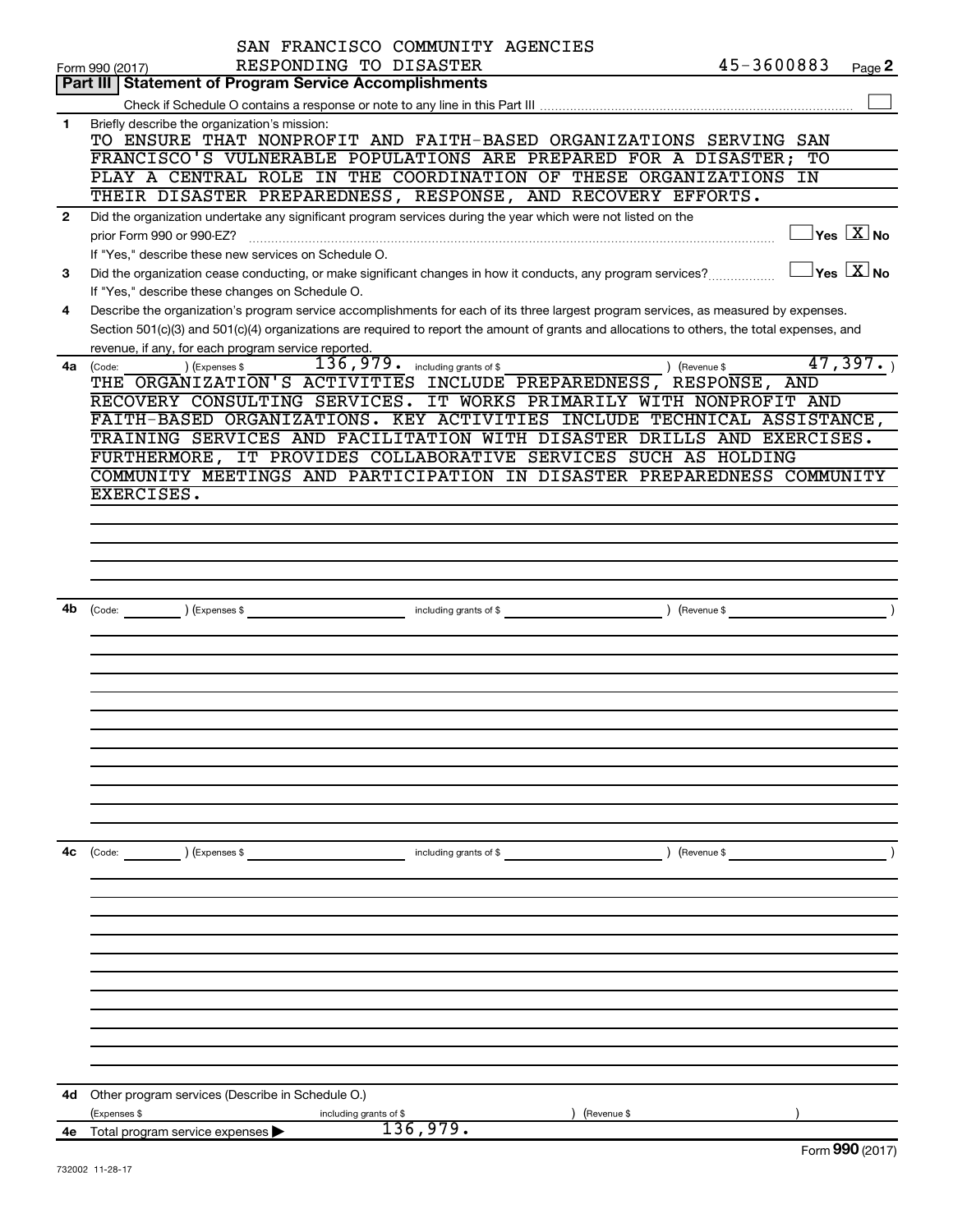|  | SAN FRANCISCO COMMUNITY AGENCIES |            |
|--|----------------------------------|------------|
|  | RESPONDING TO DISASTER           | 45-3600883 |

|     | Part IV   Checklist of Required Schedules                                                                                                                                                                                                          |                 |                       |                              |
|-----|----------------------------------------------------------------------------------------------------------------------------------------------------------------------------------------------------------------------------------------------------|-----------------|-----------------------|------------------------------|
|     |                                                                                                                                                                                                                                                    |                 | Yes                   | No                           |
| 1   | Is the organization described in section 501(c)(3) or $4947(a)(1)$ (other than a private foundation)?                                                                                                                                              |                 |                       |                              |
|     |                                                                                                                                                                                                                                                    | 1               | X                     |                              |
| 2   |                                                                                                                                                                                                                                                    | $\overline{2}$  | $\overline{\text{x}}$ |                              |
| 3   | Did the organization engage in direct or indirect political campaign activities on behalf of or in opposition to candidates for                                                                                                                    |                 |                       |                              |
|     |                                                                                                                                                                                                                                                    | 3               |                       | x                            |
| 4   | Section 501(c)(3) organizations. Did the organization engage in lobbying activities, or have a section 501(h) election in effect                                                                                                                   | 4               |                       | x                            |
| 5   | Is the organization a section 501(c)(4), 501(c)(5), or 501(c)(6) organization that receives membership dues, assessments, or                                                                                                                       |                 |                       |                              |
|     |                                                                                                                                                                                                                                                    | 5               |                       | X                            |
| 6   | Did the organization maintain any donor advised funds or any similar funds or accounts for which donors have the right to                                                                                                                          |                 |                       |                              |
|     | provide advice on the distribution or investment of amounts in such funds or accounts? If "Yes," complete Schedule D, Part I                                                                                                                       | 6               |                       | X                            |
| 7   | Did the organization receive or hold a conservation easement, including easements to preserve open space,                                                                                                                                          |                 |                       |                              |
|     |                                                                                                                                                                                                                                                    | $\overline{7}$  |                       | x                            |
| 8   | Did the organization maintain collections of works of art, historical treasures, or other similar assets? If "Yes," complete                                                                                                                       |                 |                       |                              |
|     | Schedule D, Part III <b>Marting Constructs</b> 2014 11 2014 12:00 12:00 12:00 12:00 12:00 12:00 12:00 12:00 12:00 12:00 12:00 12:00 12:00 12:00 12:00 12:00 12:00 12:00 12:00 12:00 12:00 12:00 12:00 12:00 12:00 12:00 12:00 12:00                | 8               |                       | x                            |
| 9   | Did the organization report an amount in Part X, line 21, for escrow or custodial account liability, serve as a custodian for                                                                                                                      |                 |                       |                              |
|     | amounts not listed in Part X; or provide credit counseling, debt management, credit repair, or debt negotiation services?                                                                                                                          |                 |                       |                              |
|     | If "Yes." complete Schedule D. Part IV                                                                                                                                                                                                             | 9               |                       | x                            |
| 10  | Did the organization, directly or through a related organization, hold assets in temporarily restricted endowments, permanent                                                                                                                      |                 |                       |                              |
|     |                                                                                                                                                                                                                                                    | 10              |                       | x                            |
|     | If the organization's answer to any of the following questions is "Yes," then complete Schedule D, Parts VI, VII, VIII, IX, or X                                                                                                                   |                 |                       |                              |
| 11  |                                                                                                                                                                                                                                                    |                 |                       |                              |
|     | as applicable.                                                                                                                                                                                                                                     |                 |                       |                              |
|     | a Did the organization report an amount for land, buildings, and equipment in Part X, line 10? If "Yes," complete Schedule D,                                                                                                                      |                 |                       | x                            |
|     |                                                                                                                                                                                                                                                    | 11a             |                       |                              |
|     | <b>b</b> Did the organization report an amount for investments - other securities in Part X, line 12 that is 5% or more of its total                                                                                                               |                 |                       |                              |
|     |                                                                                                                                                                                                                                                    | 11 <sub>b</sub> |                       | x                            |
|     | c Did the organization report an amount for investments - program related in Part X, line 13 that is 5% or more of its total                                                                                                                       |                 |                       |                              |
|     |                                                                                                                                                                                                                                                    | 11c             |                       | x                            |
|     | d Did the organization report an amount for other assets in Part X, line 15 that is 5% or more of its total assets reported in                                                                                                                     |                 |                       |                              |
|     |                                                                                                                                                                                                                                                    | 11d             |                       | x<br>$\overline{\mathtt{x}}$ |
|     | Did the organization report an amount for other liabilities in Part X, line 25? If "Yes," complete Schedule D, Part X                                                                                                                              | 11e             |                       |                              |
| f   | Did the organization's separate or consolidated financial statements for the tax year include a footnote that addresses                                                                                                                            |                 |                       |                              |
|     | the organization's liability for uncertain tax positions under FIN 48 (ASC 740)? If "Yes," complete Schedule D, Part X                                                                                                                             | 11f             |                       | x                            |
|     | 12a Did the organization obtain separate, independent audited financial statements for the tax year? If "Yes," complete<br>Schedule D, Parts XI and XII <b>contained a contained a contained a contained a contained a contained a contained a</b> | 12a             |                       | x                            |
| b   | Was the organization included in consolidated, independent audited financial statements for the tax year?                                                                                                                                          |                 |                       |                              |
|     | If "Yes," and if the organization answered "No" to line 12a, then completing Schedule D, Parts XI and XII is optional                                                                                                                              | 12b             |                       | х                            |
| 13  |                                                                                                                                                                                                                                                    | 13              |                       | $\overline{\texttt{x}}$      |
| 14a | Did the organization maintain an office, employees, or agents outside of the United States?                                                                                                                                                        | 14a             |                       | $\overline{\mathtt{x}}$      |
| b   | Did the organization have aggregate revenues or expenses of more than \$10,000 from grantmaking, fundraising, business,                                                                                                                            |                 |                       |                              |
|     | investment, and program service activities outside the United States, or aggregate foreign investments valued at \$100,000                                                                                                                         |                 |                       |                              |
|     |                                                                                                                                                                                                                                                    | 14b             |                       | x                            |
| 15  | Did the organization report on Part IX, column (A), line 3, more than \$5,000 of grants or other assistance to or for any                                                                                                                          |                 |                       |                              |
|     |                                                                                                                                                                                                                                                    | 15              |                       | x                            |
| 16  | Did the organization report on Part IX, column (A), line 3, more than \$5,000 of aggregate grants or other assistance to                                                                                                                           |                 |                       |                              |
|     |                                                                                                                                                                                                                                                    | 16              |                       | x                            |
| 17  | Did the organization report a total of more than \$15,000 of expenses for professional fundraising services on Part IX,                                                                                                                            |                 |                       |                              |
|     |                                                                                                                                                                                                                                                    | 17              |                       | x                            |
| 18  | Did the organization report more than \$15,000 total of fundraising event gross income and contributions on Part VIII, lines                                                                                                                       |                 |                       |                              |
|     |                                                                                                                                                                                                                                                    | 18              |                       | x                            |
| 19  | Did the organization report more than \$15,000 of gross income from gaming activities on Part VIII, line 9a? If "Yes,"                                                                                                                             |                 |                       |                              |
|     |                                                                                                                                                                                                                                                    | 19              |                       | x                            |

Form (2017) **990**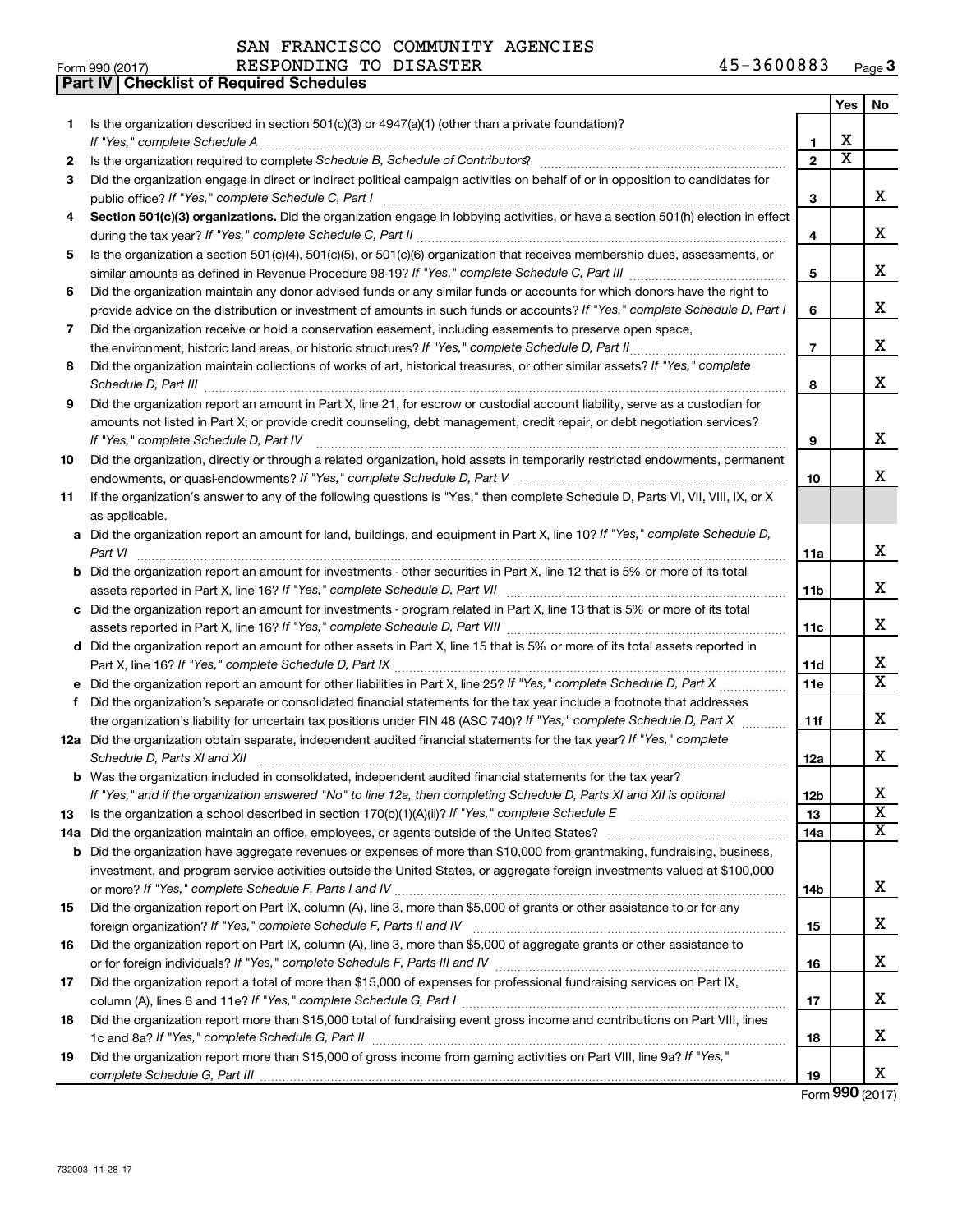#### SAN FRANCISCO COMMUNITY AGENCIES

|    | 45-3600883<br>RESPONDING TO DISASTER<br>Form 990 (2017)                                                                             |                 |     | Page 4                  |
|----|-------------------------------------------------------------------------------------------------------------------------------------|-----------------|-----|-------------------------|
|    | <b>Part IV   Checklist of Required Schedules (continued)</b>                                                                        |                 |     |                         |
|    |                                                                                                                                     |                 | Yes | No                      |
|    | 20a Did the organization operate one or more hospital facilities? If "Yes," complete Schedule H                                     | 20a             |     | $\overline{\mathbf{x}}$ |
|    |                                                                                                                                     | 20 <sub>b</sub> |     |                         |
| 21 | Did the organization report more than \$5,000 of grants or other assistance to any domestic organization or                         |                 |     |                         |
|    |                                                                                                                                     | 21              |     | X                       |
| 22 | Did the organization report more than \$5,000 of grants or other assistance to or for domestic individuals on                       |                 |     |                         |
|    |                                                                                                                                     | 22              |     | X                       |
| 23 | Did the organization answer "Yes" to Part VII, Section A, line 3, 4, or 5 about compensation of the organization's current          |                 |     |                         |
|    | and former officers, directors, trustees, key employees, and highest compensated employees? If "Yes," complete                      |                 |     |                         |
|    | Schedule J <b>Execute Schedule J Execute Schedule J</b>                                                                             | 23              |     | X                       |
|    | 24a Did the organization have a tax-exempt bond issue with an outstanding principal amount of more than \$100,000 as of the         |                 |     |                         |
|    | last day of the year, that was issued after December 31, 2002? If "Yes," answer lines 24b through 24d and complete                  |                 |     |                         |
|    | Schedule K. If "No", go to line 25a                                                                                                 | 24a             |     | x                       |
|    |                                                                                                                                     | 24 <sub>b</sub> |     |                         |
|    | c Did the organization maintain an escrow account other than a refunding escrow at any time during the year to defease              |                 |     |                         |
|    |                                                                                                                                     | 24c             |     |                         |
|    |                                                                                                                                     | 24d             |     |                         |
|    | 25a Section 501(c)(3), 501(c)(4), and 501(c)(29) organizations. Did the organization engage in an excess benefit                    |                 |     |                         |
|    |                                                                                                                                     | 25a             |     | X                       |
|    | <b>b</b> Is the organization aware that it engaged in an excess benefit transaction with a disqualified person in a prior year, and |                 |     |                         |
|    | that the transaction has not been reported on any of the organization's prior Forms 990 or 990-EZ? If "Yes," complete               |                 |     |                         |
|    | Schedule L, Part I                                                                                                                  | 25 <sub>b</sub> |     | X                       |
| 26 | Did the organization report any amount on Part X, line 5, 6, or 22 for receivables from or payables to any current or               |                 |     |                         |
|    | former officers, directors, trustees, key employees, highest compensated employees, or disqualified persons? If "Yes,"              |                 |     |                         |
|    | complete Schedule L, Part II                                                                                                        | 26              |     | X                       |
| 27 | Did the organization provide a grant or other assistance to an officer, director, trustee, key employee, substantial                |                 |     |                         |
|    | contributor or employee thereof, a grant selection committee member, or to a 35% controlled entity or family member                 |                 |     |                         |
|    |                                                                                                                                     | 27              |     | X                       |
| 28 | Was the organization a party to a business transaction with one of the following parties (see Schedule L, Part IV                   |                 |     |                         |
|    | instructions for applicable filing thresholds, conditions, and exceptions):                                                         |                 |     |                         |
|    | a A current or former officer, director, trustee, or key employee? If "Yes," complete Schedule L, Part IV                           | 28a             |     | х                       |
|    | b A family member of a current or former officer, director, trustee, or key employee? If "Yes," complete Schedule L, Part IV        | 28 <sub>b</sub> |     | $\overline{X}$          |
|    | c An entity of which a current or former officer, director, trustee, or key employee (or a family member thereof) was an officer,   |                 |     |                         |
|    | director, trustee, or direct or indirect owner? If "Yes," complete Schedule L, Part IV                                              | 28c             |     | X                       |
| 29 |                                                                                                                                     | 29              |     | $\overline{\mathbf{x}}$ |
|    | Did the organization receive contributions of art, historical treasures, or other similar assets, or qualified conservation         |                 |     |                         |
|    |                                                                                                                                     | 30              |     | X                       |
| 31 | Did the organization liquidate, terminate, or dissolve and cease operations?                                                        |                 |     |                         |
|    |                                                                                                                                     | 31              |     | x                       |
| 32 | Did the organization sell, exchange, dispose of, or transfer more than 25% of its net assets? If "Yes," complete                    |                 |     |                         |
|    | Schedule N, Part II                                                                                                                 | 32              |     | x                       |
| 33 | Did the organization own 100% of an entity disregarded as separate from the organization under Regulations                          |                 |     |                         |
|    |                                                                                                                                     | 33              |     | x                       |
| 34 | Was the organization related to any tax-exempt or taxable entity? If "Yes," complete Schedule R, Part II, III, or IV, and           |                 |     |                         |
|    | Part V, line 1                                                                                                                      | 34              |     | х                       |
|    |                                                                                                                                     | 35a             |     | $\overline{\mathbf{x}}$ |
|    | b If "Yes" to line 35a, did the organization receive any payment from or engage in any transaction with a controlled entity         |                 |     |                         |
|    |                                                                                                                                     | 35 <sub>b</sub> |     |                         |
| 36 | Section 501(c)(3) organizations. Did the organization make any transfers to an exempt non-charitable related organization?          |                 |     |                         |
|    |                                                                                                                                     | 36              |     | x                       |
| 37 | Did the organization conduct more than 5% of its activities through an entity that is not a related organization                    |                 |     |                         |
|    |                                                                                                                                     | 37              |     | x                       |
| 38 | Did the organization complete Schedule O and provide explanations in Schedule O for Part VI, lines 11b and 19?                      |                 |     |                         |
|    |                                                                                                                                     | 38              | х   |                         |

Form (2017) **990**

| ອບ ເ∠ບ⊺≀ ≀                  |  |  |
|-----------------------------|--|--|
| $N \mid \text{Chochlicity}$ |  |  |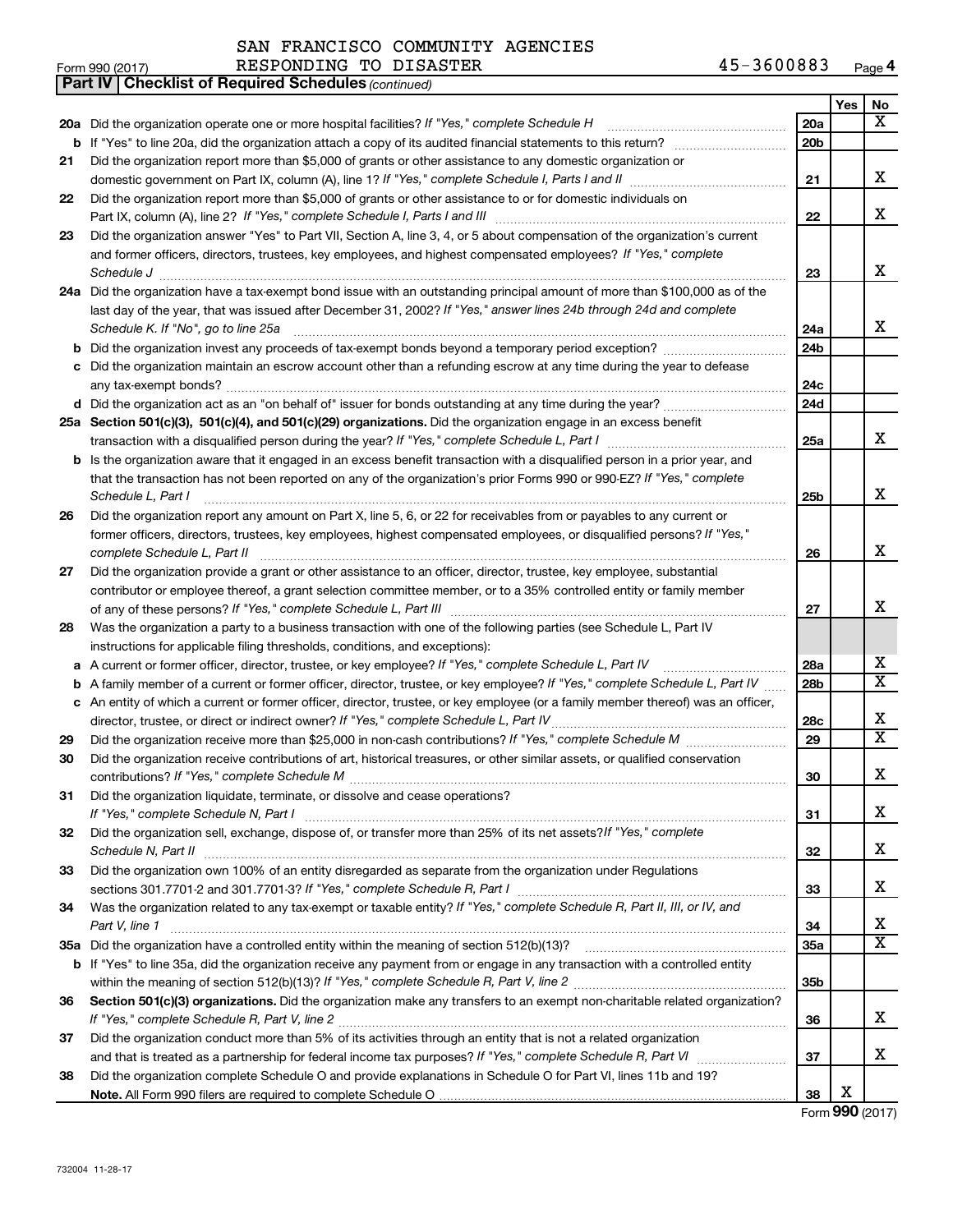|  | SAN FRANCISCO COMMUNITY AGENCIES |  |
|--|----------------------------------|--|
|  |                                  |  |

|               | RESPONDING TO DISASTER<br>Form 990 (2017)                                                                                                                                                                                     |                 | 45-3600883 |                 |     | Page 5                  |
|---------------|-------------------------------------------------------------------------------------------------------------------------------------------------------------------------------------------------------------------------------|-----------------|------------|-----------------|-----|-------------------------|
| <b>Part V</b> | <b>Statements Regarding Other IRS Filings and Tax Compliance</b>                                                                                                                                                              |                 |            |                 |     |                         |
|               | Check if Schedule O contains a response or note to any line in this Part V                                                                                                                                                    |                 |            |                 |     |                         |
|               |                                                                                                                                                                                                                               |                 |            |                 | Yes | No                      |
|               |                                                                                                                                                                                                                               | 1a              | 2          |                 |     |                         |
| b             | Enter the number of Forms W-2G included in line 1a. Enter -0- if not applicable                                                                                                                                               | 1b              |            |                 |     |                         |
| с             | Did the organization comply with backup withholding rules for reportable payments to vendors and reportable gaming                                                                                                            |                 |            |                 |     |                         |
|               |                                                                                                                                                                                                                               |                 |            | 1c              | х   |                         |
|               | 2a Enter the number of employees reported on Form W-3, Transmittal of Wage and Tax Statements,                                                                                                                                |                 |            |                 |     |                         |
|               | filed for the calendar year ending with or within the year covered by this return <i>[[[[[[[[[[[[[]]]]</i>                                                                                                                    | 2a              | 2          |                 |     |                         |
|               | <b>b</b> If at least one is reported on line 2a, did the organization file all required federal employment tax returns?                                                                                                       |                 |            | 2 <sub>b</sub>  | X   |                         |
|               |                                                                                                                                                                                                                               |                 |            |                 |     |                         |
|               | 3a Did the organization have unrelated business gross income of \$1,000 or more during the year?                                                                                                                              |                 |            | За              |     | x                       |
|               |                                                                                                                                                                                                                               |                 |            | 3 <sub>b</sub>  |     |                         |
|               |                                                                                                                                                                                                                               |                 |            |                 |     |                         |
|               | 4a At any time during the calendar year, did the organization have an interest in, or a signature or other authority over, a                                                                                                  |                 |            |                 |     | X                       |
|               | financial account in a foreign country (such as a bank account, securities account, or other financial account)?                                                                                                              |                 |            | 4a              |     |                         |
|               | <b>b</b> If "Yes," enter the name of the foreign country: $\blacktriangleright$                                                                                                                                               |                 |            |                 |     |                         |
|               | See instructions for filing requirements for FinCEN Form 114, Report of Foreign Bank and Financial Accounts (FBAR).                                                                                                           |                 |            |                 |     | х                       |
|               |                                                                                                                                                                                                                               |                 |            | 5a              |     | X                       |
| b             |                                                                                                                                                                                                                               |                 |            | 5 <sub>b</sub>  |     |                         |
| с             |                                                                                                                                                                                                                               |                 |            | 5 <sub>c</sub>  |     |                         |
|               | 6a Does the organization have annual gross receipts that are normally greater than \$100,000, and did the organization solicit                                                                                                |                 |            |                 |     | X                       |
|               | any contributions that were not tax deductible as charitable contributions?                                                                                                                                                   |                 |            | 6a              |     |                         |
|               | <b>b</b> If "Yes," did the organization include with every solicitation an express statement that such contributions or gifts                                                                                                 |                 |            |                 |     |                         |
|               |                                                                                                                                                                                                                               |                 |            | 6b              |     |                         |
| 7             | Organizations that may receive deductible contributions under section 170(c).                                                                                                                                                 |                 |            |                 |     |                         |
| а             | Did the organization receive a payment in excess of \$75 made partly as a contribution and partly for goods and services provided to the payor?                                                                               |                 |            | 7a              |     | x                       |
| b             |                                                                                                                                                                                                                               |                 |            | 7b              |     |                         |
|               | c Did the organization sell, exchange, or otherwise dispose of tangible personal property for which it was required                                                                                                           |                 |            |                 |     |                         |
|               | to file Form 8282?                                                                                                                                                                                                            |                 |            | 7c              |     | X                       |
|               | d If "Yes," indicate the number of Forms 8282 filed during the year [11] [11] The Sear [11] The Sear [11] The Sear [11] The Sear [11] The Sear [11] The Sear [11] The Sear [11] The Sear [11] The Sear [11] The Sear [11] The | 7d              |            |                 |     |                         |
| е             | Did the organization receive any funds, directly or indirectly, to pay premiums on a personal benefit contract?                                                                                                               |                 |            | 7e              |     | х                       |
| f.            | Did the organization, during the year, pay premiums, directly or indirectly, on a personal benefit contract?                                                                                                                  |                 |            | 7f              |     | $\overline{\mathbf{X}}$ |
| g             | If the organization received a contribution of qualified intellectual property, did the organization file Form 8899 as required?                                                                                              |                 |            | 7g              |     |                         |
|               | h If the organization received a contribution of cars, boats, airplanes, or other vehicles, did the organization file a Form 1098-C?                                                                                          |                 |            | 7h              |     |                         |
| 8             | Sponsoring organizations maintaining donor advised funds. Did a donor advised fund maintained by the                                                                                                                          |                 |            |                 |     |                         |
|               | sponsoring organization have excess business holdings at any time during the year?                                                                                                                                            |                 |            | 8               |     |                         |
| 9             | Sponsoring organizations maintaining donor advised funds.                                                                                                                                                                     |                 |            |                 |     |                         |
| а             | Did the sponsoring organization make any taxable distributions under section 4966?                                                                                                                                            |                 |            | <b>9a</b>       |     |                         |
| b             |                                                                                                                                                                                                                               |                 |            | 9b              |     |                         |
| 10            | Section 501(c)(7) organizations. Enter:                                                                                                                                                                                       |                 |            |                 |     |                         |
| а             |                                                                                                                                                                                                                               | 10a             |            |                 |     |                         |
| b             | Gross receipts, included on Form 990, Part VIII, line 12, for public use of club facilities                                                                                                                                   | 10 <sub>b</sub> |            |                 |     |                         |
| 11            | Section 501(c)(12) organizations. Enter:                                                                                                                                                                                      |                 |            |                 |     |                         |
| а             |                                                                                                                                                                                                                               | 11a             |            |                 |     |                         |
| b             | Gross income from other sources (Do not net amounts due or paid to other sources against                                                                                                                                      |                 |            |                 |     |                         |
|               |                                                                                                                                                                                                                               | 11b             |            |                 |     |                         |
|               | 12a Section 4947(a)(1) non-exempt charitable trusts. Is the organization filing Form 990 in lieu of Form 1041?                                                                                                                |                 |            | <b>12a</b>      |     |                         |
| b             | If "Yes," enter the amount of tax-exempt interest received or accrued during the year                                                                                                                                         | 12b             |            |                 |     |                         |
| 13            | Section 501(c)(29) qualified nonprofit health insurance issuers.                                                                                                                                                              |                 |            |                 |     |                         |
| а             |                                                                                                                                                                                                                               |                 |            | 13a             |     |                         |
|               | Note. See the instructions for additional information the organization must report on Schedule O.                                                                                                                             |                 |            |                 |     |                         |
|               | <b>b</b> Enter the amount of reserves the organization is required to maintain by the states in which the                                                                                                                     |                 |            |                 |     |                         |
|               |                                                                                                                                                                                                                               | 13 <sub>b</sub> |            |                 |     |                         |
|               |                                                                                                                                                                                                                               | 13с             |            |                 |     |                         |
|               | 14a Did the organization receive any payments for indoor tanning services during the tax year?                                                                                                                                |                 |            | 14a             |     | х                       |
|               |                                                                                                                                                                                                                               |                 |            | 14 <sub>b</sub> |     |                         |

| Form 990 (2017) |  |  |  |
|-----------------|--|--|--|
|-----------------|--|--|--|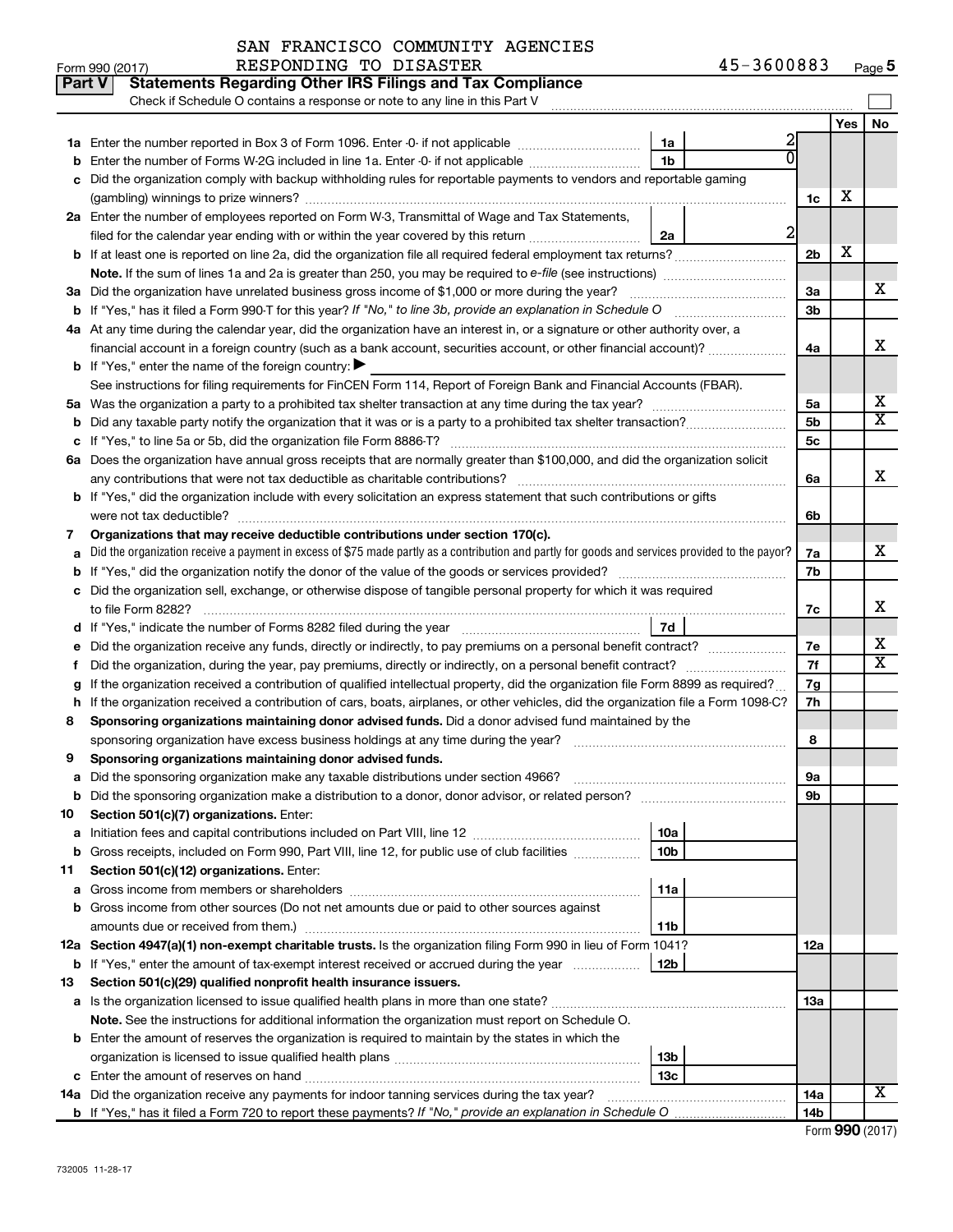SAN FRANCISCO COMMUNITY AGENCIES RESPONDING TO DISASTER 45-3600883

|        | <b>Part VI   Governance, Management, and Disclosure</b> For each "Yes" response to lines 2 through 7b below, and for a "No" response                                                                                           |                               |                 |                         |                         |
|--------|--------------------------------------------------------------------------------------------------------------------------------------------------------------------------------------------------------------------------------|-------------------------------|-----------------|-------------------------|-------------------------|
|        | to line 8a, 8b, or 10b below, describe the circumstances, processes, or changes in Schedule O. See instructions.                                                                                                               |                               |                 |                         |                         |
|        |                                                                                                                                                                                                                                |                               |                 |                         | $\boxed{\text{X}}$      |
|        | <b>Section A. Governing Body and Management</b>                                                                                                                                                                                |                               |                 |                         |                         |
|        |                                                                                                                                                                                                                                |                               |                 | Yes                     | No                      |
|        | 1a Enter the number of voting members of the governing body at the end of the tax year                                                                                                                                         | 1a                            |                 |                         |                         |
|        | If there are material differences in voting rights among members of the governing body, or if the governing                                                                                                                    |                               |                 |                         |                         |
|        | body delegated broad authority to an executive committee or similar committee, explain in Schedule O.                                                                                                                          |                               |                 |                         |                         |
| b      | Enter the number of voting members included in line 1a, above, who are independent                                                                                                                                             | 1b                            |                 |                         |                         |
| 2      | Did any officer, director, trustee, or key employee have a family relationship or a business relationship with any other                                                                                                       |                               |                 |                         |                         |
|        |                                                                                                                                                                                                                                |                               | 2               |                         | x                       |
| 3      | Did the organization delegate control over management duties customarily performed by or under the direct supervision                                                                                                          |                               |                 |                         | х                       |
|        |                                                                                                                                                                                                                                |                               | 3               |                         | $\overline{\mathbf{x}}$ |
| 4      | Did the organization make any significant changes to its governing documents since the prior Form 990 was filed?                                                                                                               |                               | 4<br>5          |                         | X                       |
| 5      |                                                                                                                                                                                                                                |                               |                 |                         | X                       |
| 6      |                                                                                                                                                                                                                                |                               | 6               |                         |                         |
| 7a     | Did the organization have members, stockholders, or other persons who had the power to elect or appoint one or                                                                                                                 |                               |                 |                         | х                       |
|        |                                                                                                                                                                                                                                |                               | 7a              |                         |                         |
|        | <b>b</b> Are any governance decisions of the organization reserved to (or subject to approval by) members, stockholders, or                                                                                                    |                               |                 |                         | х                       |
|        | Did the organization contemporaneously document the meetings held or written actions undertaken during the year by the following:                                                                                              |                               | 7b              |                         |                         |
| 8      |                                                                                                                                                                                                                                |                               | 8а              | х                       |                         |
| a      |                                                                                                                                                                                                                                |                               | 8b              | $\overline{\textbf{x}}$ |                         |
| b<br>9 | Is there any officer, director, trustee, or key employee listed in Part VII, Section A, who cannot be reached at the                                                                                                           |                               |                 |                         |                         |
|        |                                                                                                                                                                                                                                |                               | 9               |                         | x                       |
|        | Section B. Policies (This Section B requests information about policies not required by the Internal Revenue Code.)                                                                                                            |                               |                 |                         |                         |
|        |                                                                                                                                                                                                                                |                               |                 | Yes                     | No                      |
|        |                                                                                                                                                                                                                                |                               | 10a             |                         | x                       |
|        | b If "Yes," did the organization have written policies and procedures governing the activities of such chapters, affiliates,                                                                                                   |                               |                 |                         |                         |
|        |                                                                                                                                                                                                                                |                               | 10 <sub>b</sub> |                         |                         |
|        | 11a Has the organization provided a complete copy of this Form 990 to all members of its governing body before filing the form?                                                                                                |                               | 11a             | х                       |                         |
|        | <b>b</b> Describe in Schedule O the process, if any, used by the organization to review this Form 990.                                                                                                                         |                               |                 |                         |                         |
| 12a    | Did the organization have a written conflict of interest policy? If "No," go to line 13                                                                                                                                        |                               | 12a             | X                       |                         |
| b      | Were officers, directors, or trustees, and key employees required to disclose annually interests that could give rise to conflicts?                                                                                            |                               | 12 <sub>b</sub> |                         | х                       |
|        | Did the organization regularly and consistently monitor and enforce compliance with the policy? If "Yes," describe                                                                                                             |                               |                 |                         |                         |
|        |                                                                                                                                                                                                                                |                               | 12c             |                         | х                       |
| 13     |                                                                                                                                                                                                                                |                               | 13              | X                       |                         |
| 14     | Did the organization have a written document retention and destruction policy? [111] [12] manument contains an                                                                                                                 |                               | 14              |                         | $\overline{\text{X}}$   |
| 15     | Did the process for determining compensation of the following persons include a review and approval by independent                                                                                                             |                               |                 |                         |                         |
|        | persons, comparability data, and contemporaneous substantiation of the deliberation and decision?                                                                                                                              |                               |                 |                         |                         |
| а      | The organization's CEO, Executive Director, or top management official manufactured content of the organization's CEO, Executive Director, or top management official manufactured content of the state of the state of the st |                               | 15a             | х                       |                         |
| b      |                                                                                                                                                                                                                                |                               | 15 <sub>b</sub> |                         | X                       |
|        | If "Yes" to line 15a or 15b, describe the process in Schedule O (see instructions).                                                                                                                                            |                               |                 |                         |                         |
|        | 16a Did the organization invest in, contribute assets to, or participate in a joint venture or similar arrangement with a                                                                                                      |                               |                 |                         |                         |
|        | taxable entity during the year?                                                                                                                                                                                                |                               | 16a             |                         | x                       |
|        | b If "Yes," did the organization follow a written policy or procedure requiring the organization to evaluate its participation                                                                                                 |                               |                 |                         |                         |
|        | in joint venture arrangements under applicable federal tax law, and take steps to safeguard the organization's                                                                                                                 |                               |                 |                         |                         |
|        | exempt status with respect to such arrangements?                                                                                                                                                                               |                               | 16b             |                         |                         |
|        | <b>Section C. Disclosure</b>                                                                                                                                                                                                   |                               |                 |                         |                         |
| 17     | List the states with which a copy of this Form 990 is required to be filed $\blacktriangleright$ CA                                                                                                                            |                               |                 |                         |                         |
| 18     | Section 6104 requires an organization to make its Forms 1023 (or 1024 if applicable), 990, and 990-T (Section 501(c)(3)s only) available                                                                                       |                               |                 |                         |                         |
|        | for public inspection. Indicate how you made these available. Check all that apply.                                                                                                                                            |                               |                 |                         |                         |
|        | $\lfloor x \rfloor$ Upon request<br>$ \mathbf{X} $ Own website<br>$\lfloor \underline{X} \rfloor$ Another's website                                                                                                            | Other (explain in Schedule O) |                 |                         |                         |
| 19     | Describe in Schedule O whether (and if so, how) the organization made its governing documents, conflict of interest policy, and financial                                                                                      |                               |                 |                         |                         |
|        | statements available to the public during the tax year.                                                                                                                                                                        |                               |                 |                         |                         |

|  |  |                                              |  | 20 State the name, address, and telephone number of the person who possesses the organization's books and records: |
|--|--|----------------------------------------------|--|--------------------------------------------------------------------------------------------------------------------|
|  |  | THE ORGANIZATION $-$ (415) 439-0881          |  |                                                                                                                    |
|  |  | 1270 SANCHEZ STREET, SAN FRANCISCO, CA 94114 |  |                                                                                                                    |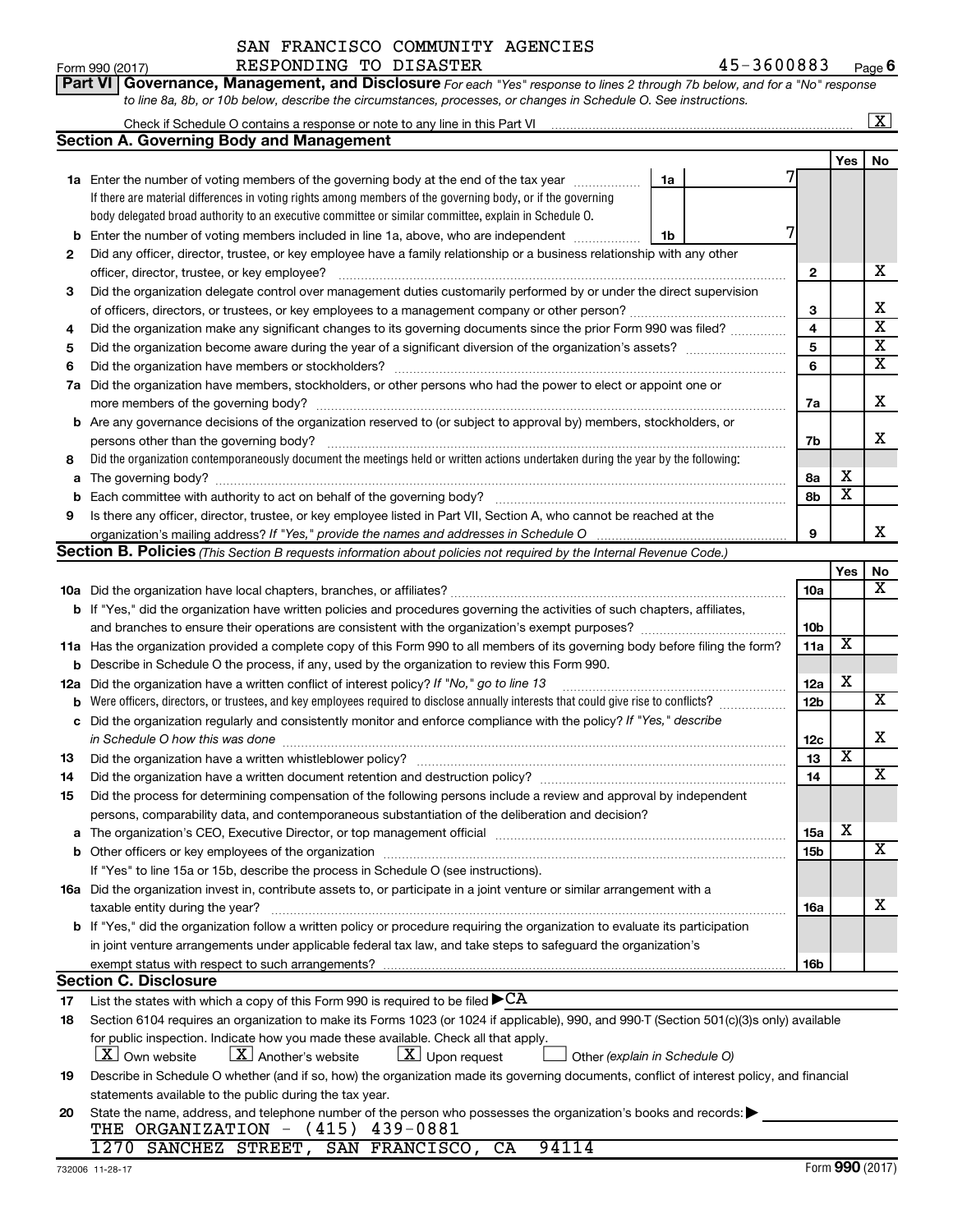| SAN FRANCISCO COMMUNITY AGENCIES |  |
|----------------------------------|--|
|                                  |  |

 $\Box$ 

| --------------- |                                                                                            |
|-----------------|--------------------------------------------------------------------------------------------|
|                 | Part VII Compensation of Officers, Directors, Trustees, Key Employees, Highest Compensated |
|                 | <b>Employees, and Independent Contractors</b>                                              |

#### Check if Schedule O contains a response or note to any line in this Part VII

**Section A. Officers, Directors, Trustees, Key Employees, and Highest Compensated Employees**

**1a**  Complete this table for all persons required to be listed. Report compensation for the calendar year ending with or within the organization's tax year.

**•** List all of the organization's current officers, directors, trustees (whether individuals or organizations), regardless of amount of compensation.

**•** List all of the organization's **current** key employees, if any. See instructions for definition of "key employee." Enter -0- in columns  $(D)$ ,  $(E)$ , and  $(F)$  if no compensation was paid.

**•** List the organization's five current highest compensated employees (other than an officer, director, trustee, or key employee) who received report-

**•** List all of the organization's former officers, key employees, and highest compensated employees who received more than \$100,000 of able compensation (Box 5 of Form W-2 and/or Box 7 of Form 1099-MISC) of more than \$100,000 from the organization and any related organizations. reportable compensation from the organization and any related organizations.

**•** List all of the organization's former directors or trustees that received, in the capacity as a former director or trustee of the organization, more than \$10,000 of reportable compensation from the organization and any related organizations.

List persons in the following order: individual trustees or directors; institutional trustees; officers; key employees; highest compensated employees; and former such persons.

|  |  |  | Check this box if neither the organization nor any related organization compensated any current officer, director, or trustee. |  |  |
|--|--|--|--------------------------------------------------------------------------------------------------------------------------------|--|--|
|  |  |  |                                                                                                                                |  |  |

| (A)                   | (B)            | (C)                            |                                         |             |              |                                   |        | (D)             | (E)             | (F)           |  |  |
|-----------------------|----------------|--------------------------------|-----------------------------------------|-------------|--------------|-----------------------------------|--------|-----------------|-----------------|---------------|--|--|
| Name and Title        | Average        |                                | Position<br>(do not check more than one |             |              |                                   |        | Reportable      | Reportable      | Estimated     |  |  |
|                       | hours per      |                                |                                         |             |              | box, unless person is both an     |        | compensation    | compensation    | amount of     |  |  |
|                       | week           |                                |                                         |             |              | officer and a director/trustee)   |        | from            | from related    | other         |  |  |
|                       | (list any      |                                |                                         |             |              |                                   |        | the             | organizations   | compensation  |  |  |
|                       | hours for      |                                |                                         |             |              |                                   |        | organization    | (W-2/1099-MISC) | from the      |  |  |
|                       | related        |                                |                                         |             |              |                                   |        | (W-2/1099-MISC) |                 | organization  |  |  |
|                       | organizations  |                                |                                         |             |              |                                   |        |                 |                 | and related   |  |  |
|                       | below<br>line) | Individual trustee or director | Institutional trustee                   | Officer     | Key employee | Highest compensated<br>  employee | Former |                 |                 | organizations |  |  |
| (1) GREG MURPHY       | 1.00           |                                |                                         |             |              |                                   |        |                 |                 |               |  |  |
| BOARD CHAIR/PRESIDENT | 0.00           | $\mathbf X$                    |                                         | $\mathbf x$ |              |                                   |        | 0.              | 0.              | $\mathbf 0$ . |  |  |
| (2) MICHAEL BRAUDE    | 1.00           |                                |                                         |             |              |                                   |        |                 |                 |               |  |  |
| <b>TREASURER</b>      | 0.00           | $\mathbf X$                    |                                         | $\mathbf X$ |              |                                   |        | 0.              | 0.              | $0$ .         |  |  |
| (3) AMY RAMIREZ       | 1.00           |                                |                                         |             |              |                                   |        |                 |                 |               |  |  |
| <b>SECRETARY</b>      | 0.00           | $\mathbf X$                    |                                         | $\mathbf X$ |              |                                   |        | 0.              | $\mathbf 0$ .   | $\mathbf 0$ . |  |  |
| (4) CISSIE BONINI     | 1.00           |                                |                                         |             |              |                                   |        |                 |                 |               |  |  |
| <b>DIRECTOR</b>       | 0.00           | X                              |                                         |             |              |                                   |        | $\mathbf 0$ .   | 0.              | $\mathbf 0$ . |  |  |
| (5) TESSA BURNS       | 1.00           |                                |                                         |             |              |                                   |        |                 |                 |               |  |  |
| <b>DIRECTOR</b>       | 0.00           | $\mathbf X$                    |                                         |             |              |                                   |        | 0.              | 0.              | $0$ .         |  |  |
| (6) RICHARD EISNER    | 1.00           |                                |                                         |             |              |                                   |        |                 |                 |               |  |  |
| <b>DIRECTOR</b>       | 0.00           | X                              |                                         |             |              |                                   |        | $\mathbf 0$ .   | 0.              | $\mathbf 0$ . |  |  |
| (7) JUNE GIN          | 1.00           |                                |                                         |             |              |                                   |        |                 |                 |               |  |  |
| <b>DIRECTOR</b>       | 0.00           | $\mathbf X$                    |                                         |             |              |                                   |        | $\mathbf 0$ .   | $\mathbf 0$ .   | $0$ .         |  |  |
| (8) BRIAN WHITLOW     | 40.00          |                                |                                         |             |              |                                   |        |                 |                 |               |  |  |
| EXECUTIVE DIRECTOR    | 0.00           |                                |                                         | $\mathbf X$ |              |                                   |        | 88,770.         | 0.              | 650.          |  |  |
|                       |                |                                |                                         |             |              |                                   |        |                 |                 |               |  |  |
|                       |                |                                |                                         |             |              |                                   |        |                 |                 |               |  |  |
|                       |                |                                |                                         |             |              |                                   |        |                 |                 |               |  |  |
|                       |                |                                |                                         |             |              |                                   |        |                 |                 |               |  |  |
|                       |                |                                |                                         |             |              |                                   |        |                 |                 |               |  |  |
|                       |                |                                |                                         |             |              |                                   |        |                 |                 |               |  |  |
|                       |                |                                |                                         |             |              |                                   |        |                 |                 |               |  |  |
|                       |                |                                |                                         |             |              |                                   |        |                 |                 |               |  |  |
|                       |                |                                |                                         |             |              |                                   |        |                 |                 |               |  |  |
|                       |                |                                |                                         |             |              |                                   |        |                 |                 |               |  |  |
|                       |                |                                |                                         |             |              |                                   |        |                 |                 |               |  |  |
|                       |                |                                |                                         |             |              |                                   |        |                 |                 |               |  |  |
|                       |                |                                |                                         |             |              |                                   |        |                 |                 |               |  |  |
|                       |                |                                |                                         |             |              |                                   |        |                 |                 |               |  |  |
|                       |                |                                |                                         |             |              |                                   |        |                 |                 |               |  |  |
|                       |                |                                |                                         |             |              |                                   |        |                 |                 |               |  |  |
|                       |                |                                |                                         |             |              |                                   |        |                 |                 |               |  |  |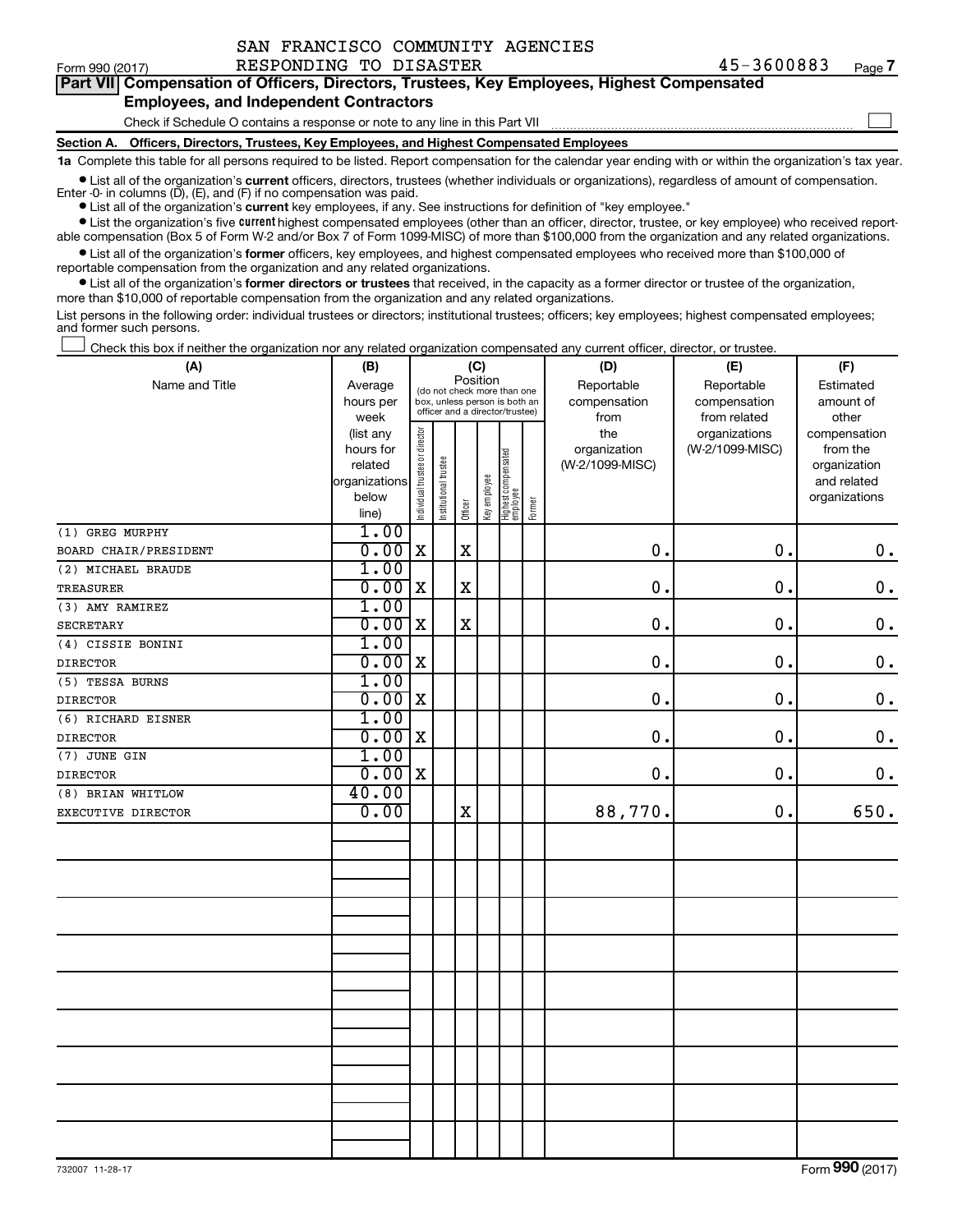|                 | SAN FRANCISCO COMMUNITY AGENCIES                                                                                                                                                                                                                       |                                                                      |                                |                       |          |              |                                                                                                 |        |                                           |                                                   |                                                 |     |                                                                          |
|-----------------|--------------------------------------------------------------------------------------------------------------------------------------------------------------------------------------------------------------------------------------------------------|----------------------------------------------------------------------|--------------------------------|-----------------------|----------|--------------|-------------------------------------------------------------------------------------------------|--------|-------------------------------------------|---------------------------------------------------|-------------------------------------------------|-----|--------------------------------------------------------------------------|
| Form 990 (2017) | RESPONDING TO DISASTER                                                                                                                                                                                                                                 |                                                                      |                                |                       |          |              |                                                                                                 |        |                                           | 45-3600883                                        |                                                 |     | Page 8                                                                   |
| <b>Part VII</b> | Section A. Officers, Directors, Trustees, Key Employees, and Highest Compensated Employees (continued)                                                                                                                                                 |                                                                      |                                |                       |          |              |                                                                                                 |        |                                           |                                                   |                                                 |     |                                                                          |
|                 | (A)<br>Name and title                                                                                                                                                                                                                                  | (B)<br>Average<br>hours per<br>week                                  |                                |                       | Position | (C)          | (do not check more than one<br>box, unless person is both an<br>officer and a director/trustee) |        | (D)<br>Reportable<br>compensation<br>from | (E)<br>Reportable<br>compensation<br>from related |                                                 |     | (F)<br>Estimated<br>amount of<br>other                                   |
|                 |                                                                                                                                                                                                                                                        | (list any<br>hours for<br>related<br>organizations<br>below<br>line) | Individual trustee or director | Institutional trustee | Officer  | Key employee | Highest compensated<br>  employee                                                               | Former | the<br>organization<br>(W-2/1099-MISC)    | organizations<br>(W-2/1099-MISC)                  |                                                 |     | compensation<br>from the<br>organization<br>and related<br>organizations |
|                 |                                                                                                                                                                                                                                                        |                                                                      |                                |                       |          |              |                                                                                                 |        |                                           |                                                   |                                                 |     |                                                                          |
|                 |                                                                                                                                                                                                                                                        |                                                                      |                                |                       |          |              |                                                                                                 |        |                                           |                                                   |                                                 |     |                                                                          |
|                 |                                                                                                                                                                                                                                                        |                                                                      |                                |                       |          |              |                                                                                                 |        |                                           |                                                   |                                                 |     |                                                                          |
|                 |                                                                                                                                                                                                                                                        |                                                                      |                                |                       |          |              |                                                                                                 |        |                                           |                                                   |                                                 |     |                                                                          |
|                 |                                                                                                                                                                                                                                                        |                                                                      |                                |                       |          |              |                                                                                                 |        |                                           |                                                   |                                                 |     |                                                                          |
|                 |                                                                                                                                                                                                                                                        |                                                                      |                                |                       |          |              |                                                                                                 |        |                                           |                                                   |                                                 |     |                                                                          |
|                 | 1b Sub-total                                                                                                                                                                                                                                           |                                                                      |                                |                       |          |              |                                                                                                 |        | 88,770.<br>σ.                             |                                                   | $\overline{0}$ .<br>$\overline{\mathfrak{o}}$ . |     | 650.<br>$\overline{0}$ .                                                 |
|                 |                                                                                                                                                                                                                                                        |                                                                      |                                |                       |          |              |                                                                                                 |        | 88,770.                                   |                                                   | σ.                                              |     | 650.                                                                     |
| $\mathbf{2}$    | Total number of individuals (including but not limited to those listed above) who received more than \$100,000 of reportable<br>compensation from the organization $\blacktriangleright$                                                               |                                                                      |                                |                       |          |              |                                                                                                 |        |                                           |                                                   |                                                 |     | 0                                                                        |
|                 |                                                                                                                                                                                                                                                        |                                                                      |                                |                       |          |              |                                                                                                 |        |                                           |                                                   |                                                 |     | No<br>Yes                                                                |
| з               | Did the organization list any former officer, director, or trustee, key employee, or highest compensated employee on                                                                                                                                   |                                                                      |                                |                       |          |              |                                                                                                 |        |                                           |                                                   |                                                 |     | $\overline{\text{X}}$                                                    |
| 4               | line 1a? If "Yes," complete Schedule J for such individual manufactured content content for the complete schedu<br>For any individual listed on line 1a, is the sum of reportable compensation and other compensation from the organization            |                                                                      |                                |                       |          |              |                                                                                                 |        |                                           |                                                   |                                                 | З   |                                                                          |
|                 |                                                                                                                                                                                                                                                        |                                                                      |                                |                       |          |              |                                                                                                 |        |                                           |                                                   |                                                 | 4   | X.                                                                       |
| 5               | Did any person listed on line 1a receive or accrue compensation from any unrelated organization or individual for services                                                                                                                             |                                                                      |                                |                       |          |              |                                                                                                 |        |                                           |                                                   |                                                 | 5   | x                                                                        |
|                 | <b>Section B. Independent Contractors</b>                                                                                                                                                                                                              |                                                                      |                                |                       |          |              |                                                                                                 |        |                                           |                                                   |                                                 |     |                                                                          |
| 1               | Complete this table for your five highest compensated independent contractors that received more than \$100,000 of compensation from<br>the organization. Report compensation for the calendar year ending with or within the organization's tax year. |                                                                      |                                |                       |          |              |                                                                                                 |        |                                           |                                                   |                                                 |     |                                                                          |
|                 | (A)<br>Name and business address                                                                                                                                                                                                                       |                                                                      |                                | NONE                  |          |              |                                                                                                 |        | (B)<br>Description of services            |                                                   |                                                 | (C) | Compensation                                                             |
|                 |                                                                                                                                                                                                                                                        |                                                                      |                                |                       |          |              |                                                                                                 |        |                                           |                                                   |                                                 |     |                                                                          |
|                 |                                                                                                                                                                                                                                                        |                                                                      |                                |                       |          |              |                                                                                                 |        |                                           |                                                   |                                                 |     |                                                                          |
|                 |                                                                                                                                                                                                                                                        |                                                                      |                                |                       |          |              |                                                                                                 |        |                                           |                                                   |                                                 |     |                                                                          |
|                 |                                                                                                                                                                                                                                                        |                                                                      |                                |                       |          |              |                                                                                                 |        |                                           |                                                   |                                                 |     |                                                                          |
|                 |                                                                                                                                                                                                                                                        |                                                                      |                                |                       |          |              |                                                                                                 |        |                                           |                                                   |                                                 |     |                                                                          |
| 2               | Total number of independent contractors (including but not limited to those listed above) who received more than<br>\$100,000 of compensation from the organization                                                                                    |                                                                      |                                |                       |          |              | 0                                                                                               |        |                                           |                                                   |                                                 |     |                                                                          |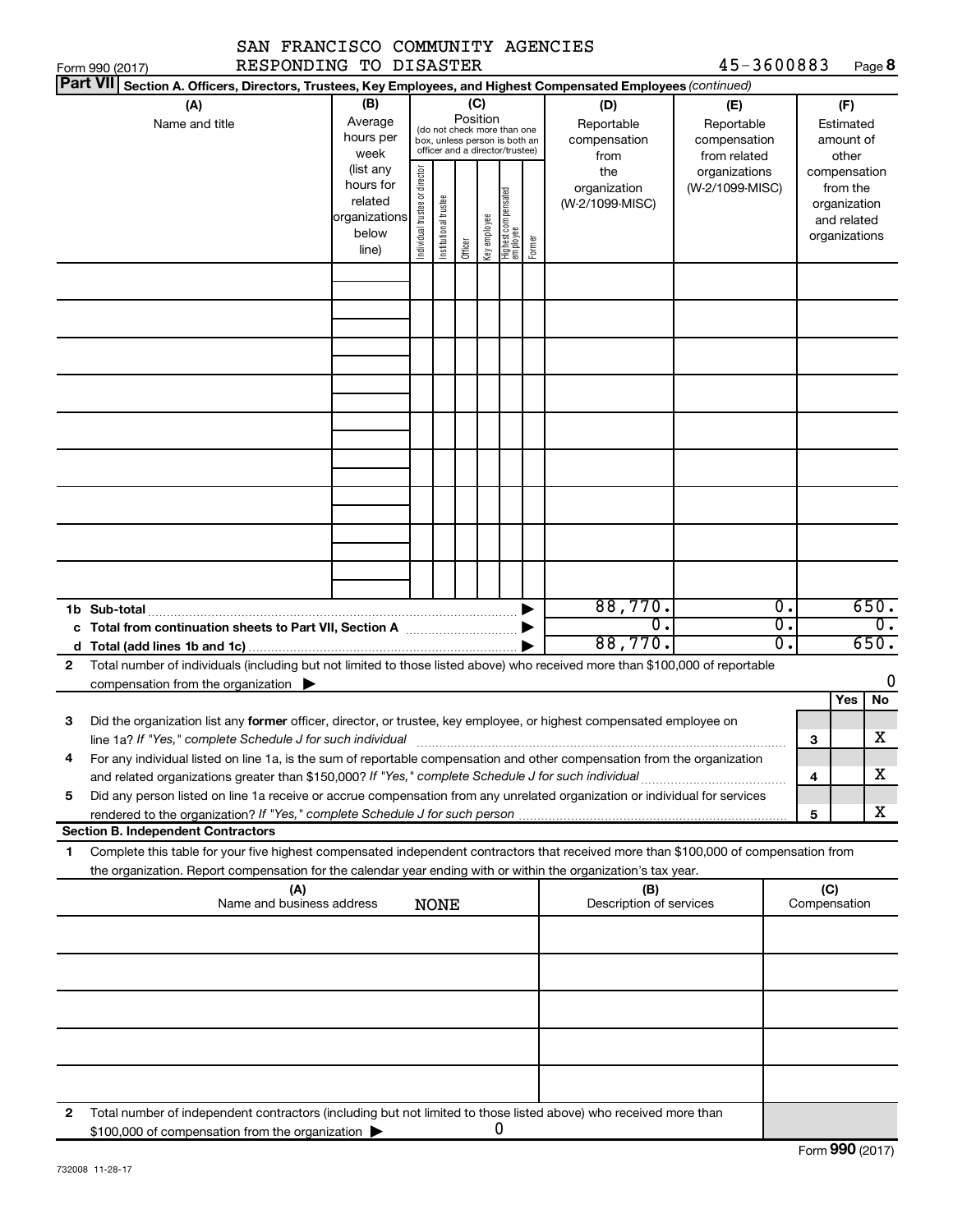|                 | SAN FRANCISCO COMMUNITY AGENCIES |  |            |      |
|-----------------|----------------------------------|--|------------|------|
| Form 990 (2017) | RESPONDING TO DISASTER           |  | 45-3600883 | Page |

|                                                           | <b>Part VIII</b> | <b>Statement of Revenue</b>                                                                                                                                                                                                                                                                        |                                                          |                      |                      |                                                 |                                                    |                                                                    |
|-----------------------------------------------------------|------------------|----------------------------------------------------------------------------------------------------------------------------------------------------------------------------------------------------------------------------------------------------------------------------------------------------|----------------------------------------------------------|----------------------|----------------------|-------------------------------------------------|----------------------------------------------------|--------------------------------------------------------------------|
|                                                           |                  |                                                                                                                                                                                                                                                                                                    |                                                          |                      |                      |                                                 |                                                    |                                                                    |
|                                                           |                  |                                                                                                                                                                                                                                                                                                    |                                                          |                      | (A)<br>Total revenue | (B)<br>Related or<br>exempt function<br>revenue | $\overline{C}$<br>Unrelated<br>business<br>revenue | (D)<br>Revenue excluded<br>from tax under<br>sections<br>512 - 514 |
| Contributions, Gifts, Grants<br>and Other Similar Amounts |                  | <b>1 a</b> Federated campaigns<br><b>b</b> Membership dues<br>c Fundraising events<br>d Related organizations<br>e Government grants (contributions)<br>f All other contributions, gifts, grants, and<br>similar amounts not included above<br>g Noncash contributions included in lines 1a-1f: \$ | 1a<br>1 <sub>b</sub><br>1c<br>1 <sub>d</sub><br>1e<br>1f | 3,000.<br>81,938.    | 84,938.              |                                                 |                                                    |                                                                    |
|                                                           |                  |                                                                                                                                                                                                                                                                                                    |                                                          | <b>Business Code</b> |                      |                                                 |                                                    |                                                                    |
| Program Service<br>Revenue                                | 2a<br>b          | <b>SERVICE FEES</b>                                                                                                                                                                                                                                                                                |                                                          | 541900               | 47,397.              | 47,397.                                         |                                                    |                                                                    |
|                                                           | c                | the control of the control of the control of the control of the control of                                                                                                                                                                                                                         |                                                          |                      |                      |                                                 |                                                    |                                                                    |
|                                                           | d                | the control of the control of the control of the control of                                                                                                                                                                                                                                        |                                                          |                      |                      |                                                 |                                                    |                                                                    |
|                                                           |                  |                                                                                                                                                                                                                                                                                                    |                                                          |                      |                      |                                                 |                                                    |                                                                    |
|                                                           | τ.               | All other program service revenue <i></i>                                                                                                                                                                                                                                                          |                                                          | ►                    | 47,397.              |                                                 |                                                    |                                                                    |
|                                                           | 3<br>4           | Investment income (including dividends, interest, and<br>Income from investment of tax-exempt bond proceeds                                                                                                                                                                                        |                                                          |                      |                      |                                                 |                                                    |                                                                    |
|                                                           | 5                |                                                                                                                                                                                                                                                                                                    |                                                          |                      |                      |                                                 |                                                    |                                                                    |
|                                                           |                  | <b>6 a</b> Gross rents                                                                                                                                                                                                                                                                             | (i) Real                                                 | (ii) Personal        |                      |                                                 |                                                    |                                                                    |
|                                                           |                  | <b>b</b> Less: rental expenses<br>c Rental income or (loss)                                                                                                                                                                                                                                        |                                                          |                      |                      |                                                 |                                                    |                                                                    |
|                                                           |                  |                                                                                                                                                                                                                                                                                                    |                                                          |                      |                      |                                                 |                                                    |                                                                    |
|                                                           |                  | 7 a Gross amount from sales of                                                                                                                                                                                                                                                                     | (i) Securities                                           | (ii) Other           |                      |                                                 |                                                    |                                                                    |
|                                                           |                  | assets other than inventory                                                                                                                                                                                                                                                                        |                                                          |                      |                      |                                                 |                                                    |                                                                    |
|                                                           |                  | <b>b</b> Less: cost or other basis<br>and sales expenses                                                                                                                                                                                                                                           |                                                          |                      |                      |                                                 |                                                    |                                                                    |
|                                                           |                  |                                                                                                                                                                                                                                                                                                    |                                                          |                      |                      |                                                 |                                                    |                                                                    |
|                                                           |                  | 8 a Gross income from fundraising events (not                                                                                                                                                                                                                                                      |                                                          | ▶                    |                      |                                                 |                                                    |                                                                    |
| <b>Other Revenue</b>                                      |                  | including \$<br><u> 1989 - Johann Barbara, martx</u><br>contributions reported on line 1c). See                                                                                                                                                                                                    | of                                                       |                      |                      |                                                 |                                                    |                                                                    |
|                                                           |                  | c Net income or (loss) from fundraising events                                                                                                                                                                                                                                                     |                                                          | .                    |                      |                                                 |                                                    |                                                                    |
|                                                           |                  | 9 a Gross income from gaming activities. See                                                                                                                                                                                                                                                       |                                                          |                      |                      |                                                 |                                                    |                                                                    |
|                                                           |                  | <b>b</b> Less: direct expenses <b>manually b</b>                                                                                                                                                                                                                                                   |                                                          |                      |                      |                                                 |                                                    |                                                                    |
|                                                           |                  |                                                                                                                                                                                                                                                                                                    |                                                          |                      |                      |                                                 |                                                    |                                                                    |
|                                                           |                  | 10 a Gross sales of inventory, less returns                                                                                                                                                                                                                                                        |                                                          |                      |                      |                                                 |                                                    |                                                                    |
|                                                           |                  | <b>b</b> Less: cost of goods sold $\ldots$ <b>b</b>                                                                                                                                                                                                                                                |                                                          |                      |                      |                                                 |                                                    |                                                                    |
|                                                           |                  | c Net income or (loss) from sales of inventory                                                                                                                                                                                                                                                     |                                                          |                      |                      |                                                 |                                                    |                                                                    |
|                                                           |                  | Miscellaneous Revenue                                                                                                                                                                                                                                                                              |                                                          | <b>Business Code</b> |                      |                                                 |                                                    |                                                                    |
|                                                           | 11 $a$           |                                                                                                                                                                                                                                                                                                    |                                                          |                      |                      |                                                 |                                                    |                                                                    |
|                                                           | b                | <u> 1989 - Johann Barbara, martin amerikan basar dan berasal dalam basar dalam basar dalam basar dalam basar dala</u>                                                                                                                                                                              |                                                          |                      |                      |                                                 |                                                    |                                                                    |
|                                                           | с                | the control of the control of the control of the control of                                                                                                                                                                                                                                        |                                                          |                      |                      |                                                 |                                                    |                                                                    |
|                                                           |                  |                                                                                                                                                                                                                                                                                                    |                                                          |                      |                      |                                                 |                                                    |                                                                    |
|                                                           |                  |                                                                                                                                                                                                                                                                                                    |                                                          |                      |                      |                                                 |                                                    |                                                                    |
|                                                           | 12               |                                                                                                                                                                                                                                                                                                    |                                                          |                      | 132, 335.            | 47,397.                                         | $0$ .                                              | $0 \cdot$                                                          |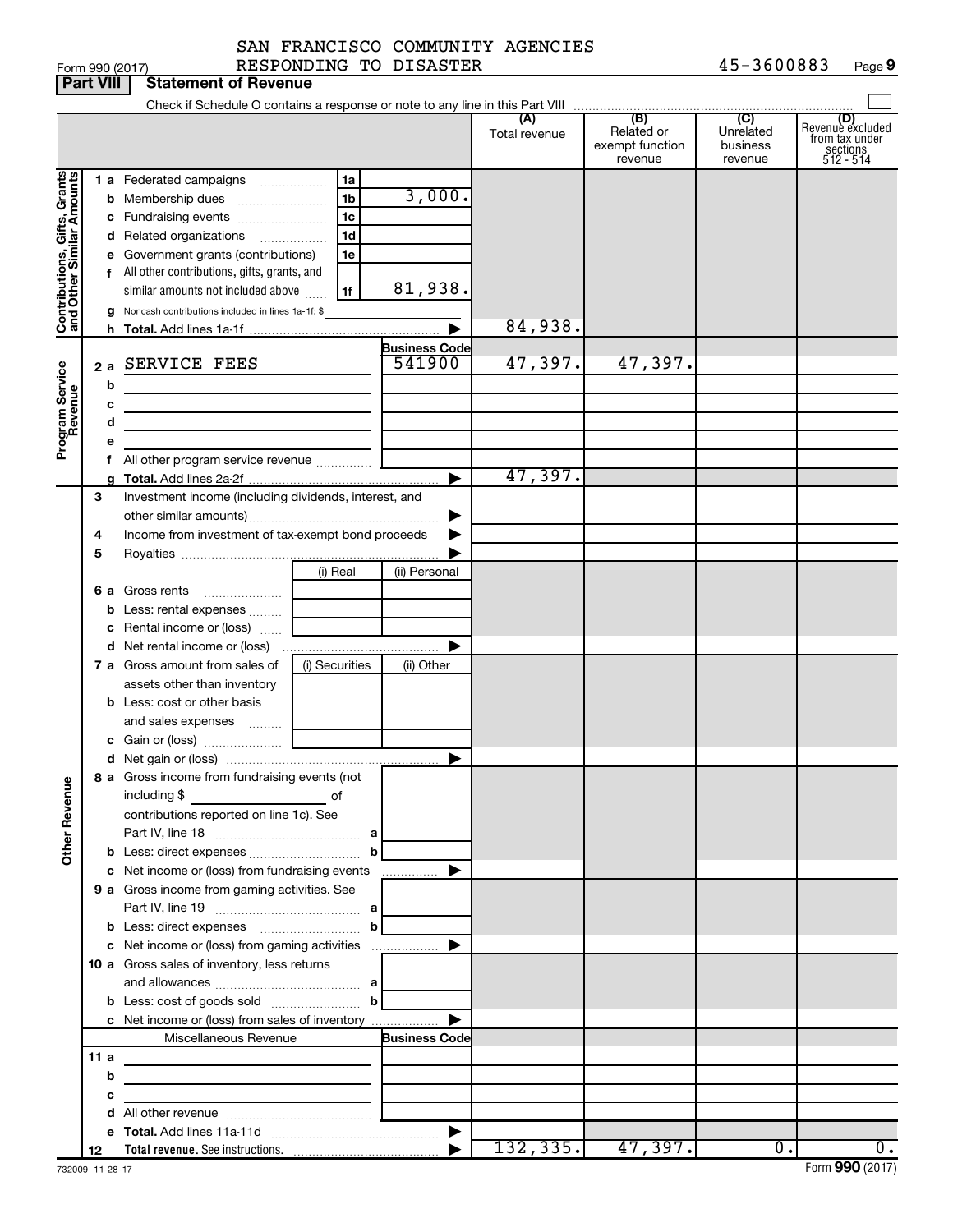# SAN FRANCISCO COMMUNITY AGENCIES

|              | RESPONDING TO DISASTER<br>Form 990 (2017)                                                                                                                                                                   |                       |                                    |                                    | 45-3600883<br>Page 10   |
|--------------|-------------------------------------------------------------------------------------------------------------------------------------------------------------------------------------------------------------|-----------------------|------------------------------------|------------------------------------|-------------------------|
|              | <b>Part IX   Statement of Functional Expenses</b>                                                                                                                                                           |                       |                                    |                                    |                         |
|              | Section 501(c)(3) and 501(c)(4) organizations must complete all columns. All other organizations must complete column (A).                                                                                  |                       |                                    |                                    |                         |
|              |                                                                                                                                                                                                             |                       |                                    |                                    | (D)                     |
|              | Do not include amounts reported on lines 6b,<br>7b, 8b, 9b, and 10b of Part VIII.                                                                                                                           | (A)<br>Total expenses | (B)<br>Program service<br>expenses | Management and<br>general expenses | Fundraising<br>expenses |
| 1.           | Grants and other assistance to domestic organizations<br>and domestic governments. See Part IV, line 21                                                                                                     |                       |                                    |                                    |                         |
| $\mathbf{2}$ | Grants and other assistance to domestic                                                                                                                                                                     |                       |                                    |                                    |                         |
|              | individuals. See Part IV, line 22                                                                                                                                                                           |                       |                                    |                                    |                         |
| 3            | Grants and other assistance to foreign                                                                                                                                                                      |                       |                                    |                                    |                         |
|              | organizations, foreign governments, and foreign                                                                                                                                                             |                       |                                    |                                    |                         |
|              | individuals. See Part IV, lines 15 and 16                                                                                                                                                                   |                       |                                    |                                    |                         |
| 4            | Benefits paid to or for members                                                                                                                                                                             |                       |                                    |                                    |                         |
| 5            | Compensation of current officers, directors,                                                                                                                                                                |                       |                                    |                                    |                         |
|              | trustees, and key employees                                                                                                                                                                                 | 90, 325.              | 71,599.                            | 16,074.                            | 2,652.                  |
| 6            | Compensation not included above, to disqualified                                                                                                                                                            |                       |                                    |                                    |                         |
|              | persons (as defined under section 4958(f)(1)) and                                                                                                                                                           |                       |                                    |                                    |                         |
|              | persons described in section 4958(c)(3)(B)                                                                                                                                                                  |                       |                                    |                                    |                         |
| 7            |                                                                                                                                                                                                             | 37,603.               | 29,807.                            | 6,692.                             | 1,104.                  |
| 8            | Other salaries and wages<br>Pension plan accruals and contributions (include                                                                                                                                |                       |                                    |                                    |                         |
|              | section 401(k) and 403(b) employer contributions)                                                                                                                                                           |                       |                                    |                                    |                         |
| 9            |                                                                                                                                                                                                             | 6, 235.               | 4,942.                             | 1,110.                             | 183.                    |
| 10           |                                                                                                                                                                                                             | 11, 117.              | 8,812.                             | 1,979.                             | 326.                    |
| 11           | Fees for services (non-employees):                                                                                                                                                                          |                       |                                    |                                    |                         |
| а            |                                                                                                                                                                                                             |                       |                                    |                                    |                         |
| b            |                                                                                                                                                                                                             |                       |                                    |                                    |                         |
| с            |                                                                                                                                                                                                             | 6,450.                |                                    | 6,450.                             |                         |
| d            |                                                                                                                                                                                                             |                       |                                    |                                    |                         |
| е            | Professional fundraising services. See Part IV, line 17                                                                                                                                                     |                       |                                    |                                    |                         |
| f            | Investment management fees                                                                                                                                                                                  |                       |                                    |                                    |                         |
| g            | Other. (If line 11g amount exceeds 10% of line 25,                                                                                                                                                          |                       |                                    |                                    |                         |
|              | column (A) amount, list line 11g expenses on Sch O.)                                                                                                                                                        |                       |                                    |                                    |                         |
| 12           |                                                                                                                                                                                                             |                       |                                    |                                    |                         |
| 13           |                                                                                                                                                                                                             |                       |                                    |                                    |                         |
| 14           |                                                                                                                                                                                                             |                       |                                    |                                    |                         |
| 15           |                                                                                                                                                                                                             |                       |                                    |                                    |                         |
| 16           |                                                                                                                                                                                                             | 7,609.                | 6,032.                             | 1,354.                             | 223.                    |
| 17           | Travel                                                                                                                                                                                                      | 4,622.                | 3,664.                             | 958.                               |                         |
| 18           | Payments of travel or entertainment expenses                                                                                                                                                                |                       |                                    |                                    |                         |
|              | for any federal, state, or local public officials                                                                                                                                                           |                       |                                    |                                    |                         |
| 19           | Conferences, conventions, and meetings                                                                                                                                                                      | 864.                  |                                    | 864.                               |                         |
| 20           | Interest                                                                                                                                                                                                    |                       |                                    |                                    |                         |
| 21           |                                                                                                                                                                                                             |                       |                                    |                                    |                         |
| 22           | Depreciation, depletion, and amortization                                                                                                                                                                   |                       |                                    |                                    |                         |
| 23           | Insurance                                                                                                                                                                                                   | 4,403.                | 3,490.                             | 784.                               | 129.                    |
| 24           | Other expenses. Itemize expenses not covered<br>above. (List miscellaneous expenses in line 24e. If line<br>24e amount exceeds 10% of line 25, column (A)<br>amount, list line 24e expenses on Schedule O.) |                       |                                    |                                    |                         |
| a            | TOTAL MARKETING & FUNDR                                                                                                                                                                                     | 3,613.                | 2,864.                             | 643.                               | $\overline{106}$ .      |
| $\mathbf b$  | <b>ADMINISTRATIVE COSTS</b>                                                                                                                                                                                 | 3,344.                |                                    | 3,344.                             |                         |
| C            | PRODUCTIVITY SOFTWARE                                                                                                                                                                                       | 2,138.                | 1,695.                             | 443.                               |                         |
| d            | <b>TELECOMMUNICATIONS</b>                                                                                                                                                                                   | 1,970.                | 1,562.                             | 351.                               | 57.                     |
|              | e All other expenses                                                                                                                                                                                        | 2,719.                | 2,512.                             | 180.                               | 27.                     |
| 25           | Total functional expenses. Add lines 1 through 24e                                                                                                                                                          | 183,012.              | 136,979.                           | 41,226.                            | 4,807.                  |
| 26           | Joint costs. Complete this line only if the organization                                                                                                                                                    |                       |                                    |                                    |                         |
|              | reported in column (B) joint costs from a combined                                                                                                                                                          |                       |                                    |                                    |                         |
|              | educational campaign and fundraising solicitation.                                                                                                                                                          |                       |                                    |                                    |                         |
|              | Check here $\blacktriangleright$<br>if following SOP 98-2 (ASC 958-720)                                                                                                                                     |                       |                                    |                                    |                         |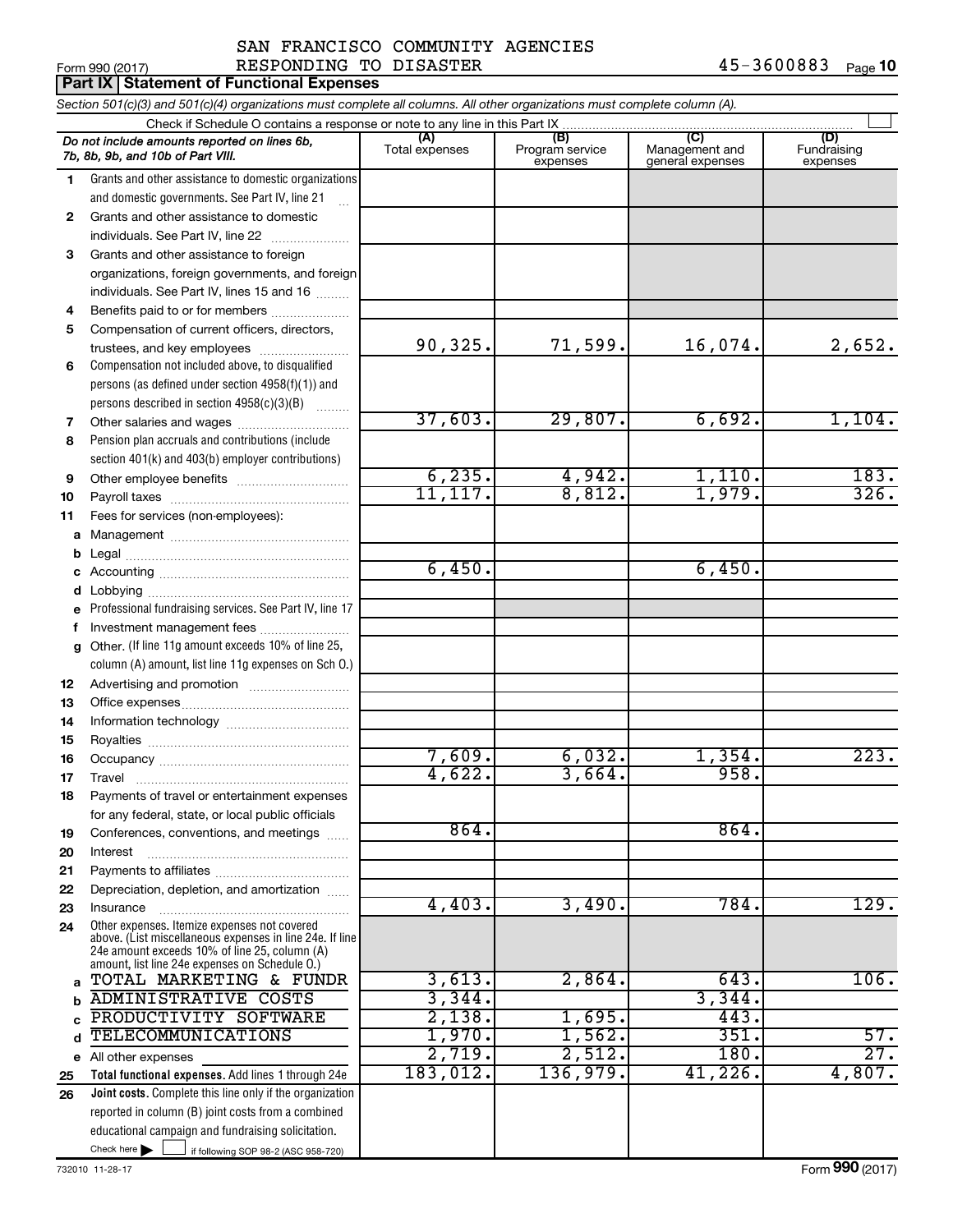|                 | FRANCISCO COMMUNITY AGENCIES<br>SAN |                       |
|-----------------|-------------------------------------|-----------------------|
| Form 990 (2017) | RESPONDING TO DISASTER              | 45-3600883<br>Page 11 |

| (A)<br>(B)<br>Beginning of year<br>End of year<br>69, 186.<br>15,231.<br>1<br>1<br>$\mathbf{2}$<br>2<br>З<br>3<br>10,495.<br>21,420.<br>4<br>4<br>Loans and other receivables from current and former officers, directors,<br>5<br>trustees, key employees, and highest compensated employees. Complete<br>5<br>Part II of Schedule Latin and Communication of Schedule Latin and Communication of Schedule Latin and Schedule<br>Loans and other receivables from other disqualified persons (as defined under<br>6<br>section 4958(f)(1)), persons described in section $4958(c)(3)(B)$ , and contributing<br>employers and sponsoring organizations of section 501(c)(9) voluntary<br>employees' beneficiary organizations (see instr). Complete Part II of Sch L<br>6<br>Assets<br>7<br>7<br>8<br>8<br>2,750.<br>727.<br>9<br>9<br>10a Land, buildings, and equipment: cost or other<br>basis. Complete Part VI of Schedule D<br>10a<br>10 <sub>b</sub><br>10 <sub>c</sub><br>11<br>11<br>12<br>12<br>13<br>13<br>14<br>14<br>15<br>15<br>82,431.<br>37,378.<br>16<br>16<br>3,219.<br>8,843.<br>17<br>17<br>18<br>18<br>19<br>19<br>20<br>20<br>21<br>Escrow or custodial account liability. Complete Part IV of Schedule D<br>21<br>22<br>Loans and other payables to current and former officers, directors, trustees,<br>Liabilities<br>key employees, highest compensated employees, and disqualified persons.<br>22<br>23<br>23<br>Secured mortgages and notes payable to unrelated third parties <i>manumum</i><br>Unsecured notes and loans payable to unrelated third parties<br>24<br>24<br>25<br>Other liabilities (including federal income tax, payables to related third<br>parties, and other liabilities not included on lines 17-24). Complete Part X of<br>Schedule D<br>25<br>3,219.<br>8,843.<br>Total liabilities. Add lines 17 through 25<br>26<br>26<br>Organizations that follow SFAS 117 (ASC 958), check here $\blacktriangleright \begin{array}{c} \boxed{X} \\ \end{array}$ and<br>complete lines 27 through 29, and lines 33 and 34.<br>Net Assets or Fund Balances<br>28,535.<br>79,212.<br>27<br>27<br>28<br>28<br>29<br>Permanently restricted net assets<br>29<br>Organizations that do not follow SFAS 117 (ASC 958), check here $\blacktriangleright$<br>and complete lines 30 through 34.<br>30<br>30<br>Paid-in or capital surplus, or land, building, or equipment fund<br>31<br>31<br>Retained earnings, endowment, accumulated income, or other funds<br>32<br>32<br>79,212.<br>28,535.<br>33<br>33<br>82,431<br>37,378.<br>34<br>34 |  |  |  |  |                 |
|---------------------------------------------------------------------------------------------------------------------------------------------------------------------------------------------------------------------------------------------------------------------------------------------------------------------------------------------------------------------------------------------------------------------------------------------------------------------------------------------------------------------------------------------------------------------------------------------------------------------------------------------------------------------------------------------------------------------------------------------------------------------------------------------------------------------------------------------------------------------------------------------------------------------------------------------------------------------------------------------------------------------------------------------------------------------------------------------------------------------------------------------------------------------------------------------------------------------------------------------------------------------------------------------------------------------------------------------------------------------------------------------------------------------------------------------------------------------------------------------------------------------------------------------------------------------------------------------------------------------------------------------------------------------------------------------------------------------------------------------------------------------------------------------------------------------------------------------------------------------------------------------------------------------------------------------------------------------------------------------------------------------------------------------------------------------------------------------------------------------------------------------------------------------------------------------------------------------------------------------------------------------------------------------------------------------------------------------------------------------------------------------------------------------------------------------------------------------------------------------------------------------------------------------------------------------------------|--|--|--|--|-----------------|
|                                                                                                                                                                                                                                                                                                                                                                                                                                                                                                                                                                                                                                                                                                                                                                                                                                                                                                                                                                                                                                                                                                                                                                                                                                                                                                                                                                                                                                                                                                                                                                                                                                                                                                                                                                                                                                                                                                                                                                                                                                                                                                                                                                                                                                                                                                                                                                                                                                                                                                                                                                                 |  |  |  |  |                 |
|                                                                                                                                                                                                                                                                                                                                                                                                                                                                                                                                                                                                                                                                                                                                                                                                                                                                                                                                                                                                                                                                                                                                                                                                                                                                                                                                                                                                                                                                                                                                                                                                                                                                                                                                                                                                                                                                                                                                                                                                                                                                                                                                                                                                                                                                                                                                                                                                                                                                                                                                                                                 |  |  |  |  |                 |
|                                                                                                                                                                                                                                                                                                                                                                                                                                                                                                                                                                                                                                                                                                                                                                                                                                                                                                                                                                                                                                                                                                                                                                                                                                                                                                                                                                                                                                                                                                                                                                                                                                                                                                                                                                                                                                                                                                                                                                                                                                                                                                                                                                                                                                                                                                                                                                                                                                                                                                                                                                                 |  |  |  |  |                 |
|                                                                                                                                                                                                                                                                                                                                                                                                                                                                                                                                                                                                                                                                                                                                                                                                                                                                                                                                                                                                                                                                                                                                                                                                                                                                                                                                                                                                                                                                                                                                                                                                                                                                                                                                                                                                                                                                                                                                                                                                                                                                                                                                                                                                                                                                                                                                                                                                                                                                                                                                                                                 |  |  |  |  |                 |
|                                                                                                                                                                                                                                                                                                                                                                                                                                                                                                                                                                                                                                                                                                                                                                                                                                                                                                                                                                                                                                                                                                                                                                                                                                                                                                                                                                                                                                                                                                                                                                                                                                                                                                                                                                                                                                                                                                                                                                                                                                                                                                                                                                                                                                                                                                                                                                                                                                                                                                                                                                                 |  |  |  |  |                 |
|                                                                                                                                                                                                                                                                                                                                                                                                                                                                                                                                                                                                                                                                                                                                                                                                                                                                                                                                                                                                                                                                                                                                                                                                                                                                                                                                                                                                                                                                                                                                                                                                                                                                                                                                                                                                                                                                                                                                                                                                                                                                                                                                                                                                                                                                                                                                                                                                                                                                                                                                                                                 |  |  |  |  |                 |
|                                                                                                                                                                                                                                                                                                                                                                                                                                                                                                                                                                                                                                                                                                                                                                                                                                                                                                                                                                                                                                                                                                                                                                                                                                                                                                                                                                                                                                                                                                                                                                                                                                                                                                                                                                                                                                                                                                                                                                                                                                                                                                                                                                                                                                                                                                                                                                                                                                                                                                                                                                                 |  |  |  |  |                 |
|                                                                                                                                                                                                                                                                                                                                                                                                                                                                                                                                                                                                                                                                                                                                                                                                                                                                                                                                                                                                                                                                                                                                                                                                                                                                                                                                                                                                                                                                                                                                                                                                                                                                                                                                                                                                                                                                                                                                                                                                                                                                                                                                                                                                                                                                                                                                                                                                                                                                                                                                                                                 |  |  |  |  |                 |
|                                                                                                                                                                                                                                                                                                                                                                                                                                                                                                                                                                                                                                                                                                                                                                                                                                                                                                                                                                                                                                                                                                                                                                                                                                                                                                                                                                                                                                                                                                                                                                                                                                                                                                                                                                                                                                                                                                                                                                                                                                                                                                                                                                                                                                                                                                                                                                                                                                                                                                                                                                                 |  |  |  |  |                 |
|                                                                                                                                                                                                                                                                                                                                                                                                                                                                                                                                                                                                                                                                                                                                                                                                                                                                                                                                                                                                                                                                                                                                                                                                                                                                                                                                                                                                                                                                                                                                                                                                                                                                                                                                                                                                                                                                                                                                                                                                                                                                                                                                                                                                                                                                                                                                                                                                                                                                                                                                                                                 |  |  |  |  |                 |
|                                                                                                                                                                                                                                                                                                                                                                                                                                                                                                                                                                                                                                                                                                                                                                                                                                                                                                                                                                                                                                                                                                                                                                                                                                                                                                                                                                                                                                                                                                                                                                                                                                                                                                                                                                                                                                                                                                                                                                                                                                                                                                                                                                                                                                                                                                                                                                                                                                                                                                                                                                                 |  |  |  |  |                 |
|                                                                                                                                                                                                                                                                                                                                                                                                                                                                                                                                                                                                                                                                                                                                                                                                                                                                                                                                                                                                                                                                                                                                                                                                                                                                                                                                                                                                                                                                                                                                                                                                                                                                                                                                                                                                                                                                                                                                                                                                                                                                                                                                                                                                                                                                                                                                                                                                                                                                                                                                                                                 |  |  |  |  |                 |
|                                                                                                                                                                                                                                                                                                                                                                                                                                                                                                                                                                                                                                                                                                                                                                                                                                                                                                                                                                                                                                                                                                                                                                                                                                                                                                                                                                                                                                                                                                                                                                                                                                                                                                                                                                                                                                                                                                                                                                                                                                                                                                                                                                                                                                                                                                                                                                                                                                                                                                                                                                                 |  |  |  |  |                 |
|                                                                                                                                                                                                                                                                                                                                                                                                                                                                                                                                                                                                                                                                                                                                                                                                                                                                                                                                                                                                                                                                                                                                                                                                                                                                                                                                                                                                                                                                                                                                                                                                                                                                                                                                                                                                                                                                                                                                                                                                                                                                                                                                                                                                                                                                                                                                                                                                                                                                                                                                                                                 |  |  |  |  |                 |
|                                                                                                                                                                                                                                                                                                                                                                                                                                                                                                                                                                                                                                                                                                                                                                                                                                                                                                                                                                                                                                                                                                                                                                                                                                                                                                                                                                                                                                                                                                                                                                                                                                                                                                                                                                                                                                                                                                                                                                                                                                                                                                                                                                                                                                                                                                                                                                                                                                                                                                                                                                                 |  |  |  |  |                 |
|                                                                                                                                                                                                                                                                                                                                                                                                                                                                                                                                                                                                                                                                                                                                                                                                                                                                                                                                                                                                                                                                                                                                                                                                                                                                                                                                                                                                                                                                                                                                                                                                                                                                                                                                                                                                                                                                                                                                                                                                                                                                                                                                                                                                                                                                                                                                                                                                                                                                                                                                                                                 |  |  |  |  |                 |
|                                                                                                                                                                                                                                                                                                                                                                                                                                                                                                                                                                                                                                                                                                                                                                                                                                                                                                                                                                                                                                                                                                                                                                                                                                                                                                                                                                                                                                                                                                                                                                                                                                                                                                                                                                                                                                                                                                                                                                                                                                                                                                                                                                                                                                                                                                                                                                                                                                                                                                                                                                                 |  |  |  |  |                 |
|                                                                                                                                                                                                                                                                                                                                                                                                                                                                                                                                                                                                                                                                                                                                                                                                                                                                                                                                                                                                                                                                                                                                                                                                                                                                                                                                                                                                                                                                                                                                                                                                                                                                                                                                                                                                                                                                                                                                                                                                                                                                                                                                                                                                                                                                                                                                                                                                                                                                                                                                                                                 |  |  |  |  |                 |
|                                                                                                                                                                                                                                                                                                                                                                                                                                                                                                                                                                                                                                                                                                                                                                                                                                                                                                                                                                                                                                                                                                                                                                                                                                                                                                                                                                                                                                                                                                                                                                                                                                                                                                                                                                                                                                                                                                                                                                                                                                                                                                                                                                                                                                                                                                                                                                                                                                                                                                                                                                                 |  |  |  |  |                 |
|                                                                                                                                                                                                                                                                                                                                                                                                                                                                                                                                                                                                                                                                                                                                                                                                                                                                                                                                                                                                                                                                                                                                                                                                                                                                                                                                                                                                                                                                                                                                                                                                                                                                                                                                                                                                                                                                                                                                                                                                                                                                                                                                                                                                                                                                                                                                                                                                                                                                                                                                                                                 |  |  |  |  |                 |
|                                                                                                                                                                                                                                                                                                                                                                                                                                                                                                                                                                                                                                                                                                                                                                                                                                                                                                                                                                                                                                                                                                                                                                                                                                                                                                                                                                                                                                                                                                                                                                                                                                                                                                                                                                                                                                                                                                                                                                                                                                                                                                                                                                                                                                                                                                                                                                                                                                                                                                                                                                                 |  |  |  |  |                 |
|                                                                                                                                                                                                                                                                                                                                                                                                                                                                                                                                                                                                                                                                                                                                                                                                                                                                                                                                                                                                                                                                                                                                                                                                                                                                                                                                                                                                                                                                                                                                                                                                                                                                                                                                                                                                                                                                                                                                                                                                                                                                                                                                                                                                                                                                                                                                                                                                                                                                                                                                                                                 |  |  |  |  |                 |
|                                                                                                                                                                                                                                                                                                                                                                                                                                                                                                                                                                                                                                                                                                                                                                                                                                                                                                                                                                                                                                                                                                                                                                                                                                                                                                                                                                                                                                                                                                                                                                                                                                                                                                                                                                                                                                                                                                                                                                                                                                                                                                                                                                                                                                                                                                                                                                                                                                                                                                                                                                                 |  |  |  |  |                 |
|                                                                                                                                                                                                                                                                                                                                                                                                                                                                                                                                                                                                                                                                                                                                                                                                                                                                                                                                                                                                                                                                                                                                                                                                                                                                                                                                                                                                                                                                                                                                                                                                                                                                                                                                                                                                                                                                                                                                                                                                                                                                                                                                                                                                                                                                                                                                                                                                                                                                                                                                                                                 |  |  |  |  |                 |
|                                                                                                                                                                                                                                                                                                                                                                                                                                                                                                                                                                                                                                                                                                                                                                                                                                                                                                                                                                                                                                                                                                                                                                                                                                                                                                                                                                                                                                                                                                                                                                                                                                                                                                                                                                                                                                                                                                                                                                                                                                                                                                                                                                                                                                                                                                                                                                                                                                                                                                                                                                                 |  |  |  |  |                 |
|                                                                                                                                                                                                                                                                                                                                                                                                                                                                                                                                                                                                                                                                                                                                                                                                                                                                                                                                                                                                                                                                                                                                                                                                                                                                                                                                                                                                                                                                                                                                                                                                                                                                                                                                                                                                                                                                                                                                                                                                                                                                                                                                                                                                                                                                                                                                                                                                                                                                                                                                                                                 |  |  |  |  |                 |
|                                                                                                                                                                                                                                                                                                                                                                                                                                                                                                                                                                                                                                                                                                                                                                                                                                                                                                                                                                                                                                                                                                                                                                                                                                                                                                                                                                                                                                                                                                                                                                                                                                                                                                                                                                                                                                                                                                                                                                                                                                                                                                                                                                                                                                                                                                                                                                                                                                                                                                                                                                                 |  |  |  |  |                 |
|                                                                                                                                                                                                                                                                                                                                                                                                                                                                                                                                                                                                                                                                                                                                                                                                                                                                                                                                                                                                                                                                                                                                                                                                                                                                                                                                                                                                                                                                                                                                                                                                                                                                                                                                                                                                                                                                                                                                                                                                                                                                                                                                                                                                                                                                                                                                                                                                                                                                                                                                                                                 |  |  |  |  |                 |
|                                                                                                                                                                                                                                                                                                                                                                                                                                                                                                                                                                                                                                                                                                                                                                                                                                                                                                                                                                                                                                                                                                                                                                                                                                                                                                                                                                                                                                                                                                                                                                                                                                                                                                                                                                                                                                                                                                                                                                                                                                                                                                                                                                                                                                                                                                                                                                                                                                                                                                                                                                                 |  |  |  |  |                 |
|                                                                                                                                                                                                                                                                                                                                                                                                                                                                                                                                                                                                                                                                                                                                                                                                                                                                                                                                                                                                                                                                                                                                                                                                                                                                                                                                                                                                                                                                                                                                                                                                                                                                                                                                                                                                                                                                                                                                                                                                                                                                                                                                                                                                                                                                                                                                                                                                                                                                                                                                                                                 |  |  |  |  |                 |
|                                                                                                                                                                                                                                                                                                                                                                                                                                                                                                                                                                                                                                                                                                                                                                                                                                                                                                                                                                                                                                                                                                                                                                                                                                                                                                                                                                                                                                                                                                                                                                                                                                                                                                                                                                                                                                                                                                                                                                                                                                                                                                                                                                                                                                                                                                                                                                                                                                                                                                                                                                                 |  |  |  |  |                 |
|                                                                                                                                                                                                                                                                                                                                                                                                                                                                                                                                                                                                                                                                                                                                                                                                                                                                                                                                                                                                                                                                                                                                                                                                                                                                                                                                                                                                                                                                                                                                                                                                                                                                                                                                                                                                                                                                                                                                                                                                                                                                                                                                                                                                                                                                                                                                                                                                                                                                                                                                                                                 |  |  |  |  |                 |
|                                                                                                                                                                                                                                                                                                                                                                                                                                                                                                                                                                                                                                                                                                                                                                                                                                                                                                                                                                                                                                                                                                                                                                                                                                                                                                                                                                                                                                                                                                                                                                                                                                                                                                                                                                                                                                                                                                                                                                                                                                                                                                                                                                                                                                                                                                                                                                                                                                                                                                                                                                                 |  |  |  |  |                 |
|                                                                                                                                                                                                                                                                                                                                                                                                                                                                                                                                                                                                                                                                                                                                                                                                                                                                                                                                                                                                                                                                                                                                                                                                                                                                                                                                                                                                                                                                                                                                                                                                                                                                                                                                                                                                                                                                                                                                                                                                                                                                                                                                                                                                                                                                                                                                                                                                                                                                                                                                                                                 |  |  |  |  |                 |
|                                                                                                                                                                                                                                                                                                                                                                                                                                                                                                                                                                                                                                                                                                                                                                                                                                                                                                                                                                                                                                                                                                                                                                                                                                                                                                                                                                                                                                                                                                                                                                                                                                                                                                                                                                                                                                                                                                                                                                                                                                                                                                                                                                                                                                                                                                                                                                                                                                                                                                                                                                                 |  |  |  |  |                 |
|                                                                                                                                                                                                                                                                                                                                                                                                                                                                                                                                                                                                                                                                                                                                                                                                                                                                                                                                                                                                                                                                                                                                                                                                                                                                                                                                                                                                                                                                                                                                                                                                                                                                                                                                                                                                                                                                                                                                                                                                                                                                                                                                                                                                                                                                                                                                                                                                                                                                                                                                                                                 |  |  |  |  |                 |
|                                                                                                                                                                                                                                                                                                                                                                                                                                                                                                                                                                                                                                                                                                                                                                                                                                                                                                                                                                                                                                                                                                                                                                                                                                                                                                                                                                                                                                                                                                                                                                                                                                                                                                                                                                                                                                                                                                                                                                                                                                                                                                                                                                                                                                                                                                                                                                                                                                                                                                                                                                                 |  |  |  |  |                 |
|                                                                                                                                                                                                                                                                                                                                                                                                                                                                                                                                                                                                                                                                                                                                                                                                                                                                                                                                                                                                                                                                                                                                                                                                                                                                                                                                                                                                                                                                                                                                                                                                                                                                                                                                                                                                                                                                                                                                                                                                                                                                                                                                                                                                                                                                                                                                                                                                                                                                                                                                                                                 |  |  |  |  |                 |
|                                                                                                                                                                                                                                                                                                                                                                                                                                                                                                                                                                                                                                                                                                                                                                                                                                                                                                                                                                                                                                                                                                                                                                                                                                                                                                                                                                                                                                                                                                                                                                                                                                                                                                                                                                                                                                                                                                                                                                                                                                                                                                                                                                                                                                                                                                                                                                                                                                                                                                                                                                                 |  |  |  |  |                 |
|                                                                                                                                                                                                                                                                                                                                                                                                                                                                                                                                                                                                                                                                                                                                                                                                                                                                                                                                                                                                                                                                                                                                                                                                                                                                                                                                                                                                                                                                                                                                                                                                                                                                                                                                                                                                                                                                                                                                                                                                                                                                                                                                                                                                                                                                                                                                                                                                                                                                                                                                                                                 |  |  |  |  |                 |
|                                                                                                                                                                                                                                                                                                                                                                                                                                                                                                                                                                                                                                                                                                                                                                                                                                                                                                                                                                                                                                                                                                                                                                                                                                                                                                                                                                                                                                                                                                                                                                                                                                                                                                                                                                                                                                                                                                                                                                                                                                                                                                                                                                                                                                                                                                                                                                                                                                                                                                                                                                                 |  |  |  |  |                 |
|                                                                                                                                                                                                                                                                                                                                                                                                                                                                                                                                                                                                                                                                                                                                                                                                                                                                                                                                                                                                                                                                                                                                                                                                                                                                                                                                                                                                                                                                                                                                                                                                                                                                                                                                                                                                                                                                                                                                                                                                                                                                                                                                                                                                                                                                                                                                                                                                                                                                                                                                                                                 |  |  |  |  |                 |
|                                                                                                                                                                                                                                                                                                                                                                                                                                                                                                                                                                                                                                                                                                                                                                                                                                                                                                                                                                                                                                                                                                                                                                                                                                                                                                                                                                                                                                                                                                                                                                                                                                                                                                                                                                                                                                                                                                                                                                                                                                                                                                                                                                                                                                                                                                                                                                                                                                                                                                                                                                                 |  |  |  |  |                 |
|                                                                                                                                                                                                                                                                                                                                                                                                                                                                                                                                                                                                                                                                                                                                                                                                                                                                                                                                                                                                                                                                                                                                                                                                                                                                                                                                                                                                                                                                                                                                                                                                                                                                                                                                                                                                                                                                                                                                                                                                                                                                                                                                                                                                                                                                                                                                                                                                                                                                                                                                                                                 |  |  |  |  |                 |
|                                                                                                                                                                                                                                                                                                                                                                                                                                                                                                                                                                                                                                                                                                                                                                                                                                                                                                                                                                                                                                                                                                                                                                                                                                                                                                                                                                                                                                                                                                                                                                                                                                                                                                                                                                                                                                                                                                                                                                                                                                                                                                                                                                                                                                                                                                                                                                                                                                                                                                                                                                                 |  |  |  |  |                 |
|                                                                                                                                                                                                                                                                                                                                                                                                                                                                                                                                                                                                                                                                                                                                                                                                                                                                                                                                                                                                                                                                                                                                                                                                                                                                                                                                                                                                                                                                                                                                                                                                                                                                                                                                                                                                                                                                                                                                                                                                                                                                                                                                                                                                                                                                                                                                                                                                                                                                                                                                                                                 |  |  |  |  |                 |
|                                                                                                                                                                                                                                                                                                                                                                                                                                                                                                                                                                                                                                                                                                                                                                                                                                                                                                                                                                                                                                                                                                                                                                                                                                                                                                                                                                                                                                                                                                                                                                                                                                                                                                                                                                                                                                                                                                                                                                                                                                                                                                                                                                                                                                                                                                                                                                                                                                                                                                                                                                                 |  |  |  |  |                 |
|                                                                                                                                                                                                                                                                                                                                                                                                                                                                                                                                                                                                                                                                                                                                                                                                                                                                                                                                                                                                                                                                                                                                                                                                                                                                                                                                                                                                                                                                                                                                                                                                                                                                                                                                                                                                                                                                                                                                                                                                                                                                                                                                                                                                                                                                                                                                                                                                                                                                                                                                                                                 |  |  |  |  |                 |
|                                                                                                                                                                                                                                                                                                                                                                                                                                                                                                                                                                                                                                                                                                                                                                                                                                                                                                                                                                                                                                                                                                                                                                                                                                                                                                                                                                                                                                                                                                                                                                                                                                                                                                                                                                                                                                                                                                                                                                                                                                                                                                                                                                                                                                                                                                                                                                                                                                                                                                                                                                                 |  |  |  |  |                 |
|                                                                                                                                                                                                                                                                                                                                                                                                                                                                                                                                                                                                                                                                                                                                                                                                                                                                                                                                                                                                                                                                                                                                                                                                                                                                                                                                                                                                                                                                                                                                                                                                                                                                                                                                                                                                                                                                                                                                                                                                                                                                                                                                                                                                                                                                                                                                                                                                                                                                                                                                                                                 |  |  |  |  | Form 990 (2017) |

 $\overline{\phantom{0}}$ 

**Part X** | Balance Sheet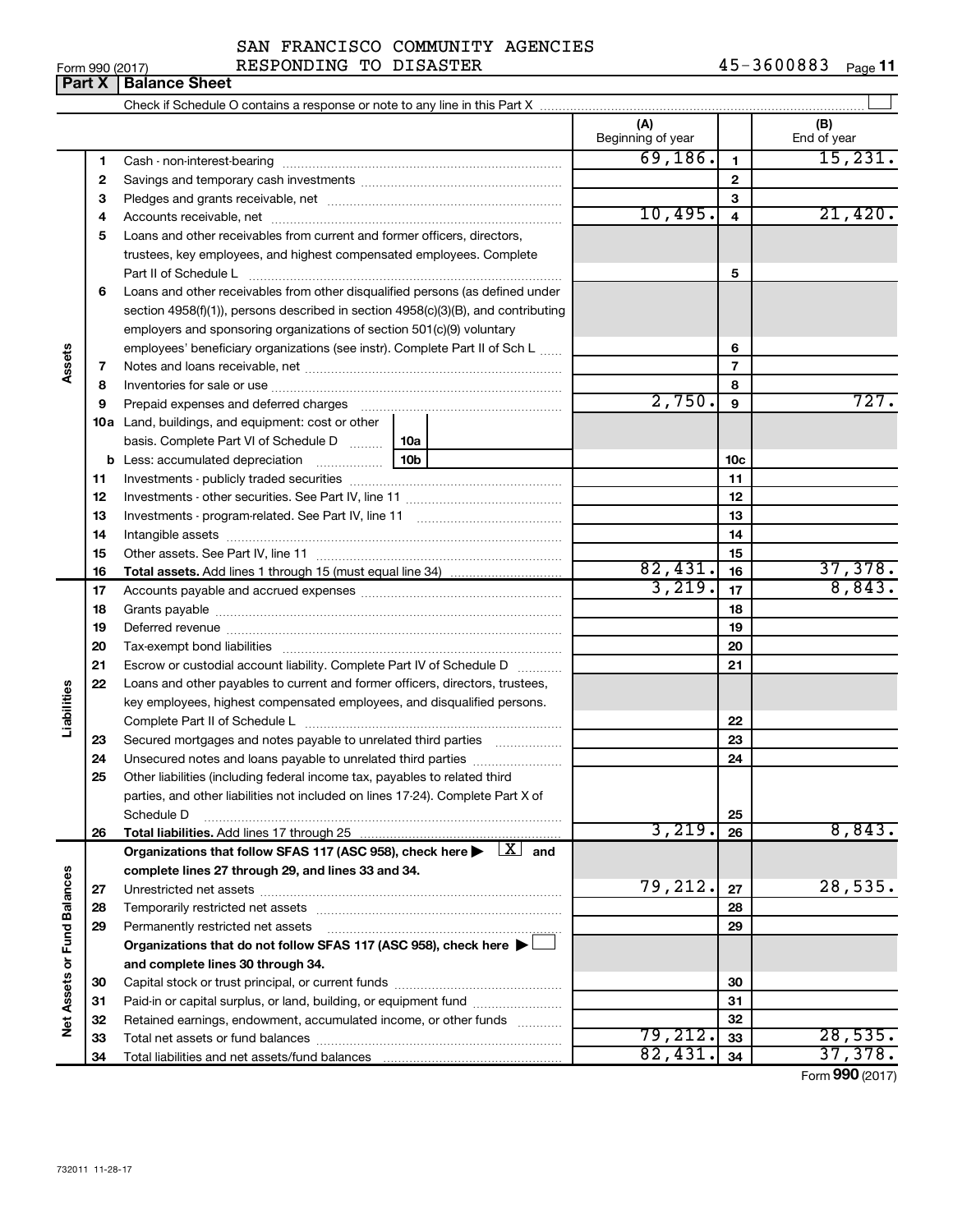| 45-3600883<br>RESPONDING TO DISASTER<br>Form 990 (2017)<br>Part XI<br><b>Reconciliation of Net Assets</b>                                                                                                                                                    | 132,335.        | Page 12                   |
|--------------------------------------------------------------------------------------------------------------------------------------------------------------------------------------------------------------------------------------------------------------|-----------------|---------------------------|
|                                                                                                                                                                                                                                                              |                 |                           |
|                                                                                                                                                                                                                                                              |                 |                           |
|                                                                                                                                                                                                                                                              |                 |                           |
|                                                                                                                                                                                                                                                              |                 |                           |
| $\mathbf{1}$<br>1                                                                                                                                                                                                                                            |                 |                           |
| $\overline{2}$<br>2                                                                                                                                                                                                                                          | 183,012.        |                           |
| 3<br>Revenue less expenses. Subtract line 2 from line 1<br>з                                                                                                                                                                                                 | $-50,677.$      |                           |
| $\overline{\mathbf{4}}$<br>4                                                                                                                                                                                                                                 | 79,212.         |                           |
| 5<br>5                                                                                                                                                                                                                                                       |                 |                           |
| 6<br>Donated services and use of facilities<br>6                                                                                                                                                                                                             |                 |                           |
| $\overline{7}$<br>Investment expenses<br>7                                                                                                                                                                                                                   |                 |                           |
| 8<br>8                                                                                                                                                                                                                                                       |                 |                           |
| $\mathbf{Q}$<br>9                                                                                                                                                                                                                                            |                 | $\overline{\mathbf{0}}$ . |
| Net assets or fund balances at end of year. Combine lines 3 through 9 (must equal Part X, line 33,<br>10                                                                                                                                                     |                 |                           |
| 10<br>column (B))                                                                                                                                                                                                                                            | 28,535.         |                           |
| Part XII Financial Statements and Reporting                                                                                                                                                                                                                  |                 |                           |
|                                                                                                                                                                                                                                                              |                 |                           |
|                                                                                                                                                                                                                                                              | <b>Yes</b>      | No                        |
| $\lfloor x \rfloor$ Accrual<br>Accounting method used to prepare the Form 990: [130] Cash<br>Other<br>1.                                                                                                                                                     |                 |                           |
| If the organization changed its method of accounting from a prior year or checked "Other," explain in Schedule O.                                                                                                                                            |                 | x                         |
| 2a                                                                                                                                                                                                                                                           |                 |                           |
| If "Yes," check a box below to indicate whether the financial statements for the year were compiled or reviewed on a                                                                                                                                         |                 |                           |
| separate basis, consolidated basis, or both:                                                                                                                                                                                                                 |                 |                           |
| $\perp$<br>Both consolidated and separate basis<br>Separate basis<br>Consolidated basis                                                                                                                                                                      |                 | х                         |
| 2 <sub>b</sub>                                                                                                                                                                                                                                               |                 |                           |
| If "Yes," check a box below to indicate whether the financial statements for the year were audited on a separate basis,                                                                                                                                      |                 |                           |
| consolidated basis, or both:                                                                                                                                                                                                                                 |                 |                           |
| Separate basis<br>Consolidated basis<br>Both consolidated and separate basis                                                                                                                                                                                 |                 |                           |
| c If "Yes" to line 2a or 2b, does the organization have a committee that assumes responsibility for oversight of the audit,<br>2c                                                                                                                            |                 |                           |
|                                                                                                                                                                                                                                                              |                 |                           |
| If the organization changed either its oversight process or selection process during the tax year, explain in Schedule O.<br>3a As a result of a federal award, was the organization required to undergo an audit or audits as set forth in the Single Audit |                 |                           |
| За                                                                                                                                                                                                                                                           |                 | х                         |
| <b>b</b> If "Yes," did the organization undergo the required audit or audits? If the organization did not undergo the required audit                                                                                                                         |                 |                           |
| or audits, explain why in Schedule O and describe any steps taken to undergo such audits<br>3b                                                                                                                                                               |                 |                           |
|                                                                                                                                                                                                                                                              | Form 990 (2017) |                           |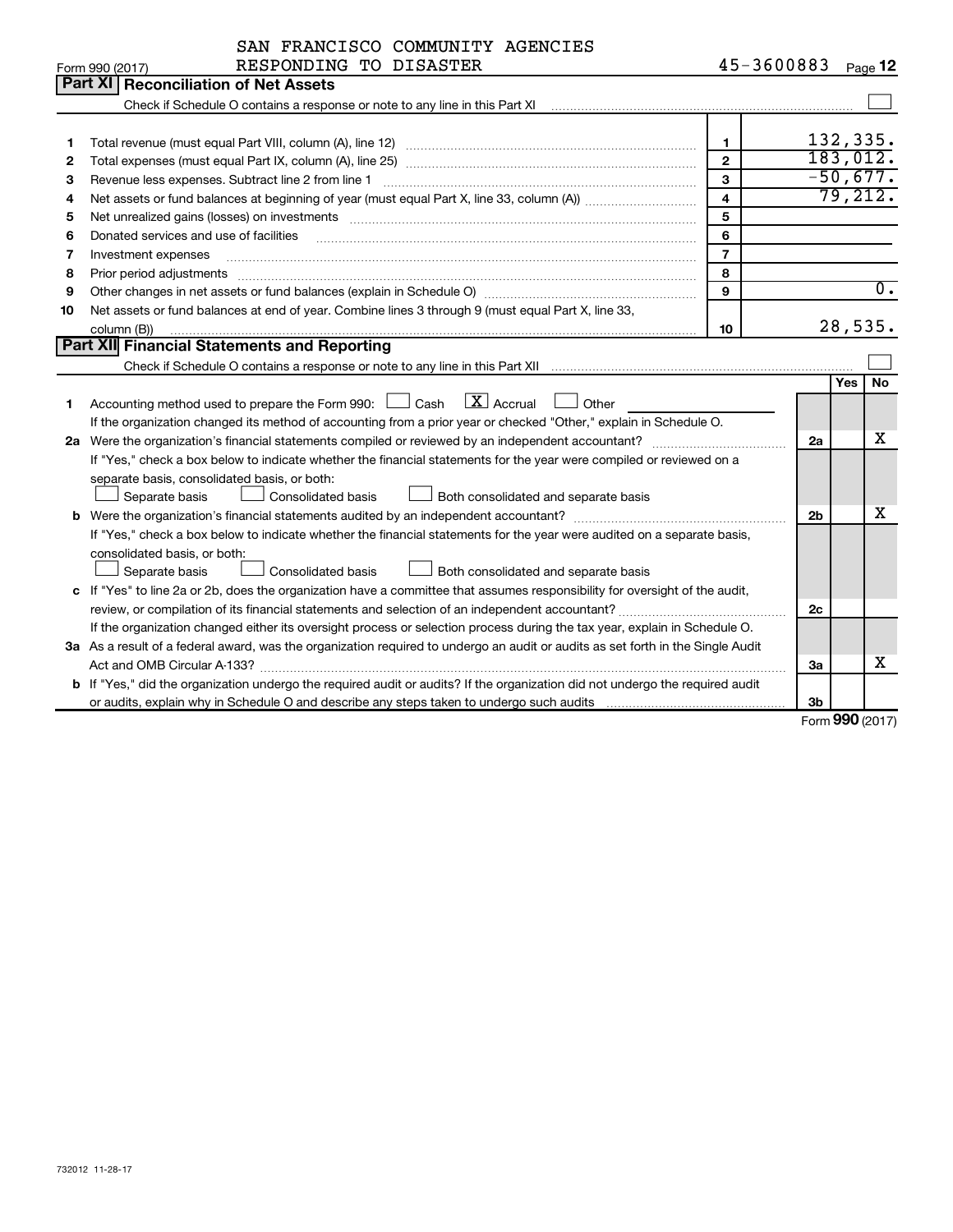| <b>SCHEDULE A</b><br>(Form 990 or 990-EZ)<br>Department of the Treasury<br>Internal Revenue Service<br>Name of the organization |                                                                                                                                                                            |                                                                                                                                                                                                                                                                                        |  | <b>Public Charity Status and Public Support</b><br>Complete if the organization is a section 501(c)(3) organization or a section<br>4947(a)(1) nonexempt charitable trust.<br>Attach to Form 990 or Form 990-EZ.<br>Go to www.irs.gov/Form990 for instructions and the latest information. | OMB No. 1545-0047<br>Open to Public<br>Inspection                                                                                          |                                                                |    |                            |  |                                       |  |
|---------------------------------------------------------------------------------------------------------------------------------|----------------------------------------------------------------------------------------------------------------------------------------------------------------------------|----------------------------------------------------------------------------------------------------------------------------------------------------------------------------------------------------------------------------------------------------------------------------------------|--|--------------------------------------------------------------------------------------------------------------------------------------------------------------------------------------------------------------------------------------------------------------------------------------------|--------------------------------------------------------------------------------------------------------------------------------------------|----------------------------------------------------------------|----|----------------------------|--|---------------------------------------|--|
|                                                                                                                                 |                                                                                                                                                                            |                                                                                                                                                                                                                                                                                        |  |                                                                                                                                                                                                                                                                                            | SAN FRANCISCO COMMUNITY AGENCIES                                                                                                           |                                                                |    |                            |  | <b>Employer identification number</b> |  |
|                                                                                                                                 |                                                                                                                                                                            |                                                                                                                                                                                                                                                                                        |  | RESPONDING TO DISASTER                                                                                                                                                                                                                                                                     |                                                                                                                                            |                                                                |    |                            |  | 45-3600883                            |  |
| Part I                                                                                                                          |                                                                                                                                                                            |                                                                                                                                                                                                                                                                                        |  |                                                                                                                                                                                                                                                                                            | Reason for Public Charity Status (All organizations must complete this part.) See instructions.                                            |                                                                |    |                            |  |                                       |  |
|                                                                                                                                 |                                                                                                                                                                            |                                                                                                                                                                                                                                                                                        |  |                                                                                                                                                                                                                                                                                            | The organization is not a private foundation because it is: (For lines 1 through 12, check only one box.)                                  |                                                                |    |                            |  |                                       |  |
| 1                                                                                                                               |                                                                                                                                                                            |                                                                                                                                                                                                                                                                                        |  |                                                                                                                                                                                                                                                                                            | A church, convention of churches, or association of churches described in <b>section 170(b)(1)(A)(i).</b>                                  |                                                                |    |                            |  |                                       |  |
| 2                                                                                                                               |                                                                                                                                                                            |                                                                                                                                                                                                                                                                                        |  |                                                                                                                                                                                                                                                                                            | A school described in section 170(b)(1)(A)(ii). (Attach Schedule E (Form 990 or 990-EZ).)                                                  |                                                                |    |                            |  |                                       |  |
| 3                                                                                                                               |                                                                                                                                                                            |                                                                                                                                                                                                                                                                                        |  |                                                                                                                                                                                                                                                                                            | A hospital or a cooperative hospital service organization described in section 170(b)(1)(A)(iii).                                          |                                                                |    |                            |  |                                       |  |
| 4                                                                                                                               |                                                                                                                                                                            |                                                                                                                                                                                                                                                                                        |  |                                                                                                                                                                                                                                                                                            | A medical research organization operated in conjunction with a hospital described in section 170(b)(1)(A)(iii). Enter the hospital's name, |                                                                |    |                            |  |                                       |  |
|                                                                                                                                 |                                                                                                                                                                            | city, and state:                                                                                                                                                                                                                                                                       |  |                                                                                                                                                                                                                                                                                            |                                                                                                                                            |                                                                |    |                            |  |                                       |  |
| 5                                                                                                                               |                                                                                                                                                                            |                                                                                                                                                                                                                                                                                        |  |                                                                                                                                                                                                                                                                                            |                                                                                                                                            |                                                                |    |                            |  |                                       |  |
|                                                                                                                                 | An organization operated for the benefit of a college or university owned or operated by a governmental unit described in<br>section 170(b)(1)(A)(iv). (Complete Part II.) |                                                                                                                                                                                                                                                                                        |  |                                                                                                                                                                                                                                                                                            |                                                                                                                                            |                                                                |    |                            |  |                                       |  |
|                                                                                                                                 |                                                                                                                                                                            |                                                                                                                                                                                                                                                                                        |  |                                                                                                                                                                                                                                                                                            |                                                                                                                                            |                                                                |    |                            |  |                                       |  |
| 6<br>$\overline{7}$                                                                                                             | $\mathbf{X}$                                                                                                                                                               |                                                                                                                                                                                                                                                                                        |  |                                                                                                                                                                                                                                                                                            | A federal, state, or local government or governmental unit described in section 170(b)(1)(A)(v).                                           |                                                                |    |                            |  |                                       |  |
|                                                                                                                                 |                                                                                                                                                                            |                                                                                                                                                                                                                                                                                        |  |                                                                                                                                                                                                                                                                                            | An organization that normally receives a substantial part of its support from a governmental unit or from the general public described in  |                                                                |    |                            |  |                                       |  |
|                                                                                                                                 |                                                                                                                                                                            |                                                                                                                                                                                                                                                                                        |  | section 170(b)(1)(A)(vi). (Complete Part II.)                                                                                                                                                                                                                                              |                                                                                                                                            |                                                                |    |                            |  |                                       |  |
| 8                                                                                                                               |                                                                                                                                                                            |                                                                                                                                                                                                                                                                                        |  |                                                                                                                                                                                                                                                                                            | A community trust described in section 170(b)(1)(A)(vi). (Complete Part II.)                                                               |                                                                |    |                            |  |                                       |  |
| 9                                                                                                                               |                                                                                                                                                                            |                                                                                                                                                                                                                                                                                        |  |                                                                                                                                                                                                                                                                                            | An agricultural research organization described in section 170(b)(1)(A)(ix) operated in conjunction with a land-grant college              |                                                                |    |                            |  |                                       |  |
|                                                                                                                                 |                                                                                                                                                                            |                                                                                                                                                                                                                                                                                        |  |                                                                                                                                                                                                                                                                                            | or university or a non-land-grant college of agriculture (see instructions). Enter the name, city, and state of the college or             |                                                                |    |                            |  |                                       |  |
| 10                                                                                                                              |                                                                                                                                                                            | university:                                                                                                                                                                                                                                                                            |  |                                                                                                                                                                                                                                                                                            |                                                                                                                                            |                                                                |    |                            |  |                                       |  |
|                                                                                                                                 |                                                                                                                                                                            |                                                                                                                                                                                                                                                                                        |  |                                                                                                                                                                                                                                                                                            | An organization that normally receives: (1) more than 33 1/3% of its support from contributions, membership fees, and gross receipts from  |                                                                |    |                            |  |                                       |  |
|                                                                                                                                 |                                                                                                                                                                            | activities related to its exempt functions - subject to certain exceptions, and (2) no more than 33 1/3% of its support from gross investment<br>income and unrelated business taxable income (less section 511 tax) from businesses acquired by the organization after June 30, 1975. |  |                                                                                                                                                                                                                                                                                            |                                                                                                                                            |                                                                |    |                            |  |                                       |  |
|                                                                                                                                 |                                                                                                                                                                            |                                                                                                                                                                                                                                                                                        |  |                                                                                                                                                                                                                                                                                            |                                                                                                                                            |                                                                |    |                            |  |                                       |  |
| 11                                                                                                                              |                                                                                                                                                                            |                                                                                                                                                                                                                                                                                        |  | See section 509(a)(2). (Complete Part III.)                                                                                                                                                                                                                                                | An organization organized and operated exclusively to test for public safety. See section 509(a)(4).                                       |                                                                |    |                            |  |                                       |  |
| 12                                                                                                                              |                                                                                                                                                                            |                                                                                                                                                                                                                                                                                        |  |                                                                                                                                                                                                                                                                                            | An organization organized and operated exclusively for the benefit of, to perform the functions of, or to carry out the purposes of one or |                                                                |    |                            |  |                                       |  |
|                                                                                                                                 |                                                                                                                                                                            |                                                                                                                                                                                                                                                                                        |  |                                                                                                                                                                                                                                                                                            | more publicly supported organizations described in section 509(a)(1) or section 509(a)(2). See section 509(a)(3). Check the box in         |                                                                |    |                            |  |                                       |  |
|                                                                                                                                 |                                                                                                                                                                            |                                                                                                                                                                                                                                                                                        |  |                                                                                                                                                                                                                                                                                            | lines 12a through 12d that describes the type of supporting organization and complete lines 12e, 12f, and 12g.                             |                                                                |    |                            |  |                                       |  |
| a                                                                                                                               |                                                                                                                                                                            |                                                                                                                                                                                                                                                                                        |  |                                                                                                                                                                                                                                                                                            | Type I. A supporting organization operated, supervised, or controlled by its supported organization(s), typically by giving                |                                                                |    |                            |  |                                       |  |
|                                                                                                                                 |                                                                                                                                                                            |                                                                                                                                                                                                                                                                                        |  |                                                                                                                                                                                                                                                                                            | the supported organization(s) the power to regularly appoint or elect a majority of the directors or trustees of the supporting            |                                                                |    |                            |  |                                       |  |
|                                                                                                                                 |                                                                                                                                                                            |                                                                                                                                                                                                                                                                                        |  | organization. You must complete Part IV, Sections A and B.                                                                                                                                                                                                                                 |                                                                                                                                            |                                                                |    |                            |  |                                       |  |
| b                                                                                                                               |                                                                                                                                                                            |                                                                                                                                                                                                                                                                                        |  |                                                                                                                                                                                                                                                                                            | Type II. A supporting organization supervised or controlled in connection with its supported organization(s), by having                    |                                                                |    |                            |  |                                       |  |
|                                                                                                                                 |                                                                                                                                                                            |                                                                                                                                                                                                                                                                                        |  |                                                                                                                                                                                                                                                                                            | control or management of the supporting organization vested in the same persons that control or manage the supported                       |                                                                |    |                            |  |                                       |  |
|                                                                                                                                 |                                                                                                                                                                            |                                                                                                                                                                                                                                                                                        |  | organization(s). You must complete Part IV, Sections A and C.                                                                                                                                                                                                                              |                                                                                                                                            |                                                                |    |                            |  |                                       |  |
|                                                                                                                                 |                                                                                                                                                                            |                                                                                                                                                                                                                                                                                        |  |                                                                                                                                                                                                                                                                                            | Type III functionally integrated. A supporting organization operated in connection with, and functionally integrated with,                 |                                                                |    |                            |  |                                       |  |
|                                                                                                                                 |                                                                                                                                                                            |                                                                                                                                                                                                                                                                                        |  |                                                                                                                                                                                                                                                                                            | its supported organization(s) (see instructions). You must complete Part IV, Sections A, D, and E.                                         |                                                                |    |                            |  |                                       |  |
| d                                                                                                                               |                                                                                                                                                                            |                                                                                                                                                                                                                                                                                        |  |                                                                                                                                                                                                                                                                                            | Type III non-functionally integrated. A supporting organization operated in connection with its supported organization(s)                  |                                                                |    |                            |  |                                       |  |
|                                                                                                                                 |                                                                                                                                                                            |                                                                                                                                                                                                                                                                                        |  |                                                                                                                                                                                                                                                                                            | that is not functionally integrated. The organization generally must satisfy a distribution requirement and an attentiveness               |                                                                |    |                            |  |                                       |  |
|                                                                                                                                 |                                                                                                                                                                            |                                                                                                                                                                                                                                                                                        |  |                                                                                                                                                                                                                                                                                            | requirement (see instructions). You must complete Part IV, Sections A and D, and Part V.                                                   |                                                                |    |                            |  |                                       |  |
| e                                                                                                                               |                                                                                                                                                                            |                                                                                                                                                                                                                                                                                        |  |                                                                                                                                                                                                                                                                                            | Check this box if the organization received a written determination from the IRS that it is a Type I, Type II, Type III                    |                                                                |    |                            |  |                                       |  |
|                                                                                                                                 |                                                                                                                                                                            |                                                                                                                                                                                                                                                                                        |  |                                                                                                                                                                                                                                                                                            | functionally integrated, or Type III non-functionally integrated supporting organization.                                                  |                                                                |    |                            |  |                                       |  |
|                                                                                                                                 |                                                                                                                                                                            |                                                                                                                                                                                                                                                                                        |  |                                                                                                                                                                                                                                                                                            |                                                                                                                                            |                                                                |    |                            |  |                                       |  |
|                                                                                                                                 |                                                                                                                                                                            |                                                                                                                                                                                                                                                                                        |  | g Provide the following information about the supported organization(s).                                                                                                                                                                                                                   |                                                                                                                                            |                                                                |    |                            |  |                                       |  |
|                                                                                                                                 |                                                                                                                                                                            | (i) Name of supported                                                                                                                                                                                                                                                                  |  | (ii) EIN                                                                                                                                                                                                                                                                                   | (iii) Type of organization                                                                                                                 | (iv) Is the organization listed<br>in your governing document? |    | (v) Amount of monetary     |  | (vi) Amount of other                  |  |
|                                                                                                                                 |                                                                                                                                                                            | organization                                                                                                                                                                                                                                                                           |  |                                                                                                                                                                                                                                                                                            | (described on lines 1-10<br>above (see instructions))                                                                                      | Yes                                                            | No | support (see instructions) |  | support (see instructions)            |  |
|                                                                                                                                 |                                                                                                                                                                            |                                                                                                                                                                                                                                                                                        |  |                                                                                                                                                                                                                                                                                            |                                                                                                                                            |                                                                |    |                            |  |                                       |  |
|                                                                                                                                 |                                                                                                                                                                            |                                                                                                                                                                                                                                                                                        |  |                                                                                                                                                                                                                                                                                            |                                                                                                                                            |                                                                |    |                            |  |                                       |  |
|                                                                                                                                 |                                                                                                                                                                            |                                                                                                                                                                                                                                                                                        |  |                                                                                                                                                                                                                                                                                            |                                                                                                                                            |                                                                |    |                            |  |                                       |  |
|                                                                                                                                 |                                                                                                                                                                            |                                                                                                                                                                                                                                                                                        |  |                                                                                                                                                                                                                                                                                            |                                                                                                                                            |                                                                |    |                            |  |                                       |  |
|                                                                                                                                 |                                                                                                                                                                            |                                                                                                                                                                                                                                                                                        |  |                                                                                                                                                                                                                                                                                            |                                                                                                                                            |                                                                |    |                            |  |                                       |  |
|                                                                                                                                 |                                                                                                                                                                            |                                                                                                                                                                                                                                                                                        |  |                                                                                                                                                                                                                                                                                            |                                                                                                                                            |                                                                |    |                            |  |                                       |  |
|                                                                                                                                 |                                                                                                                                                                            |                                                                                                                                                                                                                                                                                        |  |                                                                                                                                                                                                                                                                                            |                                                                                                                                            |                                                                |    |                            |  |                                       |  |
|                                                                                                                                 |                                                                                                                                                                            |                                                                                                                                                                                                                                                                                        |  |                                                                                                                                                                                                                                                                                            |                                                                                                                                            |                                                                |    |                            |  |                                       |  |
|                                                                                                                                 |                                                                                                                                                                            |                                                                                                                                                                                                                                                                                        |  |                                                                                                                                                                                                                                                                                            |                                                                                                                                            |                                                                |    |                            |  |                                       |  |
|                                                                                                                                 |                                                                                                                                                                            |                                                                                                                                                                                                                                                                                        |  |                                                                                                                                                                                                                                                                                            |                                                                                                                                            |                                                                |    |                            |  |                                       |  |
| Total                                                                                                                           |                                                                                                                                                                            |                                                                                                                                                                                                                                                                                        |  |                                                                                                                                                                                                                                                                                            |                                                                                                                                            |                                                                |    |                            |  |                                       |  |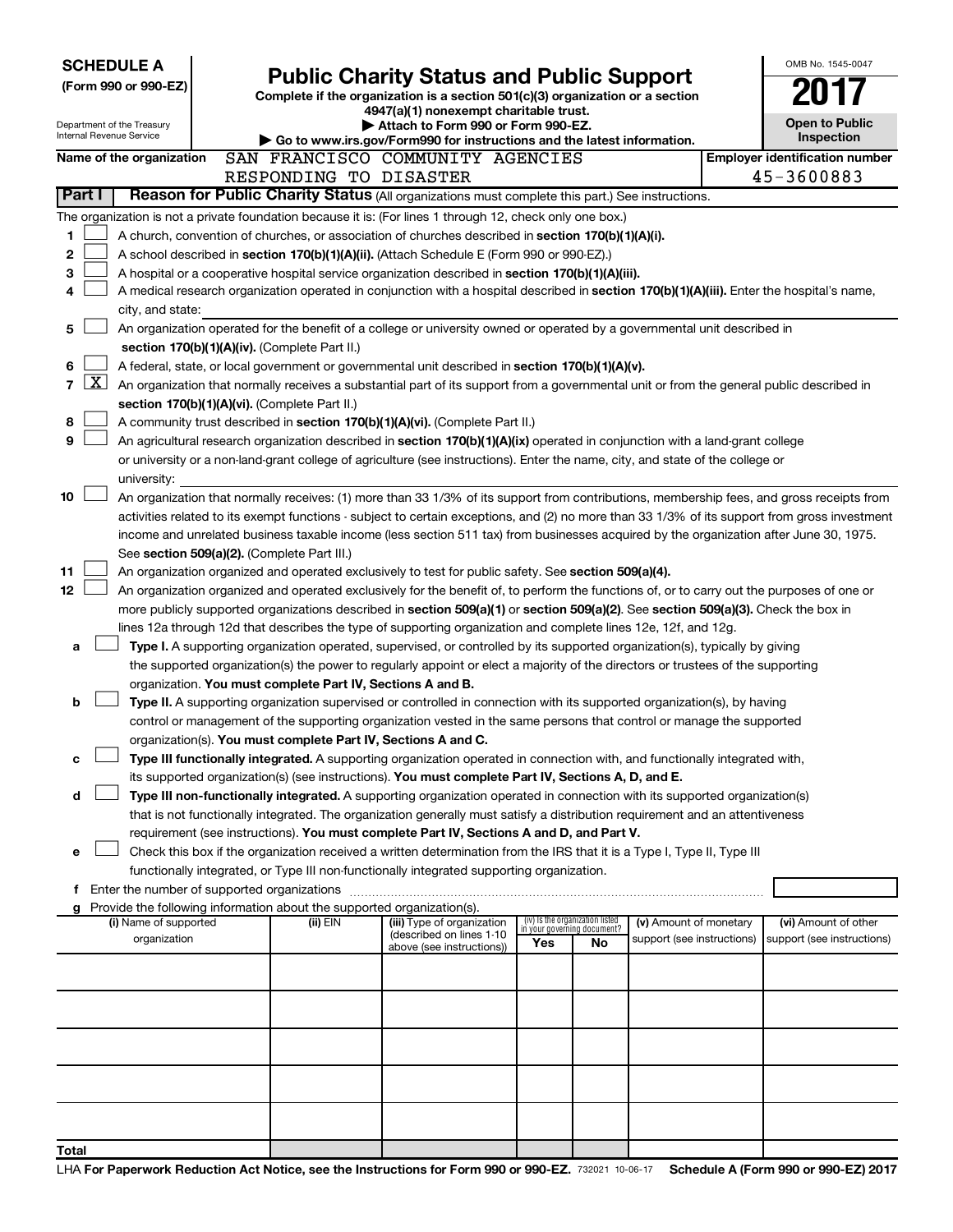### Schedule A (Form 990 or 990-EZ) 2017  $\verb|RESPONDING TO DISASTER$   $\verb|45-3600883 p_{age}$ SAN FRANCISCO COMMUNITY AGENCIES

45-3600883 Page 2

(Complete only if you checked the box on line 5, 7, or 8 of Part I or if the organization failed to qualify under Part III. If the organization **Part II Support Schedule for Organizations Described in Sections 170(b)(1)(A)(iv) and 170(b)(1)(A)(vi)**

fails to qualify under the tests listed below, please complete Part III.)

|    | <b>Section A. Public Support</b>                                                                                                               |           |                      |            |                      |          |                                    |
|----|------------------------------------------------------------------------------------------------------------------------------------------------|-----------|----------------------|------------|----------------------|----------|------------------------------------|
|    | Calendar year (or fiscal year beginning in)                                                                                                    | (a) 2013  | (b) 2014             | $(c)$ 2015 | $(d)$ 2016           | (e) 2017 | (f) Total                          |
|    | 1 Gifts, grants, contributions, and                                                                                                            |           |                      |            |                      |          |                                    |
|    | membership fees received. (Do not                                                                                                              |           |                      |            |                      |          |                                    |
|    | include any "unusual grants.")                                                                                                                 | 353, 181. | 202, 121.            | 195,793.   | 243,408.             | 84,938.  | 1079441.                           |
|    | 2 Tax revenues levied for the organ-                                                                                                           |           |                      |            |                      |          |                                    |
|    | ization's benefit and either paid to                                                                                                           |           |                      |            |                      |          |                                    |
|    | or expended on its behalf                                                                                                                      |           |                      |            |                      |          |                                    |
|    | 3 The value of services or facilities                                                                                                          |           |                      |            |                      |          |                                    |
|    | furnished by a governmental unit to                                                                                                            |           |                      |            |                      |          |                                    |
|    | the organization without charge                                                                                                                |           |                      |            |                      |          |                                    |
|    | 4 Total. Add lines 1 through 3                                                                                                                 | 353, 181. | 202, 121.            | 195,793.   | 243, 408.            | 84,938.  | 1079441.                           |
| 5. | The portion of total contributions                                                                                                             |           |                      |            |                      |          |                                    |
|    | by each person (other than a                                                                                                                   |           |                      |            |                      |          |                                    |
|    | governmental unit or publicly                                                                                                                  |           |                      |            |                      |          |                                    |
|    | supported organization) included                                                                                                               |           |                      |            |                      |          |                                    |
|    |                                                                                                                                                |           |                      |            |                      |          |                                    |
|    | on line 1 that exceeds 2% of the                                                                                                               |           |                      |            |                      |          |                                    |
|    | amount shown on line 11,                                                                                                                       |           |                      |            |                      |          |                                    |
|    | column (f)                                                                                                                                     |           |                      |            |                      |          | 521,822.                           |
|    | 6 Public support. Subtract line 5 from line 4.                                                                                                 |           |                      |            |                      |          | 557,619.                           |
|    | <b>Section B. Total Support</b>                                                                                                                |           |                      |            |                      |          |                                    |
|    | Calendar year (or fiscal year beginning in)                                                                                                    | (a) 2013  | (b) 2014             | $(c)$ 2015 | $(d)$ 2016           | (e) 2017 | (f) Total                          |
|    | <b>7</b> Amounts from line 4                                                                                                                   | 353,181.  | $\overline{202,121}$ | 195,793.   | $\overline{243,408}$ | 84,938.  | 1079441.                           |
|    | 8 Gross income from interest,                                                                                                                  |           |                      |            |                      |          |                                    |
|    | dividends, payments received on                                                                                                                |           |                      |            |                      |          |                                    |
|    | securities loans, rents, royalties,                                                                                                            |           |                      |            |                      |          |                                    |
|    | and income from similar sources                                                                                                                |           |                      |            |                      |          |                                    |
|    | 9 Net income from unrelated business                                                                                                           |           |                      |            |                      |          |                                    |
|    | activities, whether or not the                                                                                                                 |           |                      |            |                      |          |                                    |
|    | business is regularly carried on                                                                                                               |           |                      |            |                      |          |                                    |
|    | 10 Other income. Do not include gain                                                                                                           |           |                      |            |                      |          |                                    |
|    | or loss from the sale of capital                                                                                                               |           |                      |            |                      |          |                                    |
|    | assets (Explain in Part VI.)                                                                                                                   |           |                      |            |                      |          |                                    |
|    | 11 Total support. Add lines 7 through 10                                                                                                       |           |                      |            |                      |          | 1079441.                           |
|    | <b>12</b> Gross receipts from related activities, etc. (see instructions)                                                                      |           |                      |            |                      | 12       | 132,438.                           |
|    | 13 First five years. If the Form 990 is for the organization's first, second, third, fourth, or fifth tax year as a section 501(c)(3)          |           |                      |            |                      |          |                                    |
|    | organization, check this box and stop here                                                                                                     |           |                      |            |                      |          |                                    |
|    | Section C. Computation of Public Support Percentage                                                                                            |           |                      |            |                      |          |                                    |
|    |                                                                                                                                                |           |                      |            |                      | 14       | 51.66<br>%                         |
|    |                                                                                                                                                |           |                      |            |                      | 15       | 59.16<br>$\%$                      |
|    | 16a 33 1/3% support test - 2017. If the organization did not check the box on line 13, and line 14 is 33 1/3% or more, check this box and      |           |                      |            |                      |          |                                    |
|    | stop here. The organization qualifies as a publicly supported organization                                                                     |           |                      |            |                      |          | $\blacktriangleright$ $\mathbf{X}$ |
|    | b 33 1/3% support test - 2016. If the organization did not check a box on line 13 or 16a, and line 15 is 33 1/3% or more, check this box       |           |                      |            |                      |          |                                    |
|    |                                                                                                                                                |           |                      |            |                      |          |                                    |
|    | 17a 10% -facts-and-circumstances test - 2017. If the organization did not check a box on line 13, 16a, or 16b, and line 14 is 10% or more,     |           |                      |            |                      |          |                                    |
|    | and if the organization meets the "facts-and-circumstances" test, check this box and stop here. Explain in Part VI how the organization        |           |                      |            |                      |          |                                    |
|    |                                                                                                                                                |           |                      |            |                      |          |                                    |
|    |                                                                                                                                                |           |                      |            |                      |          |                                    |
|    | <b>b 10%</b> -facts-and-circumstances test - 2016. If the organization did not check a box on line 13, 16a, 16b, or 17a, and line 15 is 10% or |           |                      |            |                      |          |                                    |
|    | more, and if the organization meets the "facts-and-circumstances" test, check this box and stop here. Explain in Part VI how the               |           |                      |            |                      |          |                                    |
|    | organization meets the "facts-and-circumstances" test. The organization qualifies as a publicly supported organization                         |           |                      |            |                      |          |                                    |
|    | 18 Private foundation. If the organization did not check a box on line 13, 16a, 16b, 17a, or 17b, check this box and see instructions          |           |                      |            |                      |          |                                    |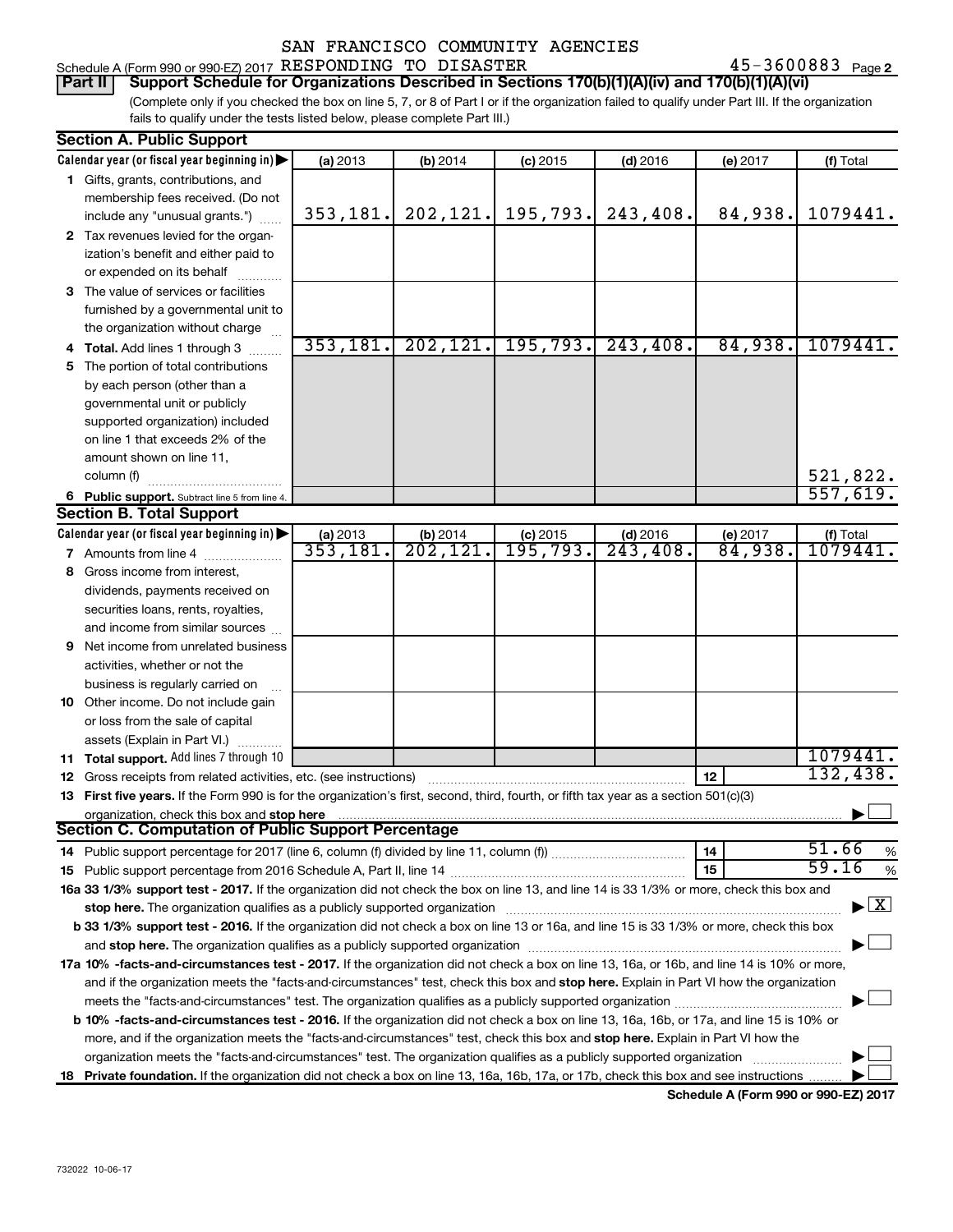## SAN FRANCISCO COMMUNITY AGENCIES

### **Part III Support Schedule for Organizations Described in Section 509(a)(2)**

(Complete only if you checked the box on line 10 of Part I or if the organization failed to qualify under Part II. If the organization fails to qualify under the tests listed below, please complete Part II.)

| <b>Section A. Public Support</b>                                                                                                                                                                                                                                                      |          |          |            |            |          |           |
|---------------------------------------------------------------------------------------------------------------------------------------------------------------------------------------------------------------------------------------------------------------------------------------|----------|----------|------------|------------|----------|-----------|
| Calendar year (or fiscal year beginning in)                                                                                                                                                                                                                                           | (a) 2013 | (b) 2014 | $(c)$ 2015 | $(d)$ 2016 | (e) 2017 | (f) Total |
| 1 Gifts, grants, contributions, and                                                                                                                                                                                                                                                   |          |          |            |            |          |           |
| membership fees received. (Do not                                                                                                                                                                                                                                                     |          |          |            |            |          |           |
| include any "unusual grants.")                                                                                                                                                                                                                                                        |          |          |            |            |          |           |
| 2 Gross receipts from admissions,                                                                                                                                                                                                                                                     |          |          |            |            |          |           |
| merchandise sold or services per-                                                                                                                                                                                                                                                     |          |          |            |            |          |           |
| formed, or facilities furnished in                                                                                                                                                                                                                                                    |          |          |            |            |          |           |
| any activity that is related to the<br>organization's tax-exempt purpose                                                                                                                                                                                                              |          |          |            |            |          |           |
| 3 Gross receipts from activities that                                                                                                                                                                                                                                                 |          |          |            |            |          |           |
| are not an unrelated trade or bus-                                                                                                                                                                                                                                                    |          |          |            |            |          |           |
| iness under section 513                                                                                                                                                                                                                                                               |          |          |            |            |          |           |
| 4 Tax revenues levied for the organ-                                                                                                                                                                                                                                                  |          |          |            |            |          |           |
| ization's benefit and either paid to                                                                                                                                                                                                                                                  |          |          |            |            |          |           |
| or expended on its behalf<br>.                                                                                                                                                                                                                                                        |          |          |            |            |          |           |
| 5 The value of services or facilities                                                                                                                                                                                                                                                 |          |          |            |            |          |           |
| furnished by a governmental unit to                                                                                                                                                                                                                                                   |          |          |            |            |          |           |
| the organization without charge                                                                                                                                                                                                                                                       |          |          |            |            |          |           |
| 6 Total. Add lines 1 through 5                                                                                                                                                                                                                                                        |          |          |            |            |          |           |
| 7a Amounts included on lines 1, 2, and                                                                                                                                                                                                                                                |          |          |            |            |          |           |
| 3 received from disqualified persons                                                                                                                                                                                                                                                  |          |          |            |            |          |           |
| <b>b</b> Amounts included on lines 2 and 3 received                                                                                                                                                                                                                                   |          |          |            |            |          |           |
| from other than disqualified persons that                                                                                                                                                                                                                                             |          |          |            |            |          |           |
| exceed the greater of \$5,000 or 1% of the<br>amount on line 13 for the year                                                                                                                                                                                                          |          |          |            |            |          |           |
| c Add lines 7a and 7b                                                                                                                                                                                                                                                                 |          |          |            |            |          |           |
| 8 Public support. (Subtract line 7c from line 6.)                                                                                                                                                                                                                                     |          |          |            |            |          |           |
| <b>Section B. Total Support</b>                                                                                                                                                                                                                                                       |          |          |            |            |          |           |
| Calendar year (or fiscal year beginning in)                                                                                                                                                                                                                                           | (a) 2013 | (b) 2014 | $(c)$ 2015 | $(d)$ 2016 | (e) 2017 | (f) Total |
| <b>9</b> Amounts from line 6                                                                                                                                                                                                                                                          |          |          |            |            |          |           |
| <b>10a</b> Gross income from interest,                                                                                                                                                                                                                                                |          |          |            |            |          |           |
| dividends, payments received on                                                                                                                                                                                                                                                       |          |          |            |            |          |           |
| securities loans, rents, royalties,<br>and income from similar sources                                                                                                                                                                                                                |          |          |            |            |          |           |
| <b>b</b> Unrelated business taxable income                                                                                                                                                                                                                                            |          |          |            |            |          |           |
| (less section 511 taxes) from businesses                                                                                                                                                                                                                                              |          |          |            |            |          |           |
| acquired after June 30, 1975                                                                                                                                                                                                                                                          |          |          |            |            |          |           |
| c Add lines 10a and 10b                                                                                                                                                                                                                                                               |          |          |            |            |          |           |
| 11 Net income from unrelated business                                                                                                                                                                                                                                                 |          |          |            |            |          |           |
| activities not included in line 10b.                                                                                                                                                                                                                                                  |          |          |            |            |          |           |
| whether or not the business is                                                                                                                                                                                                                                                        |          |          |            |            |          |           |
| regularly carried on<br><b>12</b> Other income. Do not include gain                                                                                                                                                                                                                   |          |          |            |            |          |           |
| or loss from the sale of capital                                                                                                                                                                                                                                                      |          |          |            |            |          |           |
| assets (Explain in Part VI.)                                                                                                                                                                                                                                                          |          |          |            |            |          |           |
| <b>13</b> Total support. (Add lines 9, 10c, 11, and 12.)                                                                                                                                                                                                                              |          |          |            |            |          |           |
| 14 First five years. If the Form 990 is for the organization's first, second, third, fourth, or fifth tax year as a section 501(c)(3) organization,                                                                                                                                   |          |          |            |            |          |           |
| check this box and stop here manufactured and stop here and stop here are constructed and stop here and stop here and stop here and stop here and stop here and stop here and stop here are all the stop of the stop of the st<br>Section C. Computation of Public Support Percentage |          |          |            |            |          |           |
|                                                                                                                                                                                                                                                                                       |          |          |            |            |          |           |
|                                                                                                                                                                                                                                                                                       |          |          |            |            | 15<br>16 | ℅         |
| 16 Public support percentage from 2016 Schedule A, Part III, line 15<br>Section D. Computation of Investment Income Percentage                                                                                                                                                        |          |          |            |            |          | %         |
|                                                                                                                                                                                                                                                                                       |          |          |            |            |          |           |
| 17 Investment income percentage for 2017 (line 10c, column (f) divided by line 13, column (f))                                                                                                                                                                                        |          |          |            |            | 17       | %         |
| 18 Investment income percentage from 2016 Schedule A, Part III, line 17                                                                                                                                                                                                               |          |          |            |            | 18       | %         |
| 19a 33 1/3% support tests - 2017. If the organization did not check the box on line 14, and line 15 is more than 33 1/3%, and line 17 is not                                                                                                                                          |          |          |            |            |          |           |
| more than 33 1/3%, check this box and stop here. The organization qualifies as a publicly supported organization                                                                                                                                                                      |          |          |            |            |          |           |
| b 33 1/3% support tests - 2016. If the organization did not check a box on line 14 or line 19a, and line 16 is more than 33 1/3%, and                                                                                                                                                 |          |          |            |            |          |           |
| line 18 is not more than 33 1/3%, check this box and stop here. The organization qualifies as a publicly supported organization                                                                                                                                                       |          |          |            |            |          |           |
|                                                                                                                                                                                                                                                                                       |          |          |            |            |          |           |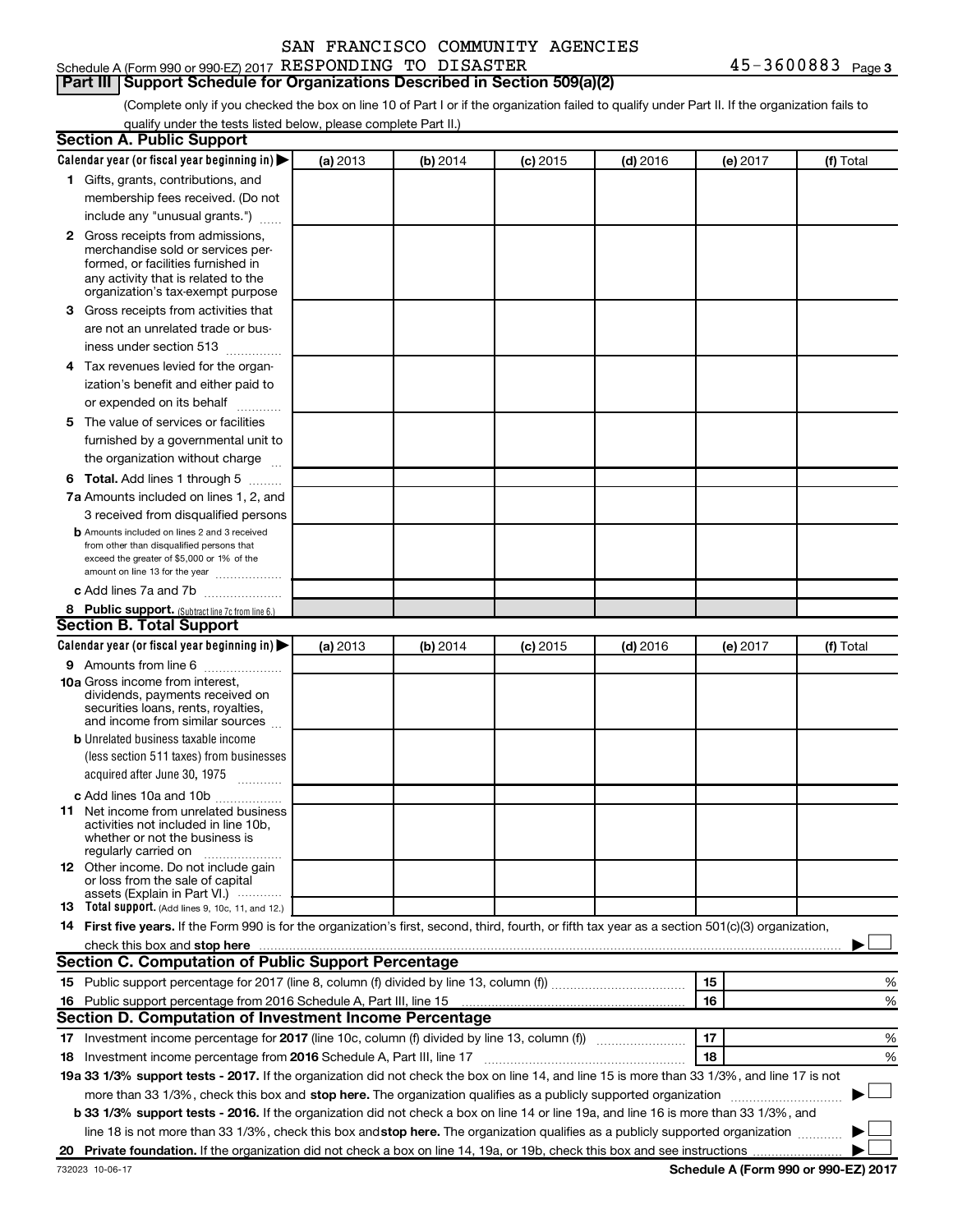#### Schedule A (Form 990 or 990-EZ) 2017  $\verb|RESPONDING TO DISASTER$   $\verb|45-3600883 p_{age}$ SAN FRANCISCO COMMUNITY AGENCIES

**Yes No**

### **Part IV Supporting Organizations**

(Complete only if you checked a box in line 12 on Part I. If you checked 12a of Part I, complete Sections A and B. If you checked 12b of Part I, complete Sections A and C. If you checked 12c of Part I, complete Sections A, D, and E. If you checked 12d of Part I, complete Sections A and D, and complete Part V.)

#### **Section A. All Supporting Organizations**

- **1** Are all of the organization's supported organizations listed by name in the organization's governing documents? If "No," describe in Part VI how the supported organizations are designated. If designated by *class or purpose, describe the designation. If historic and continuing relationship, explain.*
- **2** Did the organization have any supported organization that does not have an IRS determination of status under section 509(a)(1) or (2)? If "Yes," explain in Part **VI** how the organization determined that the supported *organization was described in section 509(a)(1) or (2).*
- **3a** Did the organization have a supported organization described in section 501(c)(4), (5), or (6)? If "Yes," answer *(b) and (c) below.*
- **b** Did the organization confirm that each supported organization qualified under section 501(c)(4), (5), or (6) and satisfied the public support tests under section 509(a)(2)? If "Yes," describe in Part VI when and how the *organization made the determination.*
- **c** Did the organization ensure that all support to such organizations was used exclusively for section 170(c)(2)(B) purposes? If "Yes," explain in Part VI what controls the organization put in place to ensure such use.
- **4 a** *If* Was any supported organization not organized in the United States ("foreign supported organization")? *"Yes," and if you checked 12a or 12b in Part I, answer (b) and (c) below.*
- **b** Did the organization have ultimate control and discretion in deciding whether to make grants to the foreign supported organization? If "Yes," describe in Part VI how the organization had such control and discretion *despite being controlled or supervised by or in connection with its supported organizations.*
- **c** Did the organization support any foreign supported organization that does not have an IRS determination under sections 501(c)(3) and 509(a)(1) or (2)? If "Yes," explain in Part VI what controls the organization used *to ensure that all support to the foreign supported organization was used exclusively for section 170(c)(2)(B) purposes.*
- **5a** Did the organization add, substitute, or remove any supported organizations during the tax year? If "Yes," answer (b) and (c) below (if applicable). Also, provide detail in **Part VI,** including (i) the names and EIN *numbers of the supported organizations added, substituted, or removed; (ii) the reasons for each such action; (iii) the authority under the organization's organizing document authorizing such action; and (iv) how the action was accomplished (such as by amendment to the organizing document).*
- **b Type I or Type II only.** Was any added or substituted supported organization part of a class already designated in the organization's organizing document?
- **c Substitutions only.**  Was the substitution the result of an event beyond the organization's control?
- **6** Did the organization provide support (whether in the form of grants or the provision of services or facilities) to **Part VI.** support or benefit one or more of the filing organization's supported organizations? If "Yes," provide detail in anyone other than (i) its supported organizations, (ii) individuals that are part of the charitable class benefited by one or more of its supported organizations, or (iii) other supporting organizations that also
- **7** Did the organization provide a grant, loan, compensation, or other similar payment to a substantial contributor regard to a substantial contributor? If "Yes," complete Part I of Schedule L (Form 990 or 990-EZ). (defined in section 4958(c)(3)(C)), a family member of a substantial contributor, or a 35% controlled entity with
- **8** Did the organization make a loan to a disqualified person (as defined in section 4958) not described in line 7? *If "Yes," complete Part I of Schedule L (Form 990 or 990-EZ).*
- **9 a** Was the organization controlled directly or indirectly at any time during the tax year by one or more in section 509(a)(1) or (2))? If "Yes," provide detail in **Part VI.** disqualified persons as defined in section 4946 (other than foundation managers and organizations described
- **b** Did one or more disqualified persons (as defined in line 9a) hold a controlling interest in any entity in which the supporting organization had an interest? If "Yes," provide detail in Part VI.
- **c** Did a disqualified person (as defined in line 9a) have an ownership interest in, or derive any personal benefit from, assets in which the supporting organization also had an interest? If "Yes," provide detail in Part VI.
- **10 a** Was the organization subject to the excess business holdings rules of section 4943 because of section supporting organizations)? If "Yes," answer 10b below. 4943(f) (regarding certain Type II supporting organizations, and all Type III non-functionally integrated
- **b** Did the organization have any excess business holdings in the tax year? (Use Schedule C, Form 4720, to *determine whether the organization had excess business holdings.)*

**1 2 3a 3b 3c 4a 4b 4c 5a 5b 5c 6 7 8 9a 9b 9c 10a**

**10b**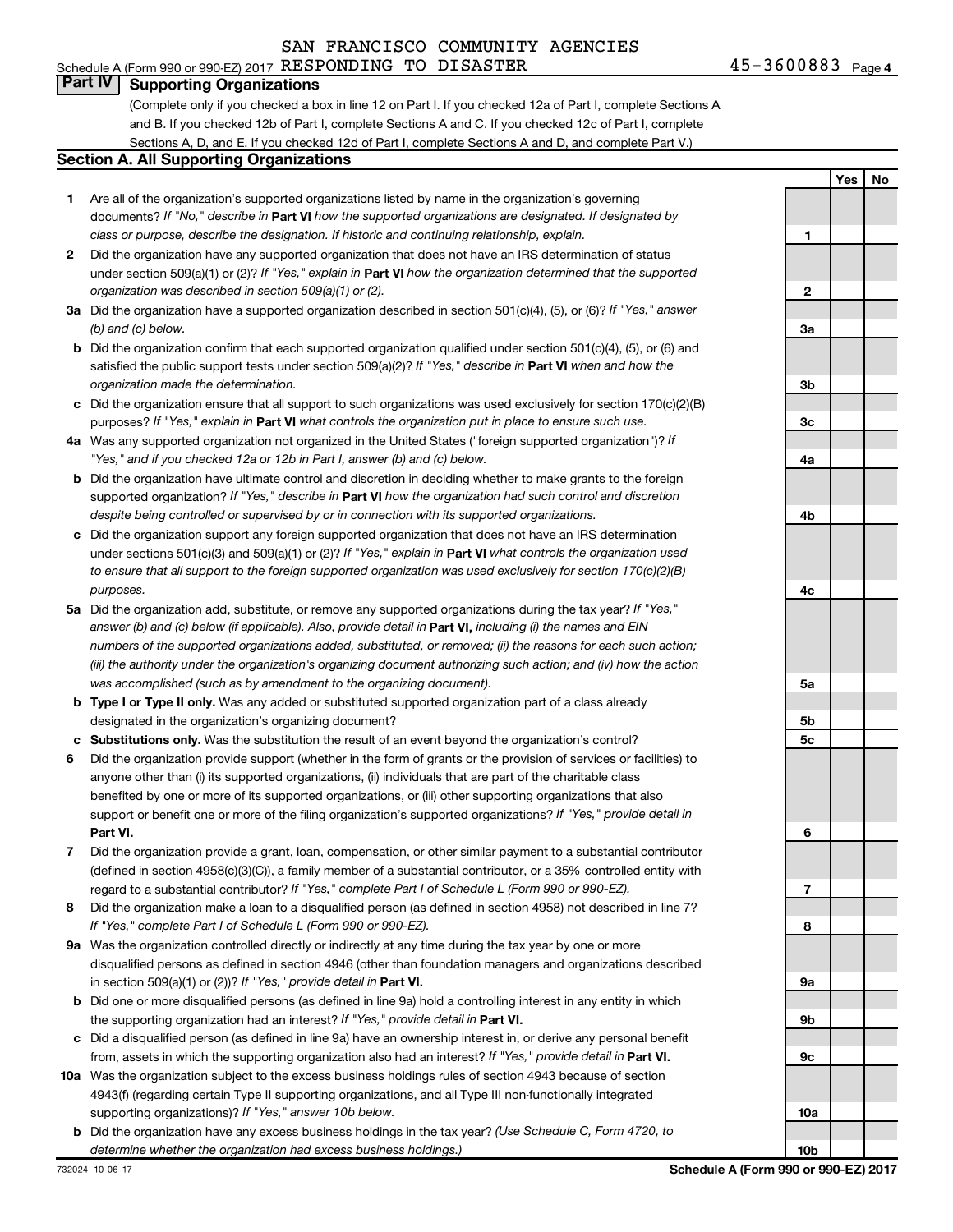#### SAN FRANCISCO COMMUNITY AGENCIES RESPONDING TO DISASTER 45-3600883

45-3600883 Page 5  $S$ chedule A (Form 990 or 990-EZ) 2017  $R$ ESPOND $\overline{L}$ NG  $\overline{L}$ TO  $\overline{L}$ USASTER  $\overline{L}$ 

|        | Part IV<br><b>Supporting Organizations (continued)</b>                                                                                                                                                                              |                 |     |    |
|--------|-------------------------------------------------------------------------------------------------------------------------------------------------------------------------------------------------------------------------------------|-----------------|-----|----|
|        |                                                                                                                                                                                                                                     |                 | Yes | No |
| 11     | Has the organization accepted a gift or contribution from any of the following persons?                                                                                                                                             |                 |     |    |
|        | a A person who directly or indirectly controls, either alone or together with persons described in (b) and (c)                                                                                                                      |                 |     |    |
|        | below, the governing body of a supported organization?                                                                                                                                                                              | 11a             |     |    |
|        | <b>b</b> A family member of a person described in (a) above?                                                                                                                                                                        | 11 <sub>b</sub> |     |    |
|        | c A 35% controlled entity of a person described in (a) or (b) above? If "Yes" to a, b, or c, provide detail in Part VI.                                                                                                             | 11c             |     |    |
|        | <b>Section B. Type I Supporting Organizations</b>                                                                                                                                                                                   |                 |     |    |
|        |                                                                                                                                                                                                                                     |                 | Yes | No |
| 1      | Did the directors, trustees, or membership of one or more supported organizations have the power to                                                                                                                                 |                 |     |    |
|        | regularly appoint or elect at least a majority of the organization's directors or trustees at all times during the                                                                                                                  |                 |     |    |
|        | tax year? If "No," describe in Part VI how the supported organization(s) effectively operated, supervised, or                                                                                                                       |                 |     |    |
|        | controlled the organization's activities. If the organization had more than one supported organization,                                                                                                                             |                 |     |    |
|        | describe how the powers to appoint and/or remove directors or trustees were allocated among the supported                                                                                                                           |                 |     |    |
|        | organizations and what conditions or restrictions, if any, applied to such powers during the tax year.                                                                                                                              | 1               |     |    |
| 2      | Did the organization operate for the benefit of any supported organization other than the supported                                                                                                                                 |                 |     |    |
|        | organization(s) that operated, supervised, or controlled the supporting organization? If "Yes," explain in                                                                                                                          |                 |     |    |
|        | Part VI how providing such benefit carried out the purposes of the supported organization(s) that operated,                                                                                                                         |                 |     |    |
|        | supervised, or controlled the supporting organization.                                                                                                                                                                              | $\mathbf{2}$    |     |    |
|        | <b>Section C. Type II Supporting Organizations</b>                                                                                                                                                                                  |                 |     |    |
|        |                                                                                                                                                                                                                                     |                 | Yes | No |
| 1      | Were a majority of the organization's directors or trustees during the tax year also a majority of the directors                                                                                                                    |                 |     |    |
|        | or trustees of each of the organization's supported organization(s)? If "No," describe in Part VI how control                                                                                                                       |                 |     |    |
|        | or management of the supporting organization was vested in the same persons that controlled or managed                                                                                                                              |                 |     |    |
|        | the supported organization(s).                                                                                                                                                                                                      | 1               |     |    |
|        | <b>Section D. All Type III Supporting Organizations</b>                                                                                                                                                                             |                 |     |    |
|        |                                                                                                                                                                                                                                     |                 | Yes | No |
| 1      | Did the organization provide to each of its supported organizations, by the last day of the fifth month of the                                                                                                                      |                 |     |    |
|        | organization's tax year, (i) a written notice describing the type and amount of support provided during the prior tax                                                                                                               |                 |     |    |
|        | year, (ii) a copy of the Form 990 that was most recently filed as of the date of notification, and (iii) copies of the                                                                                                              |                 |     |    |
|        | organization's governing documents in effect on the date of notification, to the extent not previously provided?                                                                                                                    | 1               |     |    |
| 2      |                                                                                                                                                                                                                                     |                 |     |    |
|        | Were any of the organization's officers, directors, or trustees either (i) appointed or elected by the supported                                                                                                                    |                 |     |    |
|        | organization(s) or (ii) serving on the governing body of a supported organization? If "No," explain in Part VI how                                                                                                                  | 2               |     |    |
|        | the organization maintained a close and continuous working relationship with the supported organization(s).                                                                                                                         |                 |     |    |
| 3      | By reason of the relationship described in (2), did the organization's supported organizations have a                                                                                                                               |                 |     |    |
|        | significant voice in the organization's investment policies and in directing the use of the organization's                                                                                                                          |                 |     |    |
|        | income or assets at all times during the tax year? If "Yes," describe in Part VI the role the organization's                                                                                                                        |                 |     |    |
|        | supported organizations played in this regard.<br>Section E. Type III Functionally Integrated Supporting Organizations                                                                                                              | з               |     |    |
| 1      | Check the box next to the method that the organization used to satisfy the Integral Part Test during the yealsee instructions).                                                                                                     |                 |     |    |
|        | The organization satisfied the Activities Test. Complete line 2 below.                                                                                                                                                              |                 |     |    |
| a<br>b | The organization is the parent of each of its supported organizations. Complete line 3 below.                                                                                                                                       |                 |     |    |
| c      | The organization supported a governmental entity. Describe in Part VI how you supported a government entity (see instructions).                                                                                                     |                 |     |    |
| 2      | Activities Test. Answer (a) and (b) below.                                                                                                                                                                                          |                 | Yes | No |
|        | Did substantially all of the organization's activities during the tax year directly further the exempt purposes of                                                                                                                  |                 |     |    |
| а      | the supported organization(s) to which the organization was responsive? If "Yes," then in Part VI identify                                                                                                                          |                 |     |    |
|        | those supported organizations and explain how these activities directly furthered their exempt purposes,                                                                                                                            |                 |     |    |
|        | how the organization was responsive to those supported organizations, and how the organization determined                                                                                                                           |                 |     |    |
|        | that these activities constituted substantially all of its activities.                                                                                                                                                              | 2a              |     |    |
|        |                                                                                                                                                                                                                                     |                 |     |    |
| b      | Did the activities described in (a) constitute activities that, but for the organization's involvement, one or more<br>of the organization's supported organization(s) would have been engaged in? If "Yes," explain in Part VI the |                 |     |    |
|        |                                                                                                                                                                                                                                     |                 |     |    |
|        | reasons for the organization's position that its supported organization(s) would have engaged in these                                                                                                                              |                 |     |    |
| з      | activities but for the organization's involvement.                                                                                                                                                                                  | 2b              |     |    |
|        | Parent of Supported Organizations. Answer (a) and (b) below.<br>Did the organization have the power to regularly appoint or elect a majority of the officers, directors, or                                                         |                 |     |    |
| а      | trustees of each of the supported organizations? Provide details in Part VI.                                                                                                                                                        | За              |     |    |
|        | b Did the organization exercise a substantial degree of direction over the policies, programs, and activities of each                                                                                                               |                 |     |    |
|        | of its supported organizations? If "Yes," describe in Part VI the role played by the organization in this regard.                                                                                                                   | 3b              |     |    |
|        |                                                                                                                                                                                                                                     |                 |     |    |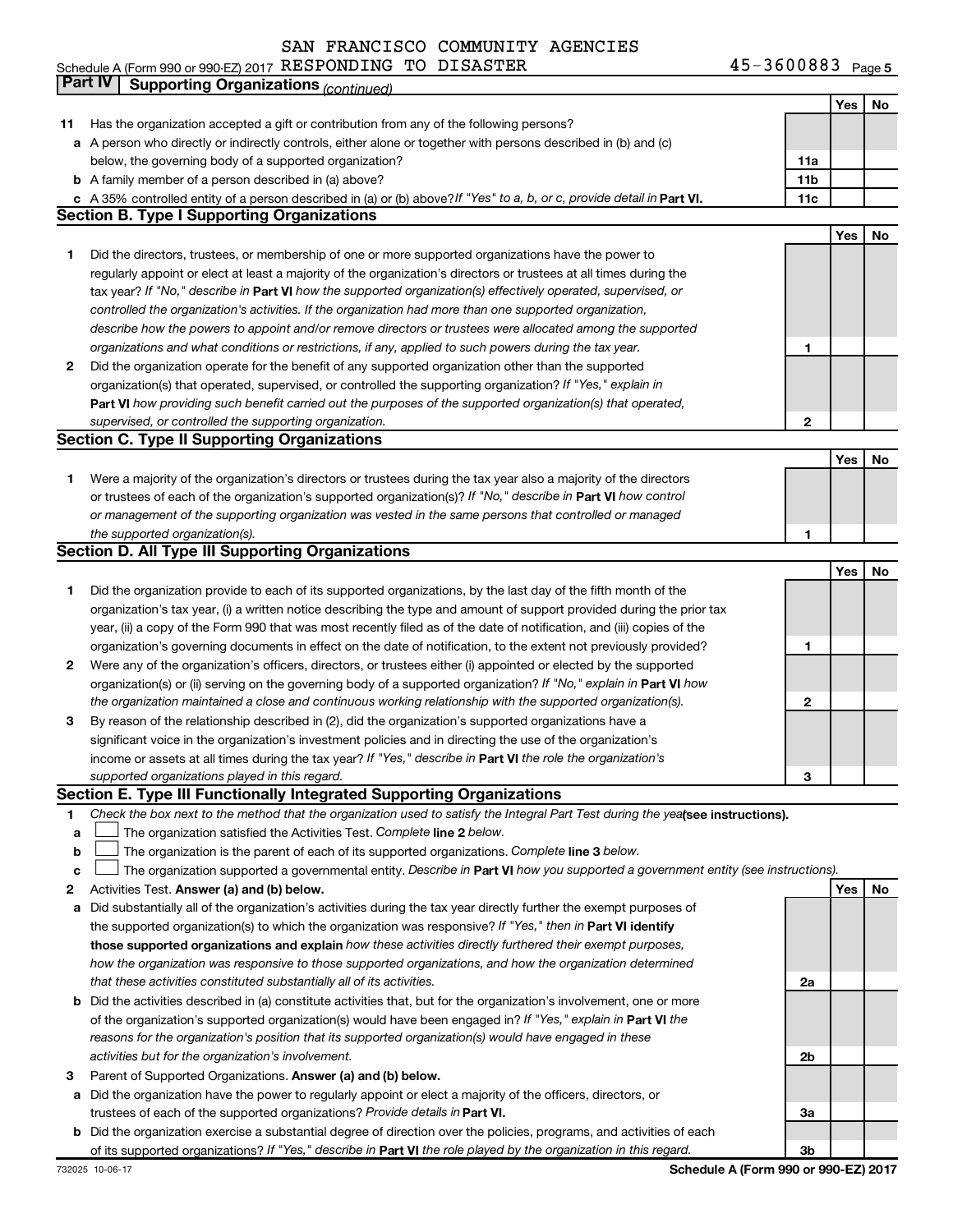### Schedule A (Form 990 or 990-EZ) 2017  $\verb|RESPONDING TO DISASTER$   $\verb|45-3600883 p_{age}$ SAN FRANCISCO COMMUNITY AGENCIES

### **Part V Type III Non-Functionally Integrated 509(a)(3) Supporting Organizations**

1 **Letter See instructions.** All Check here if the organization satisfied the Integral Part Test as a qualifying trust on Nov. 20, 1970 (explain in Part VI.) See instructions. All other Type III non-functionally integrated supporting organizations must complete Sections A through E.

|              | Section A - Adjusted Net Income                                              |                | (A) Prior Year | (B) Current Year<br>(optional) |
|--------------|------------------------------------------------------------------------------|----------------|----------------|--------------------------------|
| 1            | Net short-term capital gain                                                  | 1              |                |                                |
| $\mathbf{2}$ | Recoveries of prior-year distributions                                       | $\overline{2}$ |                |                                |
| З            | Other gross income (see instructions)                                        | 3              |                |                                |
| 4            | Add lines 1 through 3                                                        | 4              |                |                                |
| 5            | Depreciation and depletion                                                   | 5              |                |                                |
| 6            | Portion of operating expenses paid or incurred for production or             |                |                |                                |
|              | collection of gross income or for management, conservation, or               |                |                |                                |
|              | maintenance of property held for production of income (see instructions)     | 6              |                |                                |
| 7            | Other expenses (see instructions)                                            | $\overline{7}$ |                |                                |
| 8            | Adjusted Net Income (subtract lines 5, 6, and 7 from line 4)                 | 8              |                |                                |
|              | <b>Section B - Minimum Asset Amount</b>                                      |                | (A) Prior Year | (B) Current Year<br>(optional) |
| 1            | Aggregate fair market value of all non-exempt-use assets (see                |                |                |                                |
|              | instructions for short tax year or assets held for part of year):            |                |                |                                |
|              | a Average monthly value of securities                                        | 1a             |                |                                |
|              | <b>b</b> Average monthly cash balances                                       | 1b             |                |                                |
|              | c Fair market value of other non-exempt-use assets                           | 1c             |                |                                |
|              | <b>d</b> Total (add lines 1a, 1b, and 1c)                                    | 1d             |                |                                |
|              | e Discount claimed for blockage or other                                     |                |                |                                |
|              | factors (explain in detail in Part VI):                                      |                |                |                                |
| 2            | Acquisition indebtedness applicable to non-exempt-use assets                 | $\mathbf{2}$   |                |                                |
| 3            | Subtract line 2 from line 1d                                                 | 3              |                |                                |
| 4            | Cash deemed held for exempt use. Enter 1-1/2% of line 3 (for greater amount, |                |                |                                |
|              | see instructions)                                                            | 4              |                |                                |
| 5            | Net value of non-exempt-use assets (subtract line 4 from line 3)             | 5              |                |                                |
| 6            | Multiply line 5 by .035                                                      | 6              |                |                                |
| 7            | Recoveries of prior-year distributions                                       | 7              |                |                                |
| 8            | Minimum Asset Amount (add line 7 to line 6)                                  | 8              |                |                                |
|              | <b>Section C - Distributable Amount</b>                                      |                |                | <b>Current Year</b>            |
| 1            | Adjusted net income for prior year (from Section A, line 8, Column A)        | 1              |                |                                |
| 2            | Enter 85% of line 1                                                          | $\overline{2}$ |                |                                |
| З            | Minimum asset amount for prior year (from Section B, line 8, Column A)       | 3              |                |                                |
| 4            | Enter greater of line 2 or line 3                                            | 4              |                |                                |
| 5            | Income tax imposed in prior year                                             | 5              |                |                                |
| 6            | <b>Distributable Amount.</b> Subtract line 5 from line 4, unless subject to  |                |                |                                |
|              | emergency temporary reduction (see instructions)                             | 6              |                |                                |

**7** Let Check here if the current year is the organization's first as a non-functionally integrated Type III supporting organization (see instructions).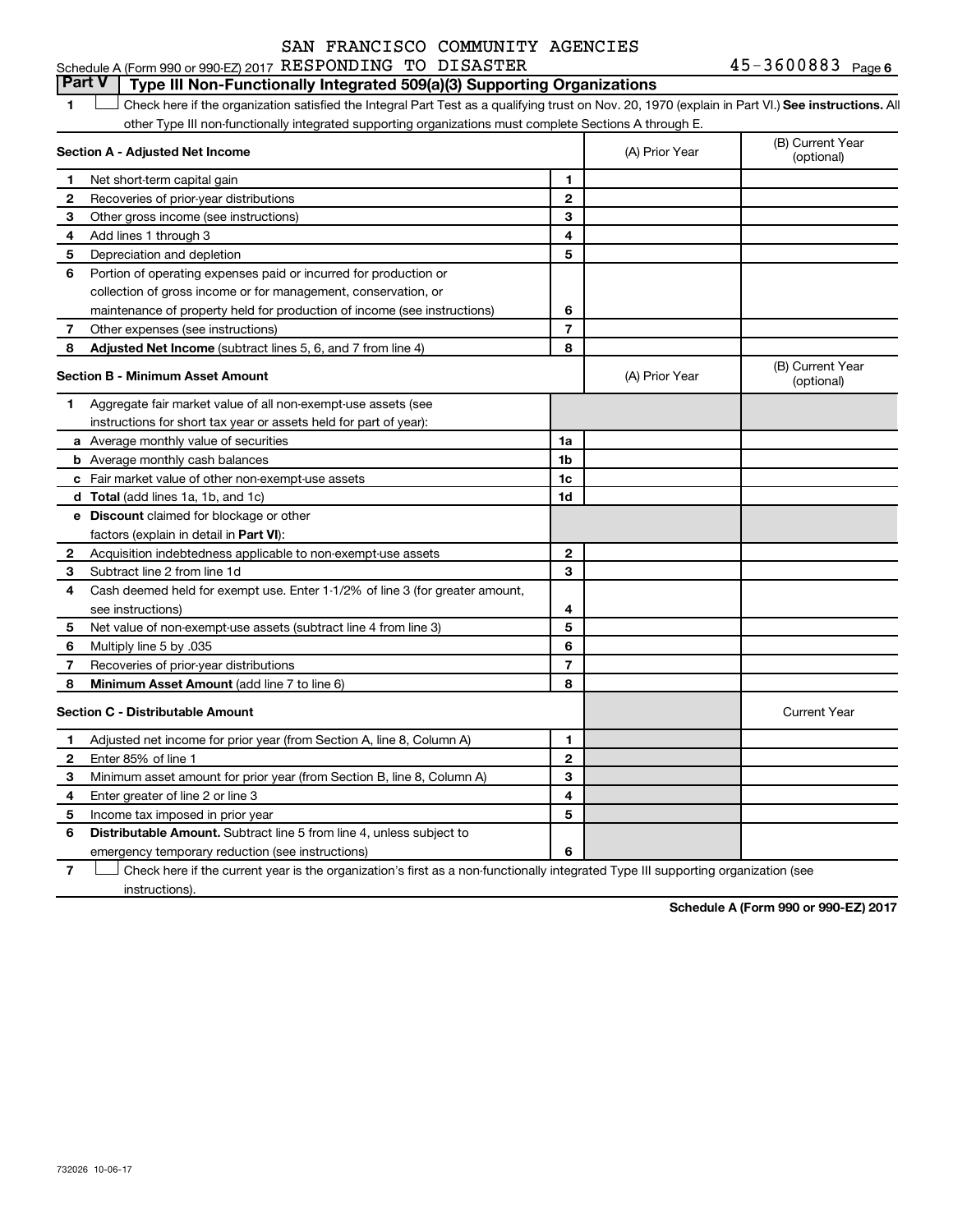### SAN FRANCISCO COMMUNITY AGENCIES

|        | Schedule A (Form 990 or 990-EZ) 2017 RESPONDING TO DISASTER                                |                                    |                                               | $45 - 3600883$ Page 7                                   |
|--------|--------------------------------------------------------------------------------------------|------------------------------------|-----------------------------------------------|---------------------------------------------------------|
| Part V | Type III Non-Functionally Integrated 509(a)(3) Supporting Organizations (continued)        |                                    |                                               |                                                         |
|        | <b>Section D - Distributions</b>                                                           |                                    |                                               | <b>Current Year</b>                                     |
| 1      | Amounts paid to supported organizations to accomplish exempt purposes                      |                                    |                                               |                                                         |
| 2      | Amounts paid to perform activity that directly furthers exempt purposes of supported       |                                    |                                               |                                                         |
|        | organizations, in excess of income from activity                                           |                                    |                                               |                                                         |
| 3      | Administrative expenses paid to accomplish exempt purposes of supported organizations      |                                    |                                               |                                                         |
| 4      | Amounts paid to acquire exempt-use assets                                                  |                                    |                                               |                                                         |
| 5      | Qualified set-aside amounts (prior IRS approval required)                                  |                                    |                                               |                                                         |
| 6      | Other distributions (describe in Part VI). See instructions.                               |                                    |                                               |                                                         |
| 7      | Total annual distributions. Add lines 1 through 6.                                         |                                    |                                               |                                                         |
| 8      | Distributions to attentive supported organizations to which the organization is responsive |                                    |                                               |                                                         |
|        | (provide details in Part VI). See instructions.                                            |                                    |                                               |                                                         |
| 9      | Distributable amount for 2017 from Section C, line 6                                       |                                    |                                               |                                                         |
| 10     | Line 8 amount divided by line 9 amount                                                     |                                    |                                               |                                                         |
|        | Section E - Distribution Allocations (see instructions)                                    | (i)<br><b>Excess Distributions</b> | (ii)<br><b>Underdistributions</b><br>Pre-2017 | (iii)<br><b>Distributable</b><br><b>Amount for 2017</b> |
| 1.     | Distributable amount for 2017 from Section C, line 6                                       |                                    |                                               |                                                         |
| 2      | Underdistributions, if any, for years prior to 2017 (reason-                               |                                    |                                               |                                                         |
|        | able cause required-explain in Part VI). See instructions.                                 |                                    |                                               |                                                         |
| З      | Excess distributions carryover, if any, to 2017                                            |                                    |                                               |                                                         |
| a      |                                                                                            |                                    |                                               |                                                         |
|        | <b>b</b> From 2013                                                                         |                                    |                                               |                                                         |
|        | $c$ From 2014                                                                              |                                    |                                               |                                                         |
|        | d From 2015                                                                                |                                    |                                               |                                                         |
|        | e From 2016                                                                                |                                    |                                               |                                                         |
| f.     | <b>Total</b> of lines 3a through e                                                         |                                    |                                               |                                                         |
|        | g Applied to underdistributions of prior years                                             |                                    |                                               |                                                         |
|        | h Applied to 2017 distributable amount                                                     |                                    |                                               |                                                         |
| Ť.     | Carryover from 2012 not applied (see instructions)                                         |                                    |                                               |                                                         |
|        | Remainder. Subtract lines 3g, 3h, and 3i from 3f.                                          |                                    |                                               |                                                         |
| 4      | Distributions for 2017 from Section D,                                                     |                                    |                                               |                                                         |
|        | line $7:$                                                                                  |                                    |                                               |                                                         |
|        | a Applied to underdistributions of prior years                                             |                                    |                                               |                                                         |
|        | <b>b</b> Applied to 2017 distributable amount                                              |                                    |                                               |                                                         |
|        | <b>c</b> Remainder. Subtract lines 4a and 4b from 4.                                       |                                    |                                               |                                                         |
|        | Remaining underdistributions for years prior to 2017, if                                   |                                    |                                               |                                                         |
|        | any. Subtract lines 3g and 4a from line 2. For result greater                              |                                    |                                               |                                                         |
|        | than zero, explain in Part VI. See instructions.                                           |                                    |                                               |                                                         |
| 6      | Remaining underdistributions for 2017. Subtract lines 3h                                   |                                    |                                               |                                                         |
|        | and 4b from line 1. For result greater than zero, explain in                               |                                    |                                               |                                                         |
|        | <b>Part VI.</b> See instructions.                                                          |                                    |                                               |                                                         |
| 7      | Excess distributions carryover to 2018. Add lines 3j                                       |                                    |                                               |                                                         |
|        | and 4c.                                                                                    |                                    |                                               |                                                         |
| 8      | Breakdown of line 7:                                                                       |                                    |                                               |                                                         |
|        | a Excess from 2013                                                                         |                                    |                                               |                                                         |
|        | <b>b</b> Excess from 2014                                                                  |                                    |                                               |                                                         |
|        | c Excess from 2015                                                                         |                                    |                                               |                                                         |
|        | d Excess from 2016                                                                         |                                    |                                               |                                                         |
|        | e Excess from 2017                                                                         |                                    |                                               |                                                         |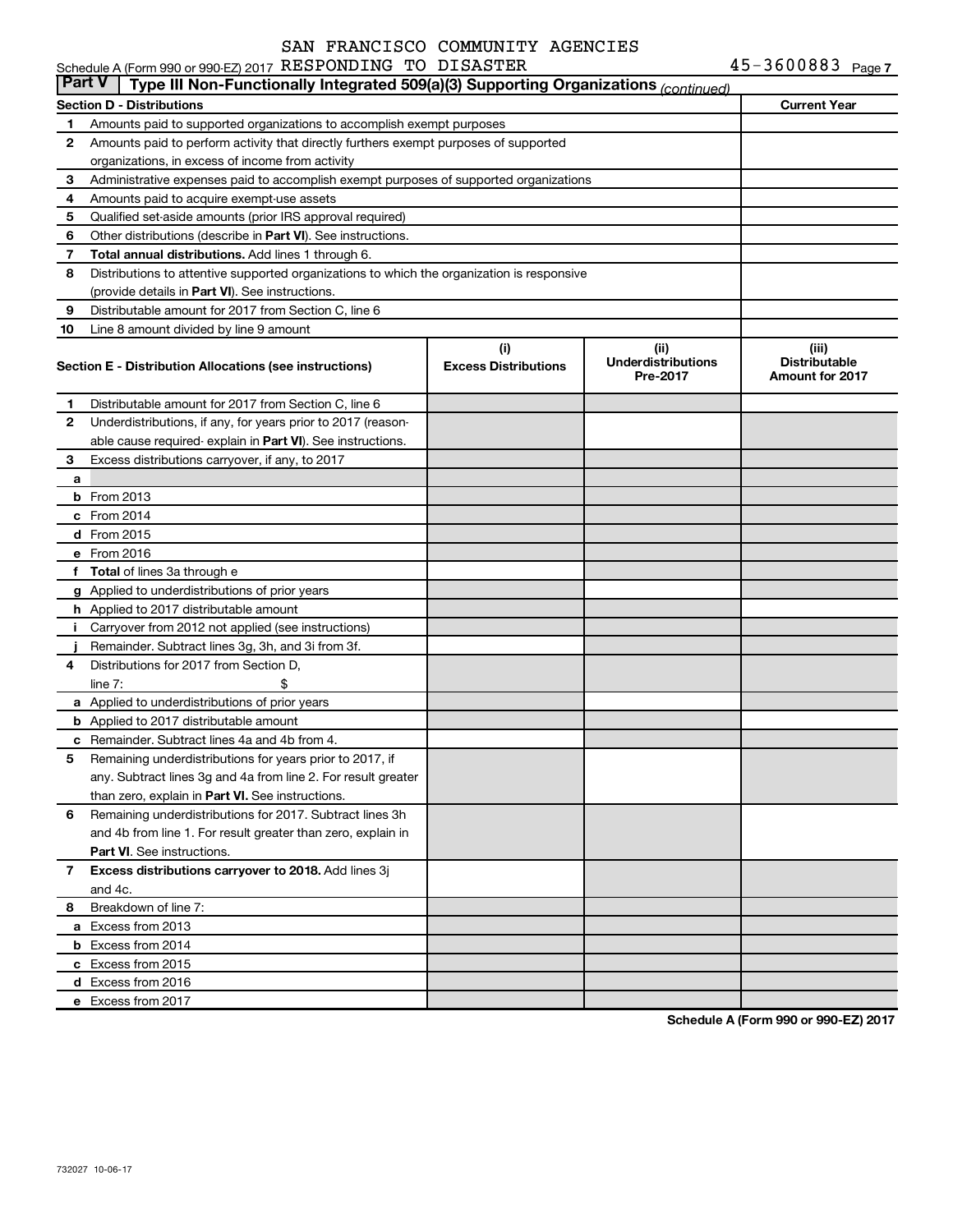|                |                                                                                                                                                        |  | SAN FRANCISCO COMMUNITY AGENCIES |                                                                                                                                                                                                                                                                                                                                                                                                                                   |
|----------------|--------------------------------------------------------------------------------------------------------------------------------------------------------|--|----------------------------------|-----------------------------------------------------------------------------------------------------------------------------------------------------------------------------------------------------------------------------------------------------------------------------------------------------------------------------------------------------------------------------------------------------------------------------------|
|                | Schedule A (Form 990 or 990-EZ) 2017 RESPONDING TO DISASTER                                                                                            |  |                                  | 45-3600883 Page 8                                                                                                                                                                                                                                                                                                                                                                                                                 |
| <b>Part VI</b> | Section D, lines 5, 6, and 8; and Part V, Section E, lines 2, 5, and 6. Also complete this part for any additional information.<br>(See instructions.) |  |                                  | Supplemental Information. Provide the explanations required by Part II, line 10; Part II, line 17a or 17b; Part III, line 12;<br>Part IV, Section A, lines 1, 2, 3b, 3c, 4b, 4c, 5a, 6, 9a, 9b, 9c, 11a, 11b, and 11c; Part IV, Section B, lines 1 and 2; Part IV, Section C,<br>line 1; Part IV, Section D, lines 2 and 3; Part IV, Section E, lines 1c, 2a, 2b, 3a, and 3b; Part V, line 1; Part V, Section B, line 1e; Part V, |
|                |                                                                                                                                                        |  |                                  |                                                                                                                                                                                                                                                                                                                                                                                                                                   |
|                |                                                                                                                                                        |  |                                  |                                                                                                                                                                                                                                                                                                                                                                                                                                   |
|                |                                                                                                                                                        |  |                                  |                                                                                                                                                                                                                                                                                                                                                                                                                                   |
|                |                                                                                                                                                        |  |                                  |                                                                                                                                                                                                                                                                                                                                                                                                                                   |
|                |                                                                                                                                                        |  |                                  |                                                                                                                                                                                                                                                                                                                                                                                                                                   |
|                |                                                                                                                                                        |  |                                  |                                                                                                                                                                                                                                                                                                                                                                                                                                   |
|                |                                                                                                                                                        |  |                                  |                                                                                                                                                                                                                                                                                                                                                                                                                                   |
|                |                                                                                                                                                        |  |                                  |                                                                                                                                                                                                                                                                                                                                                                                                                                   |
|                |                                                                                                                                                        |  |                                  |                                                                                                                                                                                                                                                                                                                                                                                                                                   |
|                |                                                                                                                                                        |  |                                  |                                                                                                                                                                                                                                                                                                                                                                                                                                   |
|                |                                                                                                                                                        |  |                                  |                                                                                                                                                                                                                                                                                                                                                                                                                                   |
|                |                                                                                                                                                        |  |                                  |                                                                                                                                                                                                                                                                                                                                                                                                                                   |
|                |                                                                                                                                                        |  |                                  |                                                                                                                                                                                                                                                                                                                                                                                                                                   |
|                |                                                                                                                                                        |  |                                  |                                                                                                                                                                                                                                                                                                                                                                                                                                   |
|                |                                                                                                                                                        |  |                                  |                                                                                                                                                                                                                                                                                                                                                                                                                                   |
|                |                                                                                                                                                        |  |                                  |                                                                                                                                                                                                                                                                                                                                                                                                                                   |
|                |                                                                                                                                                        |  |                                  |                                                                                                                                                                                                                                                                                                                                                                                                                                   |
|                |                                                                                                                                                        |  |                                  |                                                                                                                                                                                                                                                                                                                                                                                                                                   |
|                |                                                                                                                                                        |  |                                  |                                                                                                                                                                                                                                                                                                                                                                                                                                   |
|                |                                                                                                                                                        |  |                                  |                                                                                                                                                                                                                                                                                                                                                                                                                                   |
|                |                                                                                                                                                        |  |                                  |                                                                                                                                                                                                                                                                                                                                                                                                                                   |
|                |                                                                                                                                                        |  |                                  |                                                                                                                                                                                                                                                                                                                                                                                                                                   |
|                |                                                                                                                                                        |  |                                  |                                                                                                                                                                                                                                                                                                                                                                                                                                   |
|                |                                                                                                                                                        |  |                                  |                                                                                                                                                                                                                                                                                                                                                                                                                                   |
|                |                                                                                                                                                        |  |                                  |                                                                                                                                                                                                                                                                                                                                                                                                                                   |
|                |                                                                                                                                                        |  |                                  |                                                                                                                                                                                                                                                                                                                                                                                                                                   |
|                |                                                                                                                                                        |  |                                  |                                                                                                                                                                                                                                                                                                                                                                                                                                   |
|                |                                                                                                                                                        |  |                                  |                                                                                                                                                                                                                                                                                                                                                                                                                                   |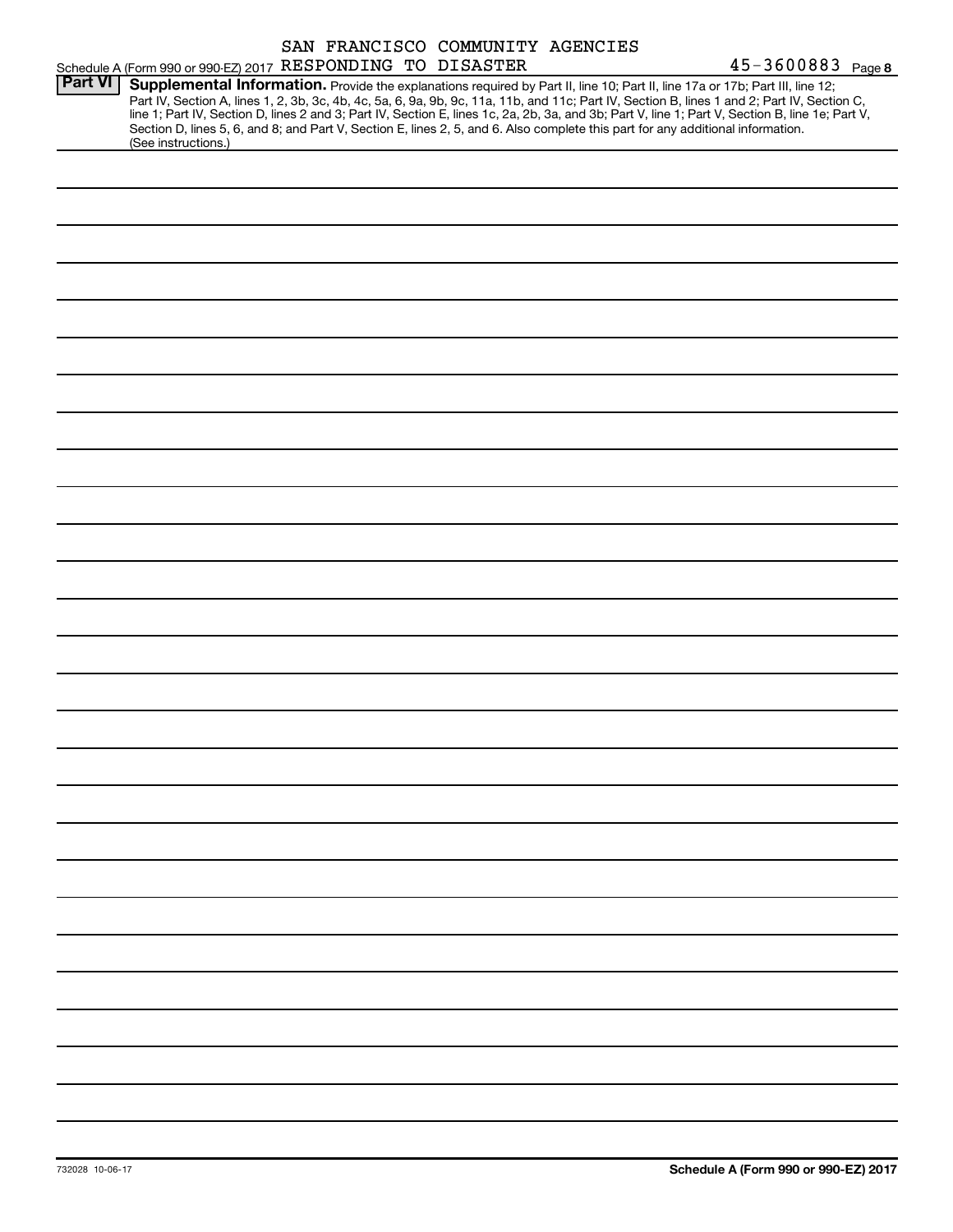| <b>Schedule B</b><br>(Form 990, 990-EZ, |
|-----------------------------------------|
| or 990-PF)                              |
| Denartment of the Treasury              |

## Department of the Treasury Internal Revenue Service

## **Schedule of Contributors**

**or 990-PF) | Attach to Form 990, Form 990-EZ, or Form 990-PF. | Go to www.irs.gov/Form990 for the latest information.** OMB No. 1545-0047

**2017**

**Name of the organization Employer identification number**

| ו השוווכ טו נווכ טו שמווובמנוטוו |  |  |            |  |
|----------------------------------|--|--|------------|--|
|                                  |  |  | <b>CL7</b> |  |

**Organization type** (check one):

SAN FRANCISCO COMMUNITY AGENCIES

RESPONDING TO DISASTER **ALCORD 145-3600883** 

| Filers of:         | Section:                                                                  |
|--------------------|---------------------------------------------------------------------------|
| Form 990 or 990-EZ | $\boxed{\mathbf{X}}$ 501(c)( 3) (enter number) organization               |
|                    | 4947(a)(1) nonexempt charitable trust not treated as a private foundation |
|                    | 527 political organization                                                |
| Form 990-PF        | 501(c)(3) exempt private foundation                                       |
|                    | 4947(a)(1) nonexempt charitable trust treated as a private foundation     |
|                    | 501(c)(3) taxable private foundation                                      |
|                    |                                                                           |

Check if your organization is covered by the General Rule or a Special Rule.

**Note:**  Only a section 501(c)(7), (8), or (10) organization can check boxes for both the General Rule and a Special Rule. See instructions.

#### **General Rule**

 $\Box$ 

For an organization filing Form 990, 990-EZ, or 990-PF that received, during the year, contributions totaling \$5,000 or more (in money or property) from any one contributor. Complete Parts I and II. See instructions for determining a contributor's total contributions.

#### **Special Rules**

any one contributor, during the year, total contributions of the greater of (1) \$5,000; or (2) 2% of the amount on (i) Form 990, Part VIII, line 1h;  $\boxed{\text{X}}$  For an organization described in section 501(c)(3) filing Form 990 or 990-EZ that met the 33 1/3% support test of the regulations under sections 509(a)(1) and 170(b)(1)(A)(vi), that checked Schedule A (Form 990 or 990-EZ), Part II, line 13, 16a, or 16b, and that received from or (ii) Form 990-EZ, line 1. Complete Parts I and II.

year, total contributions of more than \$1,000 *exclusively* for religious, charitable, scientific, literary, or educational purposes, or for For an organization described in section 501(c)(7), (8), or (10) filing Form 990 or 990-EZ that received from any one contributor, during the the prevention of cruelty to children or animals. Complete Parts I, II, and III.  $\Box$ 

purpose. Don't complete any of the parts unless the General Rule applies to this organization because it received nonexclusively year, contributions exclusively for religious, charitable, etc., purposes, but no such contributions totaled more than \$1,000. If this box is checked, enter here the total contributions that were received during the year for an exclusively religious, charitable, etc., For an organization described in section 501(c)(7), (8), or (10) filing Form 990 or 990-EZ that received from any one contributor, during the religious, charitable, etc., contributions totaling \$5,000 or more during the year  $\ldots$  $\ldots$  $\ldots$  $\ldots$  $\ldots$  $\ldots$  $\Box$ 

**Caution:**  An organization that isn't covered by the General Rule and/or the Special Rules doesn't file Schedule B (Form 990, 990-EZ, or 990-PF),  **must** but it answer "No" on Part IV, line 2, of its Form 990; or check the box on line H of its Form 990-EZ or on its Form 990-PF, Part I, line 2, to certify that it doesn't meet the filing requirements of Schedule B (Form 990, 990-EZ, or 990-PF).

LHA For Paperwork Reduction Act Notice, see the instructions for Form 990, 990-EZ, or 990-PF. Schedule B (Form 990, 990-EZ, or 990-PF) (2017)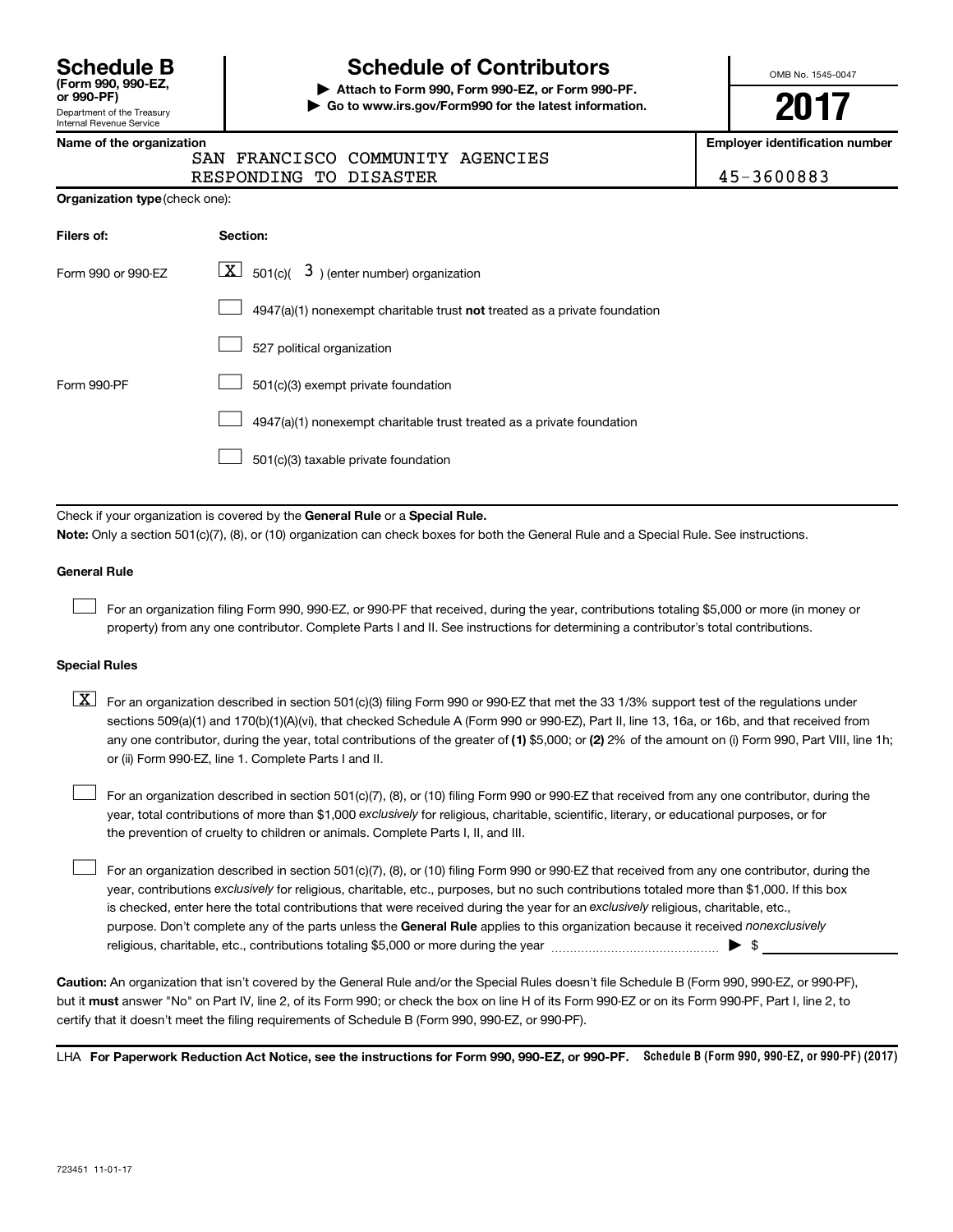| Schedule B (Form 990, 990-EZ, or 990-PF) (2017)<br>. The set of $\mathcal{L}$ is the set of $\mathcal{L}$ | Page |
|-----------------------------------------------------------------------------------------------------------|------|
|-----------------------------------------------------------------------------------------------------------|------|

**Name of organization Employer identification number** SAN FRANCISCO COMMUNITY AGENCIES RESPONDING TO DISASTER 45-3600883

| Part I     | <b>Contributors</b> (see instructions). Use duplicate copies of Part I if additional space is needed. |                                   |                                                                                                        |  |  |  |
|------------|-------------------------------------------------------------------------------------------------------|-----------------------------------|--------------------------------------------------------------------------------------------------------|--|--|--|
| (a)<br>No. | (b)<br>Name, address, and ZIP + 4                                                                     | (c)<br><b>Total contributions</b> | (d)<br>Type of contribution                                                                            |  |  |  |
| 1          | WALTER & ELISE HAAS FUND<br>305<br>ONE LOMBARD STREET, STE.<br>SAN FRANCISCO, CA 94111                | 75,000.<br>\$                     | $\boxed{\text{X}}$<br>Person<br>Payroll<br>Noncash<br>(Complete Part II for<br>noncash contributions.) |  |  |  |
| (a)<br>No. | (b)<br>Name, address, and ZIP + 4                                                                     | (c)<br><b>Total contributions</b> | (d)<br>Type of contribution                                                                            |  |  |  |
|            |                                                                                                       | \$                                | Person<br>Payroll<br>Noncash<br>(Complete Part II for<br>noncash contributions.)                       |  |  |  |
| (a)<br>No. | (b)<br>Name, address, and ZIP + 4                                                                     | (c)<br><b>Total contributions</b> | (d)<br>Type of contribution                                                                            |  |  |  |
|            |                                                                                                       | \$                                | Person<br>Payroll<br>Noncash<br>(Complete Part II for<br>noncash contributions.)                       |  |  |  |
| (a)<br>No. | (b)<br>Name, address, and ZIP + 4                                                                     | (c)<br><b>Total contributions</b> | (d)<br>Type of contribution                                                                            |  |  |  |
|            |                                                                                                       | \$                                | Person<br>Payroll<br><b>Noncash</b><br>(Complete Part II for<br>noncash contributions.)                |  |  |  |
| (a)<br>No. | (b)<br>Name, address, and ZIP + 4                                                                     | (c)<br><b>Total contributions</b> | (d)<br>Type of contribution                                                                            |  |  |  |
|            |                                                                                                       | \$                                | Person<br>Payroll<br>Noncash<br>(Complete Part II for<br>noncash contributions.)                       |  |  |  |
| (a)<br>No. | (b)<br>Name, address, and ZIP + 4                                                                     | (c)<br><b>Total contributions</b> | (d)<br>Type of contribution                                                                            |  |  |  |
|            |                                                                                                       | \$                                | Person<br>Payroll<br>Noncash<br>(Complete Part II for<br>noncash contributions.)                       |  |  |  |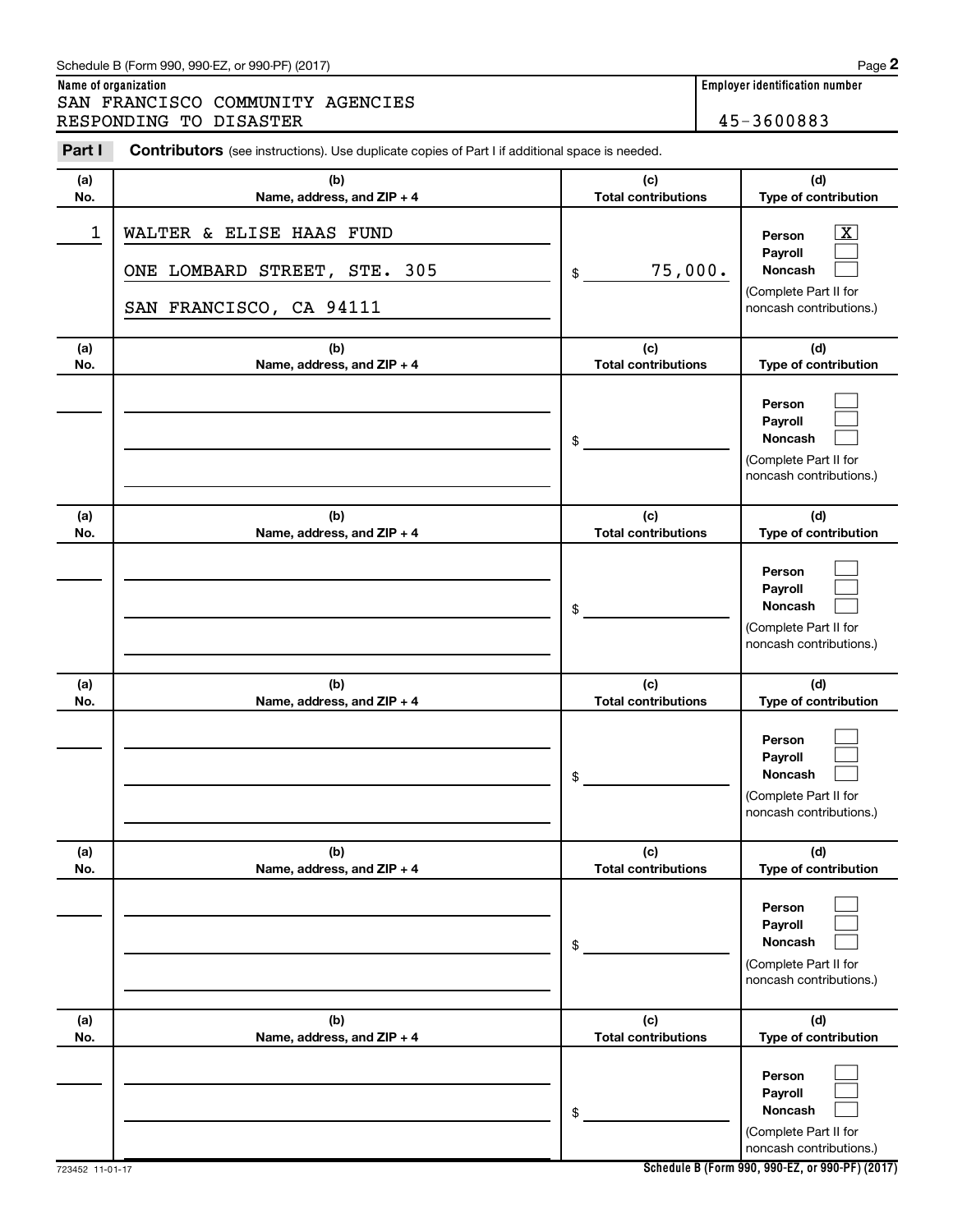| (a)<br>No.<br>from<br>Part I | (b)<br>Description of noncash property given | (c)<br>FMV (or estimate)<br>(See instructions.) | (d)<br>Date received                            |
|------------------------------|----------------------------------------------|-------------------------------------------------|-------------------------------------------------|
|                              |                                              | \$                                              |                                                 |
| (a)<br>No.<br>from<br>Part I | (b)<br>Description of noncash property given | (c)<br>FMV (or estimate)<br>(See instructions.) | (d)<br>Date received                            |
|                              |                                              | \$                                              |                                                 |
| (a)<br>No.<br>from<br>Part I | (b)<br>Description of noncash property given | (c)<br>FMV (or estimate)<br>(See instructions.) | (d)<br>Date received                            |
|                              |                                              | \$                                              |                                                 |
| (a)<br>No.<br>from<br>Part I | (b)<br>Description of noncash property given | (c)<br>FMV (or estimate)<br>(See instructions.) | (d)<br>Date received                            |
|                              |                                              | \$                                              |                                                 |
| (a)<br>No.<br>from<br>Part I | (b)<br>Description of noncash property given | (c)<br>FMV (or estimate)<br>(See instructions.) | (d)<br>Date received                            |
|                              |                                              | \$                                              |                                                 |
| (a)<br>No.<br>from<br>Part I | (b)<br>Description of noncash property given | (c)<br>FMV (or estimate)<br>(See instructions.) | (d)<br>Date received                            |
|                              |                                              | \$                                              |                                                 |
| 723453 11-01-17              |                                              |                                                 | Schedule B (Form 990, 990-EZ, or 990-PF) (2017) |

#### Schedule B (Form 990, 990-EZ, or 990-PF) (2017)

SAN FRANCISCO COMMUNITY AGENCIES RESPONDING TO DISASTER 45-3600883

Part II Noncash Property (see instructions). Use duplicate copies of Part II if additional space is needed.

**Name of organization Employer identification number**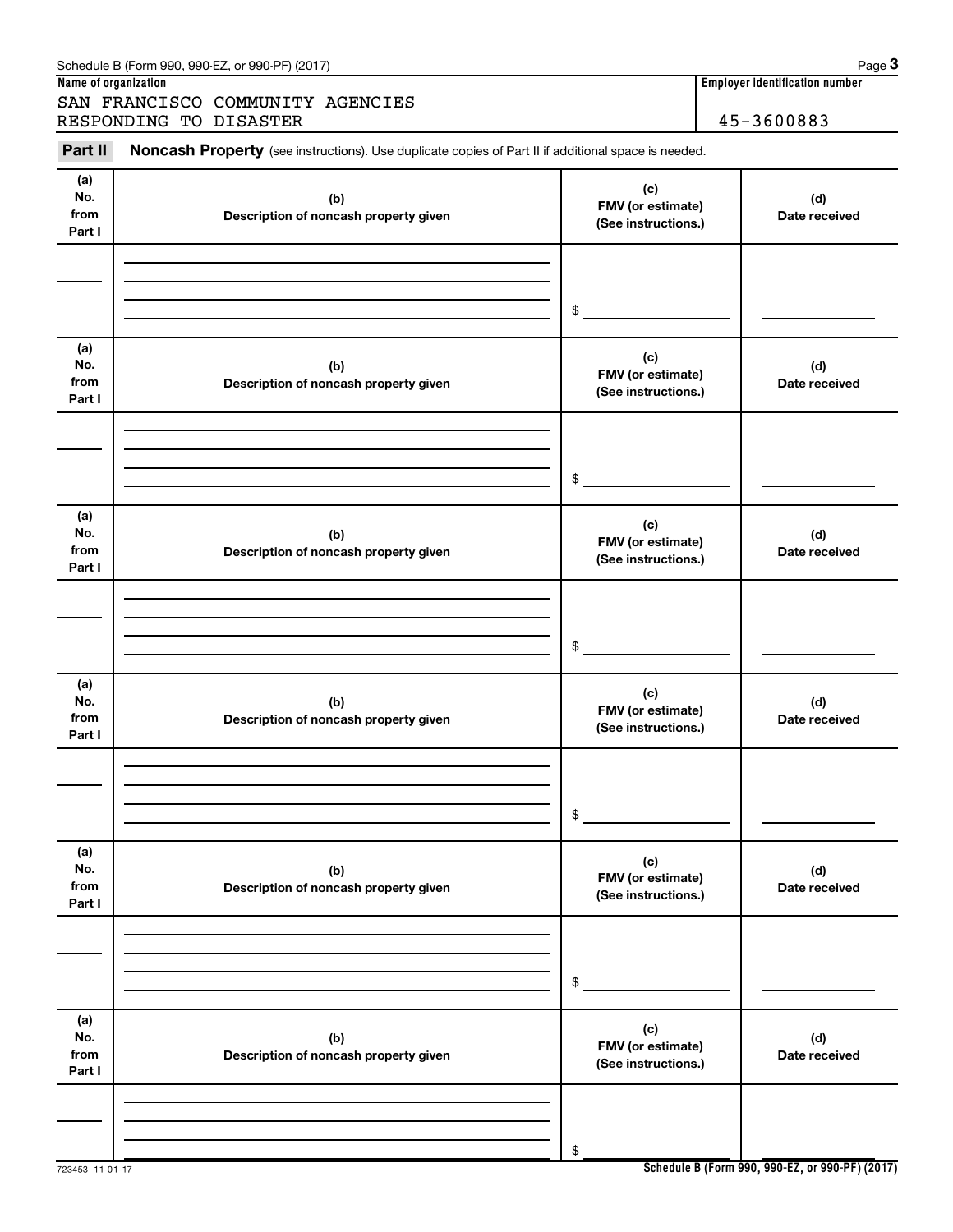| Name of organization      | Schedule B (Form 990, 990-EZ, or 990-PF) (2017)<br>SAN FRANCISCO COMMUNITY AGENCIES<br>RESPONDING TO DISASTER                                                                                                                                                                   |                                                                                                             | Page 4<br><b>Employer identification number</b><br>45-3600883                                                                                         |  |  |  |  |  |  |  |  |
|---------------------------|---------------------------------------------------------------------------------------------------------------------------------------------------------------------------------------------------------------------------------------------------------------------------------|-------------------------------------------------------------------------------------------------------------|-------------------------------------------------------------------------------------------------------------------------------------------------------|--|--|--|--|--|--|--|--|
| Part III                  | the year from any one contributor. Complete columns (a) through (e) and the following line entry. For organizations<br>completing Part III, enter the total of exclusively religious, charitable, etc., contributions of \$1,000 or less for the year. (Enter this info. once.) |                                                                                                             | Exclusively religious, charitable, etc., contributions to organizations described in section 501(c)(7), (8), or (10) that total more than \$1,000 for |  |  |  |  |  |  |  |  |
|                           | Use duplicate copies of Part III if additional space is needed.                                                                                                                                                                                                                 |                                                                                                             |                                                                                                                                                       |  |  |  |  |  |  |  |  |
| (a) No.<br>from<br>Part I | (b) Purpose of gift                                                                                                                                                                                                                                                             | (c) Use of gift                                                                                             | (d) Description of how gift is held                                                                                                                   |  |  |  |  |  |  |  |  |
|                           |                                                                                                                                                                                                                                                                                 |                                                                                                             |                                                                                                                                                       |  |  |  |  |  |  |  |  |
|                           |                                                                                                                                                                                                                                                                                 | (e) Transfer of gift<br>Transferee's name, address, and ZIP + 4<br>Relationship of transferor to transferee |                                                                                                                                                       |  |  |  |  |  |  |  |  |
|                           |                                                                                                                                                                                                                                                                                 |                                                                                                             |                                                                                                                                                       |  |  |  |  |  |  |  |  |
| (a) No.<br>from<br>Part I | (b) Purpose of gift                                                                                                                                                                                                                                                             | (c) Use of gift                                                                                             | (d) Description of how gift is held                                                                                                                   |  |  |  |  |  |  |  |  |
|                           |                                                                                                                                                                                                                                                                                 |                                                                                                             |                                                                                                                                                       |  |  |  |  |  |  |  |  |
|                           | (e) Transfer of gift                                                                                                                                                                                                                                                            |                                                                                                             |                                                                                                                                                       |  |  |  |  |  |  |  |  |
|                           | Transferee's name, address, and ZIP + 4                                                                                                                                                                                                                                         |                                                                                                             | Relationship of transferor to transferee                                                                                                              |  |  |  |  |  |  |  |  |
| (a) No.                   |                                                                                                                                                                                                                                                                                 |                                                                                                             |                                                                                                                                                       |  |  |  |  |  |  |  |  |
| from<br>Part I            | (b) Purpose of gift                                                                                                                                                                                                                                                             | (c) Use of gift                                                                                             | (d) Description of how gift is held                                                                                                                   |  |  |  |  |  |  |  |  |
|                           |                                                                                                                                                                                                                                                                                 |                                                                                                             |                                                                                                                                                       |  |  |  |  |  |  |  |  |
|                           | (e) Transfer of gift                                                                                                                                                                                                                                                            |                                                                                                             |                                                                                                                                                       |  |  |  |  |  |  |  |  |
|                           | Transferee's name, address, and ZIP + 4                                                                                                                                                                                                                                         |                                                                                                             | Relationship of transferor to transferee                                                                                                              |  |  |  |  |  |  |  |  |
|                           |                                                                                                                                                                                                                                                                                 |                                                                                                             |                                                                                                                                                       |  |  |  |  |  |  |  |  |
| (a) No.<br>from<br>Part I | (b) Purpose of gift                                                                                                                                                                                                                                                             | (c) Use of gift                                                                                             | (d) Description of how gift is held                                                                                                                   |  |  |  |  |  |  |  |  |
|                           |                                                                                                                                                                                                                                                                                 |                                                                                                             |                                                                                                                                                       |  |  |  |  |  |  |  |  |
|                           | (e) Transfer of gift                                                                                                                                                                                                                                                            |                                                                                                             |                                                                                                                                                       |  |  |  |  |  |  |  |  |
|                           | Transferee's name, address, and ZIP + 4                                                                                                                                                                                                                                         |                                                                                                             | Relationship of transferor to transferee                                                                                                              |  |  |  |  |  |  |  |  |
|                           |                                                                                                                                                                                                                                                                                 |                                                                                                             |                                                                                                                                                       |  |  |  |  |  |  |  |  |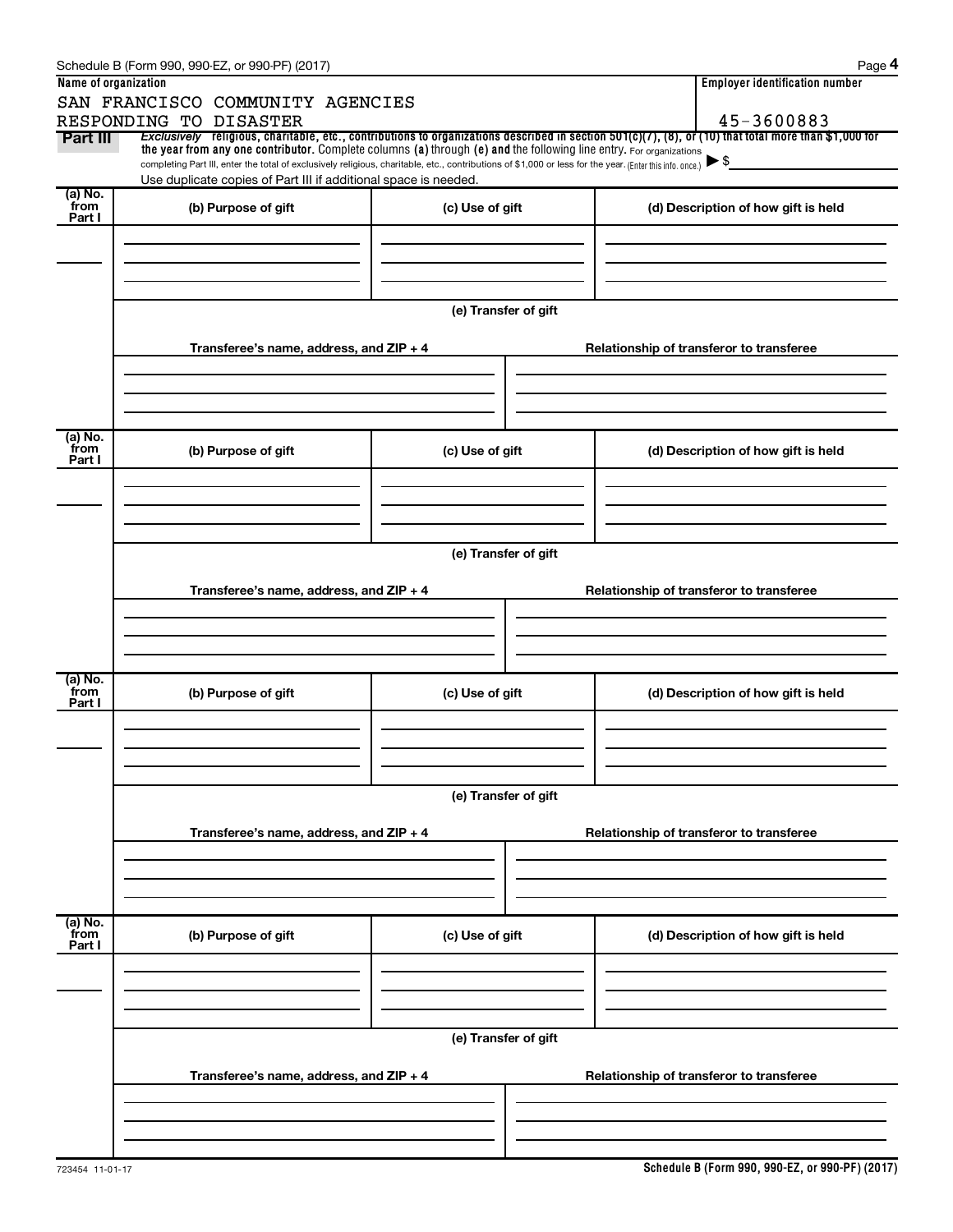**(Form 990 or 990-EZ)**

Department of the Treasury Internal Revenue Service Name of the organization

**Complete to provide information for responses to specific questions on SCHEDULE O Supplemental Information to Form 990 or 990-EZ 2017**<br>(Form 990 or 990-EZ) Complete to provide information for responses to specific questions on

**| Go to www.irs.gov/Form990 for the latest information.**

**Form 990 or 990-EZ or to provide any additional information. | Attach to Form 990 or 990-EZ.**



**Employer identification number** RESPONDING TO DISASTER **ALCORD 1999 15-3600883** 

### FORM 990, PART VI, SECTION B, LINE 11B:

A DRAFT OF FORM 990 PROVIDED BY THE PUBLIC ACCOUNTING FIRM IS REVIEWED BY

THE BOARD FOR ACCURACY AND COMPLETENESS. ALL QUESTIONS ARISING FROM THIS

REVIEW PROCESS ARE RESOLVED PRIOR TO THE FILING OF THE FORM.

SAN FRANCISCO COMMUNITY AGENCIES

FORM 990, PART VI, SECTION B, LINE 15A:

THE BOARD REVIEWS THE NORTHERN CALIFORNIA NONPROFIT SALARY SURVEY, AN

ANNUAL SURVEY WITH DATA FROM MORE THAN 300 NORTHERN CALIFORNIA NONPROFIT

ORGANIZATIONS.

FORM 990, PART VI, SECTION C, LINE 19:

DOCUMENTS ARE AVAILABLE ON GUIDESTAR.ORG AND ON THE ORGANIZATION'S WEBSITE.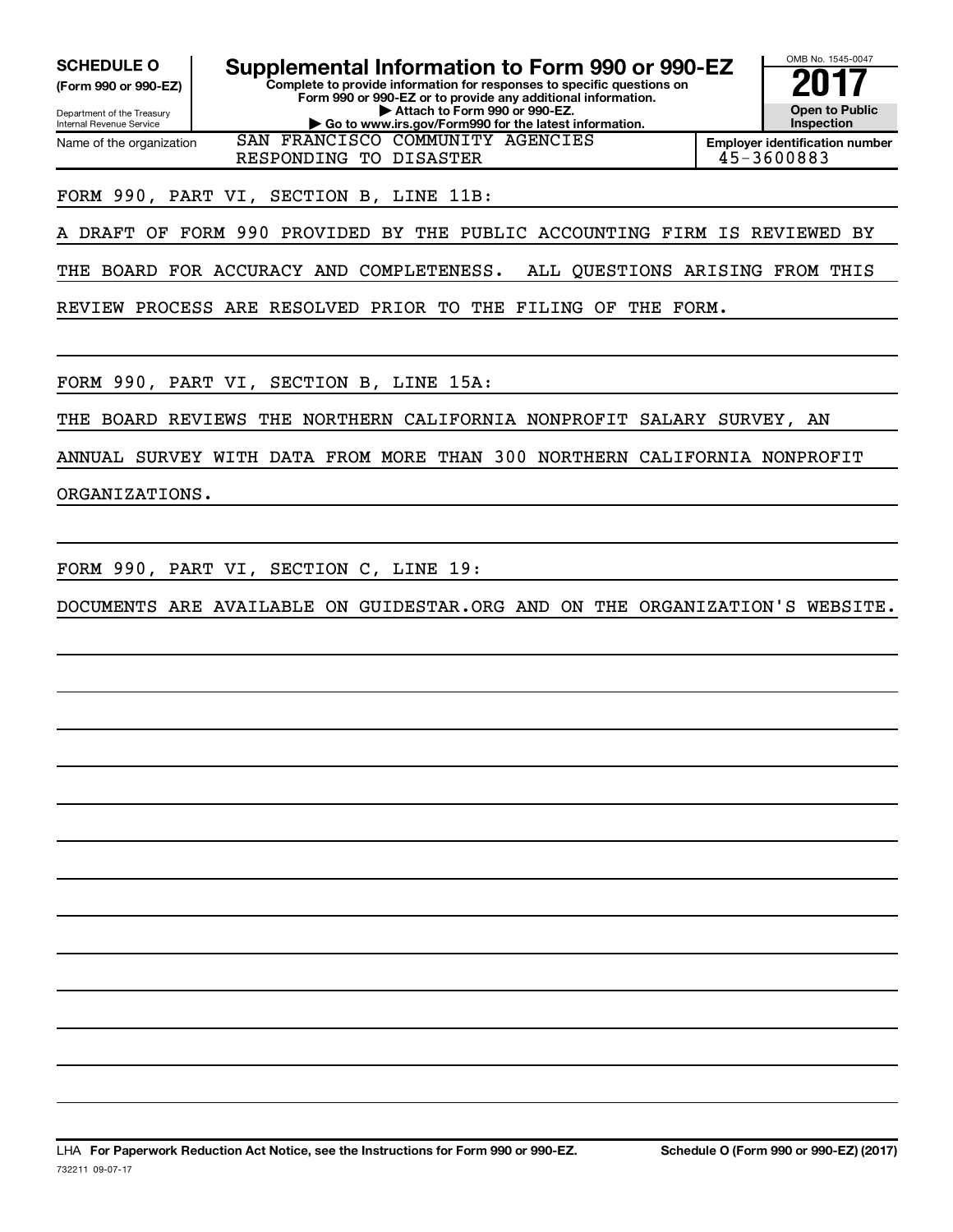| <b>TAXABLE YEAR</b>            | <b>California Exempt Organization</b>                                                                                                                                                                                                                                                                                                                                                                                                  |                                                              |                                | /28941 12-06-17<br><b>FORM</b>                      |
|--------------------------------|----------------------------------------------------------------------------------------------------------------------------------------------------------------------------------------------------------------------------------------------------------------------------------------------------------------------------------------------------------------------------------------------------------------------------------------|--------------------------------------------------------------|--------------------------------|-----------------------------------------------------|
| 2017                           | <b>Annual Information Return</b>                                                                                                                                                                                                                                                                                                                                                                                                       |                                                              |                                | 199                                                 |
|                                | 07/01/2017<br>Calendar Year 2017 or fiscal year beginning (mm/dd/yyyy)                                                                                                                                                                                                                                                                                                                                                                 | , and ending (mm/dd/yyyy)                                    |                                | 06/30/2018                                          |
|                                | Corporation/Organization name                                                                                                                                                                                                                                                                                                                                                                                                          |                                                              | California corporation number  |                                                     |
|                                | SAN FRANCISCO COMMUNITY AGENCIES<br>RESPONDING TO DISASTER                                                                                                                                                                                                                                                                                                                                                                             |                                                              | 3405154                        |                                                     |
|                                | Additional information. See instructions.                                                                                                                                                                                                                                                                                                                                                                                              |                                                              | <b>FEIN</b>                    |                                                     |
|                                |                                                                                                                                                                                                                                                                                                                                                                                                                                        |                                                              | 45-3600883                     |                                                     |
| Street address (suite or room) |                                                                                                                                                                                                                                                                                                                                                                                                                                        |                                                              | PMB no.                        |                                                     |
|                                | 1270 SANCHEZ STREET                                                                                                                                                                                                                                                                                                                                                                                                                    |                                                              |                                |                                                     |
| City                           | SAN FRANCISCO                                                                                                                                                                                                                                                                                                                                                                                                                          | State<br>CA                                                  | ZIP code<br>94114              |                                                     |
| Foreign country name           | Foreign province/state/county                                                                                                                                                                                                                                                                                                                                                                                                          |                                                              | Foreign postal code            |                                                     |
|                                |                                                                                                                                                                                                                                                                                                                                                                                                                                        |                                                              |                                |                                                     |
| Α                              | $\sqrt{2}$ Yes $\sqrt{X}$ No $\sqrt{J}$ If exempt under R&TC Section 23701d, has the organization                                                                                                                                                                                                                                                                                                                                      |                                                              |                                |                                                     |
| В                              | Yes $X$ No                                                                                                                                                                                                                                                                                                                                                                                                                             | engaged in political activities? See instructions.           |                                | Yes $\boxed{\mathbf{X}}$ No                         |
| C<br>D                         | Yes $\boxed{\mathbf{X}}$ No   K is the organization exempt under R&TC Section 23701g? $\bullet$<br>Final Information Return?                                                                                                                                                                                                                                                                                                           | If "Yes," enter the gross receipts from nonmember sources \$ |                                | $Yes$ $X$ No                                        |
|                                | L If organization is exempt under R&TC Section 23701d<br>Dissolved<br>Surrendered (Withdrawn) Merged/Reorganized                                                                                                                                                                                                                                                                                                                       |                                                              |                                |                                                     |
|                                | Enter date: (mm/dd/yyyy) $\bullet$                                                                                                                                                                                                                                                                                                                                                                                                     | and meets the filing fee exception, check box. No filing     |                                |                                                     |
| Е                              | Check accounting method: (1) $\Box$ Cash (2) $\Box$ Accrual (3) other<br>fee is required.                                                                                                                                                                                                                                                                                                                                              |                                                              |                                | $\bullet$ X                                         |
| F                              | Federal return filed? (1) $\bullet$ $\Box$ 990T(2) $\bullet$ $\Box$ 990PF (3) $\bullet$ $\Box$ Sch H(990)<br>M Is the organization a Limited Liability Company?                                                                                                                                                                                                                                                                        |                                                              |                                | Yes $\boxed{\mathbf{X}}$ No                         |
|                                | $(4)$ $\overline{\textbf{X}}$ Other 990 series<br>N Did the organization file Form 100 or Form 109 to<br>Is this a group filing? See instructions $\begin{picture}(16,17) \put(0,0){\line(1,0){10}} \put(15,0){\line(1,0){10}} \put(15,0){\line(1,0){10}} \put(15,0){\line(1,0){10}} \put(15,0){\line(1,0){10}} \put(15,0){\line(1,0){10}} \put(15,0){\line(1,0){10}} \put(15,0){\line(1,0){10}} \put(15,0){\line(1,0){10}} \put(15,0$ |                                                              |                                | $\sqrt{}$ Yes $\sqrt{}$ X $\sqrt{}$ No<br>$\bullet$ |
| G<br>н                         | Yes $X_{\text{NO}}$<br>Is this organization in a group exemption<br><b>0</b> Is the organization under audit by the IRS or has the                                                                                                                                                                                                                                                                                                     |                                                              |                                |                                                     |
|                                | If "Yes," what is the parent's name?                                                                                                                                                                                                                                                                                                                                                                                                   |                                                              |                                | Yes $X _{No}$                                       |
|                                |                                                                                                                                                                                                                                                                                                                                                                                                                                        |                                                              |                                | Yes $X$ No                                          |
|                                | Did the organization have any changes to its guidelines                                                                                                                                                                                                                                                                                                                                                                                | Date filed with IRS <u>____________________</u>              |                                |                                                     |
| Part I                         | $\forall$ es $\boxed{\mathbf{X}}$ No<br>Complete Part I unless not required to file this form. See General Information B and C.                                                                                                                                                                                                                                                                                                        |                                                              |                                |                                                     |
|                                | Gross sales or receipts from other sources. From Side 2, Part II, line 8 [11, 1110] (11, 111, 111, 111, 111, 1<br>1                                                                                                                                                                                                                                                                                                                    |                                                              | $\mathbf{1}$                   | $47,397.$ 00                                        |
|                                | 2                                                                                                                                                                                                                                                                                                                                                                                                                                      |                                                              | $\overline{2}$                 | 3,000.00                                            |
| Receipts                       | $STMT$ 1.<br>Gross contributions, gifts, grants, and similar amounts received<br>Total gross receipts for filing requirement test. Add line 1 through line 3.<br>This line must be completed. If the result is less than \$50,000, see General Inf                                                                                                                                                                                     |                                                              | 3                              | 81,938.00                                           |
| and                            |                                                                                                                                                                                                                                                                                                                                                                                                                                        |                                                              | 4                              | 132, 335.00                                         |
| Revenues                       | 5  <br>Cost of goods sold<br>$\overline{6}$                                                                                                                                                                                                                                                                                                                                                                                            |                                                              | 00                             |                                                     |
|                                | Total costs. Add line 5 and line 6                                                                                                                                                                                                                                                                                                                                                                                                     |                                                              | 00<br>$\overline{\phantom{a}}$ | 00                                                  |
|                                | 8                                                                                                                                                                                                                                                                                                                                                                                                                                      |                                                              | 8                              | 132, 335.00                                         |
| <b>Expenses</b>                | 9                                                                                                                                                                                                                                                                                                                                                                                                                                      |                                                              | 9                              | 183,012.00                                          |
|                                | 10                                                                                                                                                                                                                                                                                                                                                                                                                                     |                                                              | 10                             | $-50,677.00$                                        |
|                                | 11<br>Total payments [111] matter and the contract of the contract of the contract of the contract of the contract of the contract of the contract of the contract of the contract of the contract of the contract of the contract o                                                                                                                                                                                                   |                                                              | 11                             | 00                                                  |
|                                | 12<br>13                                                                                                                                                                                                                                                                                                                                                                                                                               |                                                              | 12<br>13                       | 00<br>00                                            |
| <b>Filing Fee</b>              | Use tax balance. If line 12 is more than line 11, subtract line 11 from line 12 [11] [12] [11] Use tax balance. If line 12 [13] Use tax balance. If line 12<br>14                                                                                                                                                                                                                                                                      |                                                              | 14                             | 00                                                  |
|                                | 15                                                                                                                                                                                                                                                                                                                                                                                                                                     |                                                              | 15                             | N/A<br>00                                           |
|                                | Penalties and Interest. See General Information J<br>16                                                                                                                                                                                                                                                                                                                                                                                |                                                              | 16                             | 00                                                  |
|                                |                                                                                                                                                                                                                                                                                                                                                                                                                                        |                                                              |                                | 00                                                  |
| Sign                           |                                                                                                                                                                                                                                                                                                                                                                                                                                        |                                                              |                                |                                                     |
| Here                           | Title<br>Signature<br>of officer<br>TREASURER                                                                                                                                                                                                                                                                                                                                                                                          | Date                                                         |                                | ● Telephone<br>(415) 439-0881                       |
|                                | Date                                                                                                                                                                                                                                                                                                                                                                                                                                   | Check if                                                     |                                | $\bullet$ PTIN                                      |
|                                | Preparer's<br>signature                                                                                                                                                                                                                                                                                                                                                                                                                |                                                              | self-employed                  | P00604756                                           |
| Paid                           | Firm's name                                                                                                                                                                                                                                                                                                                                                                                                                            |                                                              |                                | $\bullet$ FEIN                                      |
| Preparer's                     | (or yours,<br>LINDQUIST, VON HUSEN & JOYCE LLP<br>if self-<br>90 NEW MONTGOMERY STREET, 11TH FLOOR                                                                                                                                                                                                                                                                                                                                     |                                                              |                                | 94-1250261<br><b>Telephone</b>                      |
| Use Only                       | employed)<br>and address<br>SAN FRANCISCO, CA 94105                                                                                                                                                                                                                                                                                                                                                                                    |                                                              |                                | (415) 957-9999                                      |
|                                | May the FTB discuss this return with the preparer shown above? See instructions $\overline{\ldots}$ $\ldots$ $\overline{\ldots}$ $\bullet$ $\boxed{\mathbf{X}}$                                                                                                                                                                                                                                                                        |                                                              | Yes                            | <b>No</b>                                           |
|                                |                                                                                                                                                                                                                                                                                                                                                                                                                                        |                                                              |                                |                                                     |

| 022 <sub>1</sub> | 3651174 |
|------------------|---------|
|------------------|---------|

L

**Side 1** Form 199 2017

ш

728941 12-06-17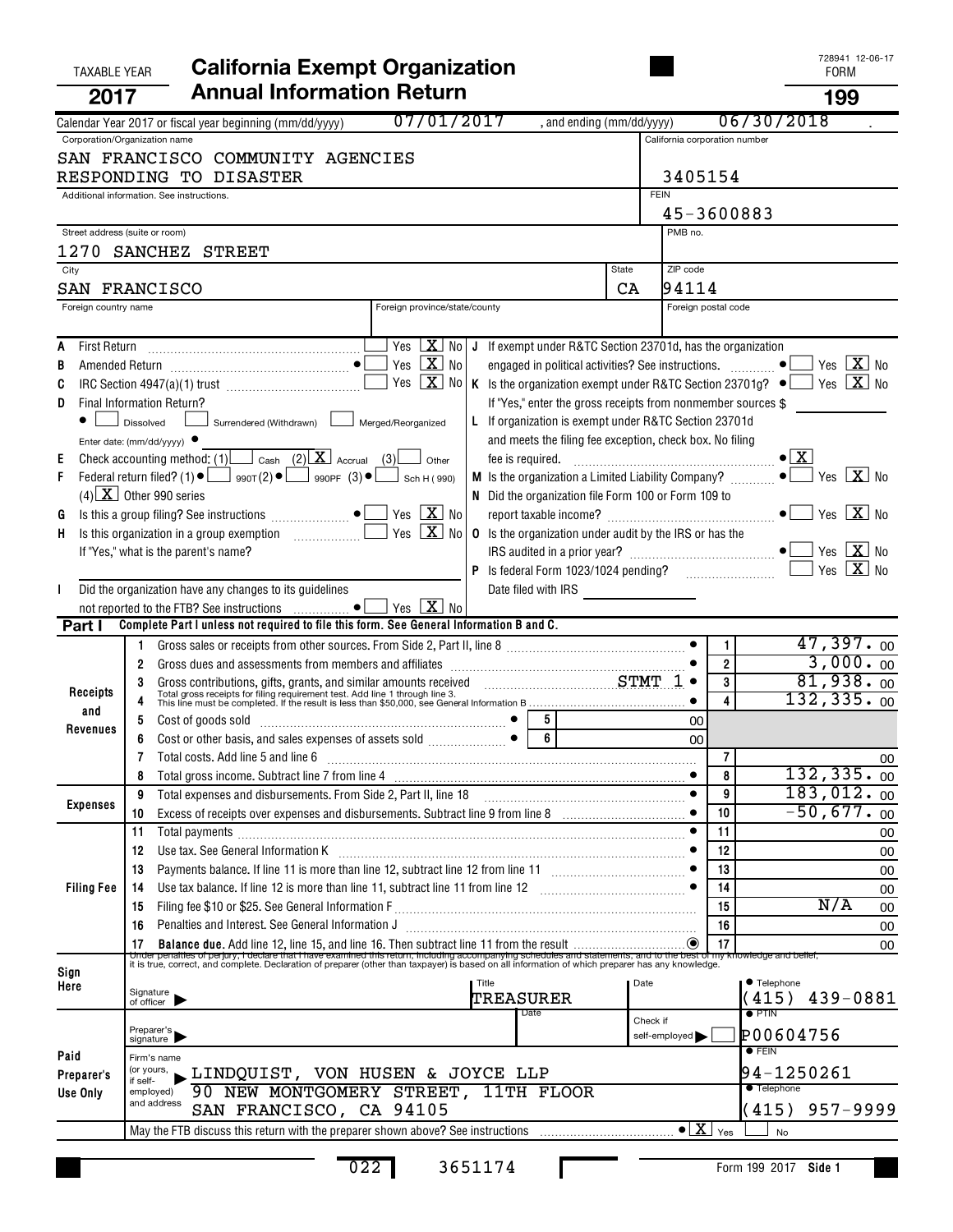#### SAN FRANCISCO COMMUNITY AGENCIES RESPONDING TO DISASTER 1999 120 120 13 22 23 245 - 3600883

**Organizations with gross receipts of more than \$50,000 and private foundations regardless of amount of gross receipts - complete Part II or furnish substitute information. Part II**

728951 12-06-17

|                     |                     |              | 1 Gross sales or receipts from all business activities. See instructions [11] Gross sales or receipts from all business activities. See instructions [11] Gross sales or receipts from all business activities.               |  |           |                           |  |                                |  |                                       |           | 1                       | 00           |  |  |  |
|---------------------|---------------------|--------------|-------------------------------------------------------------------------------------------------------------------------------------------------------------------------------------------------------------------------------|--|-----------|---------------------------|--|--------------------------------|--|---------------------------------------|-----------|-------------------------|--------------|--|--|--|
|                     |                     | $\mathbf{2}$ | $\blacksquare$                                                                                                                                                                                                                |  |           |                           |  |                                |  |                                       |           | $\overline{2}$          | 00           |  |  |  |
|                     |                     | 3            |                                                                                                                                                                                                                               |  |           |                           |  |                                |  |                                       |           | 3                       | 00           |  |  |  |
| Receipts            |                     |              |                                                                                                                                                                                                                               |  |           |                           |  |                                |  |                                       |           | $\overline{\mathbf{4}}$ | 00           |  |  |  |
| from                |                     |              |                                                                                                                                                                                                                               |  |           |                           |  |                                |  |                                       |           | $\overline{5}$          | 00           |  |  |  |
| Other               |                     |              |                                                                                                                                                                                                                               |  |           |                           |  |                                |  |                                       |           | 6                       | 00           |  |  |  |
| <b>Sources</b>      |                     | 7            | Other income                                                                                                                                                                                                                  |  |           |                           |  | SEE STATEMENT 2 .              |  |                                       |           | $\overline{7}$          | $47,397.$ 00 |  |  |  |
|                     |                     | 8            | Total gross sales or receipts from other sources. Add line 1 through line 7. Enter here and on Side 1, Part I, line 1                                                                                                         |  |           |                           |  |                                |  |                                       |           |                         | $47,397.$ 00 |  |  |  |
|                     |                     | 9            | Contributions, gifts, grants, and similar amounts paid [11] contract the contributions, gifts, grants, and similar amounts paid [11] contract the contract of the contract of the contract of the contract of the contract of |  |           |                           |  |                                |  |                                       |           |                         | 00           |  |  |  |
|                     |                     |              |                                                                                                                                                                                                                               |  |           |                           |  |                                |  |                                       |           | 10<br>11                | 00           |  |  |  |
|                     |                     |              |                                                                                                                                                                                                                               |  |           |                           |  |                                |  |                                       |           |                         | 90, 325.00   |  |  |  |
|                     |                     |              |                                                                                                                                                                                                                               |  |           |                           |  |                                |  |                                       |           | 12                      | 37,603.00    |  |  |  |
| <b>Expenses</b>     |                     |              |                                                                                                                                                                                                                               |  |           |                           |  |                                |  |                                       |           | 13<br>00                |              |  |  |  |
| and                 |                     |              |                                                                                                                                                                                                                               |  |           |                           |  |                                |  |                                       |           | 11, 117.00<br>14        |              |  |  |  |
| Disburse-           |                     |              |                                                                                                                                                                                                                               |  |           |                           |  |                                |  |                                       |           | 15                      | 7,609.00     |  |  |  |
| ments               |                     |              |                                                                                                                                                                                                                               |  |           |                           |  |                                |  |                                       |           | 16                      | 00           |  |  |  |
|                     |                     |              |                                                                                                                                                                                                                               |  |           |                           |  |                                |  |                                       | $\bullet$ | 17                      | 36,358.00    |  |  |  |
|                     |                     |              | 18 Total expenses and disbursements. Add line 9 through line 17. Enter here and on Side 1, Part I, line 9                                                                                                                     |  |           |                           |  |                                |  |                                       |           | 18                      | 183,012.00   |  |  |  |
| <b>Schedule L</b>   |                     |              | <b>Balance Sheet</b>                                                                                                                                                                                                          |  |           | Beginning of taxable year |  |                                |  |                                       |           | End of taxable year     |              |  |  |  |
| Assets              |                     |              |                                                                                                                                                                                                                               |  | (a)       |                           |  | (b)                            |  | (c)                                   |           |                         | (d)          |  |  |  |
|                     |                     |              |                                                                                                                                                                                                                               |  |           |                           |  | 69, 186.                       |  |                                       |           | $\bullet$               | 15,231.      |  |  |  |
|                     |                     |              |                                                                                                                                                                                                                               |  |           |                           |  | 10,495.                        |  |                                       |           | $\bullet$               | 21,420.      |  |  |  |
|                     |                     |              |                                                                                                                                                                                                                               |  |           |                           |  |                                |  |                                       |           | $\bullet$               |              |  |  |  |
|                     |                     |              |                                                                                                                                                                                                                               |  |           |                           |  |                                |  |                                       |           |                         |              |  |  |  |
|                     |                     |              | 5 Federal and state government obligations                                                                                                                                                                                    |  |           |                           |  |                                |  |                                       |           | $\bullet$               |              |  |  |  |
|                     |                     |              | Investments in other bonds                                                                                                                                                                                                    |  |           |                           |  |                                |  |                                       |           | $\bullet$               |              |  |  |  |
|                     |                     |              |                                                                                                                                                                                                                               |  |           |                           |  |                                |  |                                       |           | $\bullet$               |              |  |  |  |
|                     | 8 Mortgage loans    |              |                                                                                                                                                                                                                               |  |           |                           |  |                                |  |                                       |           | $\bullet$               |              |  |  |  |
|                     | 9 Other investments |              |                                                                                                                                                                                                                               |  |           |                           |  |                                |  |                                       |           | $\bullet$               |              |  |  |  |
|                     |                     |              |                                                                                                                                                                                                                               |  |           |                           |  |                                |  |                                       |           |                         |              |  |  |  |
|                     |                     |              | <b>b</b> Less accumulated depreciation                                                                                                                                                                                        |  |           |                           |  |                                |  |                                       |           |                         |              |  |  |  |
|                     |                     |              |                                                                                                                                                                                                                               |  |           |                           |  |                                |  |                                       |           | $\bullet$               |              |  |  |  |
|                     |                     |              |                                                                                                                                                                                                                               |  |           |                           |  | 2,750.                         |  |                                       |           | $\bullet$               | 727.         |  |  |  |
|                     |                     |              |                                                                                                                                                                                                                               |  |           |                           |  | 82,431.                        |  |                                       |           |                         | 37,378.      |  |  |  |
|                     |                     |              | Liabilities and net worth                                                                                                                                                                                                     |  |           |                           |  |                                |  |                                       |           |                         |              |  |  |  |
|                     |                     |              |                                                                                                                                                                                                                               |  |           |                           |  | 3,219.                         |  |                                       |           | $\bullet$               | 8,843.       |  |  |  |
|                     |                     |              | <b>15</b> Contributions, gifts, or grants payable                                                                                                                                                                             |  |           |                           |  |                                |  |                                       |           |                         |              |  |  |  |
|                     |                     |              | 16 Bonds and notes payable                                                                                                                                                                                                    |  |           |                           |  |                                |  |                                       |           | $\bullet$               |              |  |  |  |
|                     |                     |              |                                                                                                                                                                                                                               |  |           |                           |  |                                |  |                                       |           |                         |              |  |  |  |
|                     |                     |              |                                                                                                                                                                                                                               |  |           |                           |  |                                |  |                                       |           |                         |              |  |  |  |
|                     |                     |              | 19 Capital stock or principal fund                                                                                                                                                                                            |  |           |                           |  |                                |  |                                       |           | $\bullet$               |              |  |  |  |
|                     |                     |              | 20 Paid-in or capital surplus. Attach reconciliation                                                                                                                                                                          |  |           |                           |  |                                |  |                                       |           |                         |              |  |  |  |
|                     |                     |              | 21 Retained earnings or income fund                                                                                                                                                                                           |  |           |                           |  | 79,212.                        |  |                                       |           | $\bullet$               | 28,535.      |  |  |  |
|                     |                     |              | 22 Total liabilities and net worth                                                                                                                                                                                            |  |           |                           |  | 82,431.                        |  |                                       |           |                         | 37,378.      |  |  |  |
| <b>Schedule M-1</b> |                     |              | Reconciliation of income per books with income per return                                                                                                                                                                     |  |           |                           |  |                                |  |                                       |           |                         |              |  |  |  |
|                     |                     |              | Do not complete this schedule if the amount on Schedule L, line 13, column (d), is less than \$50,000.                                                                                                                        |  |           |                           |  |                                |  |                                       |           |                         |              |  |  |  |
|                     |                     |              |                                                                                                                                                                                                                               |  | $\bullet$ |                           |  |                                |  | 7 Income recorded on books this year  |           |                         |              |  |  |  |
|                     |                     |              |                                                                                                                                                                                                                               |  |           |                           |  | not included in this return    |  |                                       |           | ٠                       |              |  |  |  |
|                     |                     |              | 3 Excess of capital losses over capital gains                                                                                                                                                                                 |  |           |                           |  | 8                              |  | Deductions in this return not charged |           |                         |              |  |  |  |
|                     |                     |              | 4 Income not recorded on books this year                                                                                                                                                                                      |  |           |                           |  |                                |  |                                       |           | ٠                       |              |  |  |  |
|                     |                     |              | 5 Expenses recorded on books this year not                                                                                                                                                                                    |  |           |                           |  | 9 Total. Add line 7 and line 8 |  |                                       |           |                         |              |  |  |  |

**Side 2** Form 199 2017

~~~~~~~~~~~

deducted in this return

**6** Total. Add line 1 through line 5

•

022 3652174

**10** Net income per return.

Subtract line 9 from line 6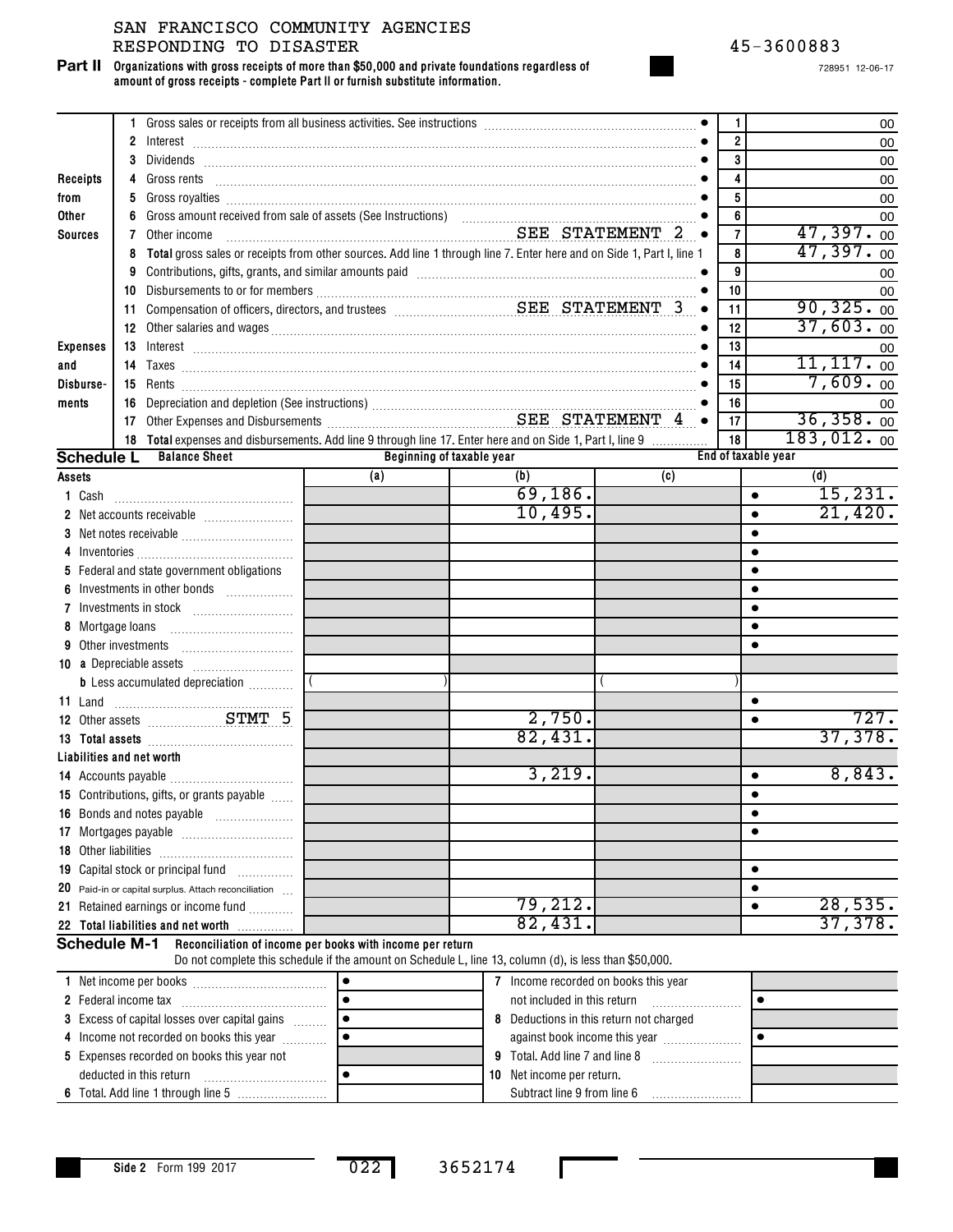| CA 199                                                               | CASH CONTRIBUTIONS<br>INCLUDED ON PART I, LINE 3                            |                 | 1<br><b>STATEMENT</b>       |  |  |
|----------------------------------------------------------------------|-----------------------------------------------------------------------------|-----------------|-----------------------------|--|--|
| CONTRIBUTOR'S NAME                                                   | CONTRIBUTOR'S ADDRESS                                                       | DATE OF<br>GIFT | <b>AMOUNT</b>               |  |  |
| WALTER & ELISE HAAS FUND                                             | ONE LOMBARD STREET, STE. 305<br>SAN FRANCISCO, CA 94111                     | 06/30/18        | 75,000.                     |  |  |
| TOTAL INCLUDED ON LINE 3                                             |                                                                             |                 | 75,000.                     |  |  |
| CA 199                                                               | OTHER INCOME                                                                |                 | $\overline{2}$<br>STATEMENT |  |  |
| DESCRIPTION                                                          |                                                                             |                 | <b>AMOUNT</b>               |  |  |
| <b>SERVICE FEES</b>                                                  |                                                                             |                 | 47,397.                     |  |  |
| TOTAL TO FORM 199, PART II, LINE 7                                   |                                                                             |                 | 47,397.                     |  |  |
|                                                                      | CA 199 COMPENSATION OF OFFICERS, DIRECTORS AND TRUSTEES<br><b>TITLE AND</b> |                 | 3<br><b>STATEMENT</b>       |  |  |
| NAME AND ADDRESS                                                     | AVERAGE HRS WORKED/WK                                                       |                 | COMPENSATION                |  |  |
| <b>GREG MURPHY</b><br>1270 SANCHEZ STREET<br>SAN FRANCISCO, CA 94114 | BOARD CHAIR/PRESIDENT<br>1.00                                               |                 | 0.                          |  |  |
| MICHAEL BRAUDE<br>1270 SANCHEZ STREET<br>SAN FRANCISCO, CA 94114     | <b>TREASURER</b><br>1.00                                                    |                 | $0$ .                       |  |  |
| AMY RAMIREZ<br>1270 SANCHEZ STREET<br>SAN FRANCISCO, CA 94114        | SECRETARY<br>1.00                                                           |                 | $0$ .                       |  |  |
| CISSIE BONINI<br>1270 SANCHEZ STREET<br>SAN FRANCISCO, CA 94114      | <b>DIRECTOR</b><br>1.00                                                     |                 | $0$ .                       |  |  |
| TESSA BURNS<br>1270 SANCHEZ STREET<br>SAN FRANCISCO, CA 94114        | <b>DIRECTOR</b><br>1.00                                                     |                 | 0.                          |  |  |

}}}}}}}}}}}}}}}}}}}}}}}}}}}}}}}}}}}}}}}} }}}}}}}}}}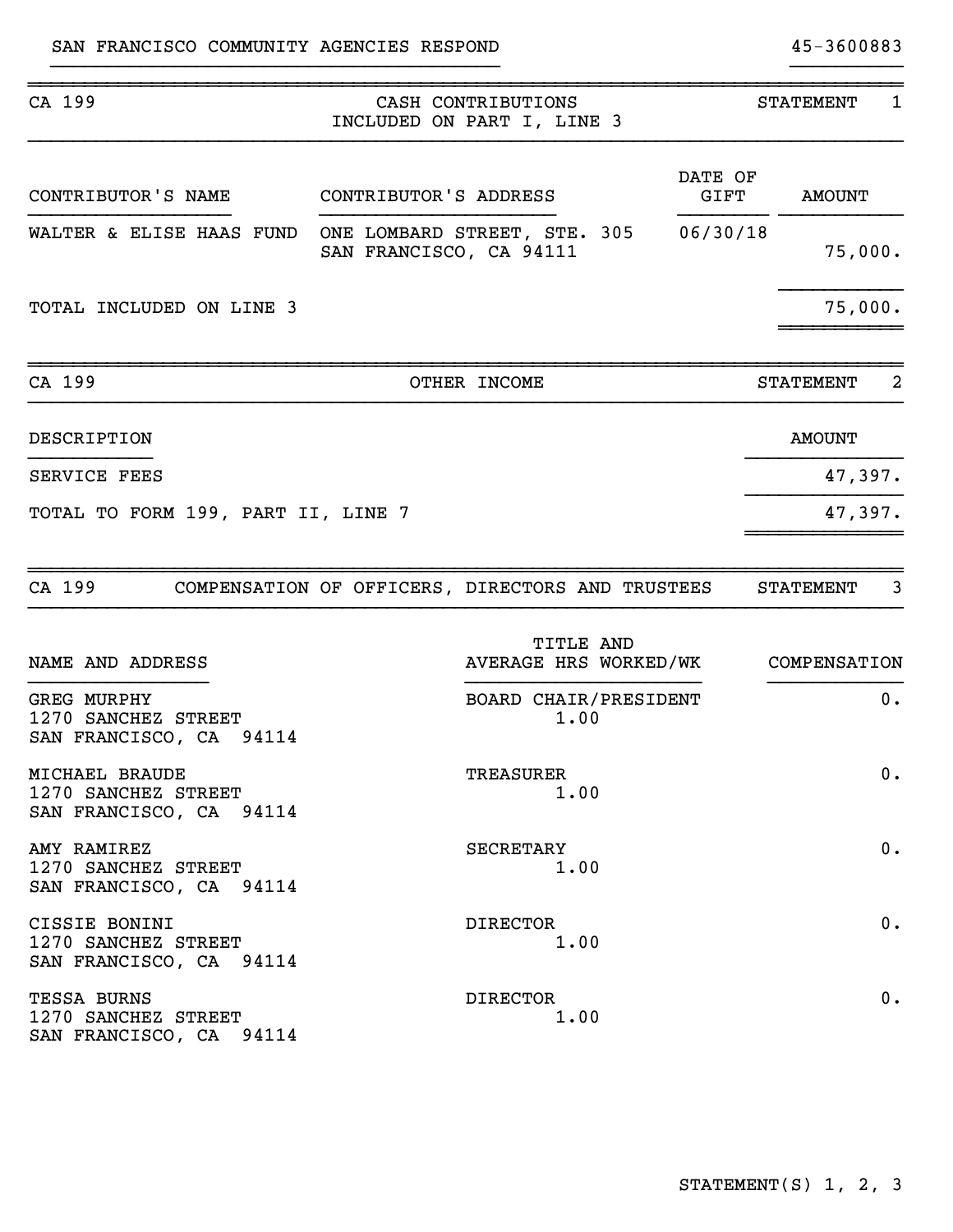| SAN FRANCISCO COMMUNITY AGENCIES RESPOND                                                                                                                                                                                                             |                                       |                                    |  |              |                  |               | 45-3600883                                                                                      |
|------------------------------------------------------------------------------------------------------------------------------------------------------------------------------------------------------------------------------------------------------|---------------------------------------|------------------------------------|--|--------------|------------------|---------------|-------------------------------------------------------------------------------------------------|
| RICHARD EISNER<br>1270 SANCHEZ STREET<br>SAN FRANCISCO, CA 94114                                                                                                                                                                                     |                                       | <b>DIRECTOR</b><br>1.00            |  |              |                  |               | $0$ .                                                                                           |
| <b>JUNE GIN</b><br>1270 SANCHEZ STREET<br>SAN FRANCISCO, CA 94114                                                                                                                                                                                    |                                       | <b>DIRECTOR</b><br>1.00            |  |              |                  |               | $0$ .                                                                                           |
| <b>BRIAN WHITLOW</b><br>1270 SANCHEZ STREET<br>SAN FRANCISCO, CA 94114                                                                                                                                                                               |                                       | <b>EXECUTIVE DIRECTOR</b><br>40.00 |  |              |                  |               | 90, 325.                                                                                        |
| TOTAL TO FORM 199, PART II, LINE 11                                                                                                                                                                                                                  |                                       |                                    |  |              |                  |               | 90,325.                                                                                         |
| CA 199                                                                                                                                                                                                                                               |                                       | OTHER EXPENSES                     |  |              | <b>STATEMENT</b> |               | 4                                                                                               |
| <b>DESCRIPTION</b>                                                                                                                                                                                                                                   |                                       |                                    |  |              |                  | <b>AMOUNT</b> |                                                                                                 |
| TOTAL MARKETING & FUNDR<br>ADMINISTRATIVE COSTS<br>PRODUCTIVITY SOFTWARE<br><b>TELECOMMUNICATIONS</b><br>OTHER EMPLOYEE BENEFITS<br><b>ACCOUNTING FEES</b><br><b>TRAVEL</b><br>CONFERENCES AND CONVENTIONS<br><b>INSURANCE</b><br>ALL OTHER EXPENSES |                                       |                                    |  |              |                  |               | 3,613.<br>3,344.<br>2,138.<br>1,970.<br>6, 235.<br>6,450.<br>4,622.<br>864.<br>4,403.<br>2,719. |
| TOTAL TO FORM 199, PART II, LINE 17                                                                                                                                                                                                                  |                                       |                                    |  |              |                  |               | 36,358.                                                                                         |
| CA 199                                                                                                                                                                                                                                               |                                       | OTHER ASSETS                       |  |              | <b>STATEMENT</b> |               | 5                                                                                               |
| DESCRIPTION                                                                                                                                                                                                                                          |                                       |                                    |  | BEG. OF YEAR | END OF YEAR      |               |                                                                                                 |
|                                                                                                                                                                                                                                                      | PREPAID EXPENSES AND DEFERRED CHARGES |                                    |  |              |                  |               | 727.                                                                                            |

TOTAL TO FORM 199, SCHEDULE L, LINE 12  $2,750$ . 727.

}}}}}}}}}}}}}} }}}}}}}}}}}}}}

~~~~~~~~~~~~~~ ~~~~~~~~~~~~~~

2,750.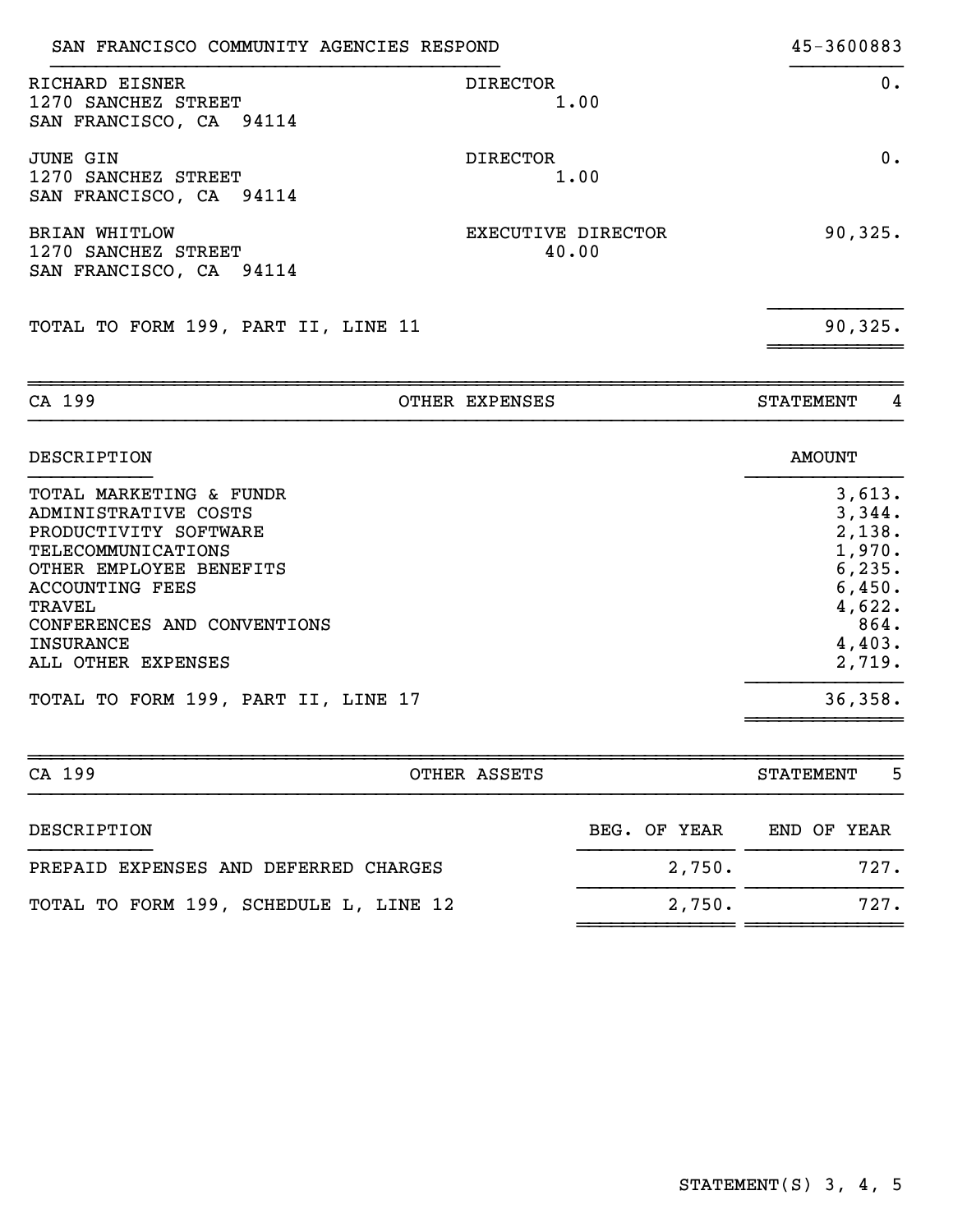| CA 199                                 | <b>FUND BALANCES</b> |              | <b>STATEMENT</b> | 6       |
|----------------------------------------|----------------------|--------------|------------------|---------|
| DESCRIPTION                            |                      | BEG. OF YEAR | END OF YEAR      |         |
| UNRESTRICTED ASSETS                    |                      | 79.212.      |                  | 28,535. |
| TOTAL TO FORM 199, SCHEDULE L, LINE 21 |                      | 79, 212.     |                  | 28,535. |
|                                        |                      |              |                  |         |

}}}}}}}}}}}}}}}}}}}}}}}}}}}}}}}}}}}}}}}} }}}}}}}}}}